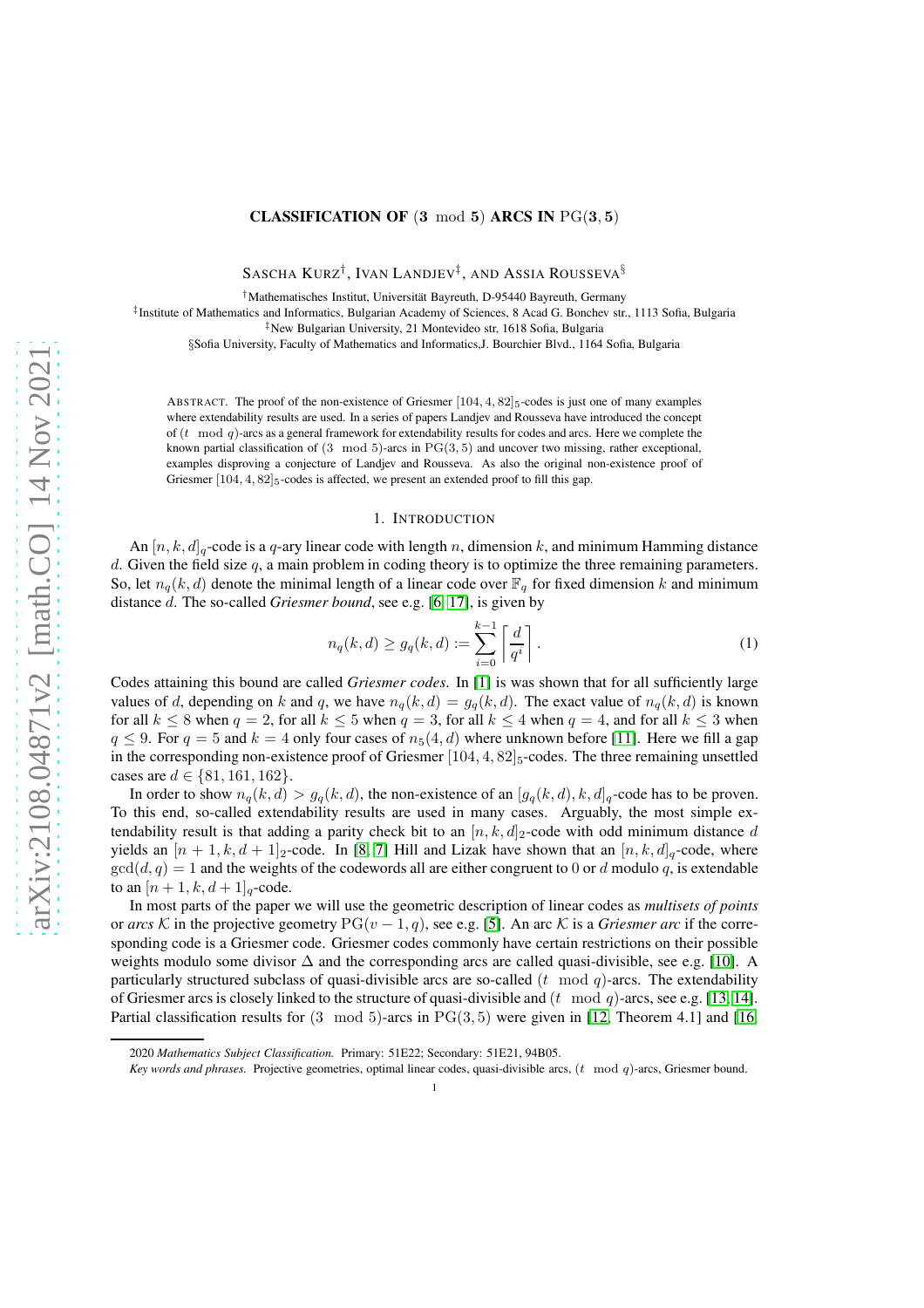Theorem 6]. Due to a flaw examples with cardinalities 128 and 143 where missed, which also affects the original non-existence proof of Griesmer  $[104, 4, 82]_5$ -codes [\[11\]](#page-26-1). The main target of this article is the full classification of all  $(3 \mod 5)$ -arcs in PG $(3, 5)$ . In total there are three examples that do not arise by a lifting construction, see e.g. [\[13,](#page-26-3) Theorem 5], which disproves a conjecture of Landjev and Rousseva.

The remaining part is structured as follows. In Section [2](#page-1-0) we present the necessary preliminaries. Known constructions and characterization results for  $(t \mod q)$ -arcs are the topic of Section [3.](#page-3-0) We also slightly extend the known classification result for strong  $(2 \mod q)$ -arcs in PG $(2, q)$  and give a selfcontained proof. We briefly discuss the classification of strong (3 mod 5)-arcs in PG(2, 5) in Section [4](#page-7-0) before we treat the classification of all strong  $(3 \mod 5)$ -arcs in PG $(3, 5)$  in Section [5.](#page-9-0) The adjusted proof of the non-existence of  $(104, 22)$ -arcs in  $PG(3, 5)$  is the topic of Section [6.](#page-15-0) Since this proof relies on several computer calculations we present theoretical substitutes for most parts in Subsection [6.1.](#page-16-0) The combinatorial details of all strong  $(3 \mod 5)$ -arcs in PG $(2, 5)$  are presented in an appendix.

### 2. PRELIMINARIES

<span id="page-1-0"></span>Let P denote the set of points and H be the set of hyperplanes of PG( $v - 1, q$ ), where  $v \ge 2$ . We have  $\#\mathcal{P} = \#\mathcal{H} = [v]_q$ , where  $[k]_q := (q^k - 1)/(q - 1)$  for all  $k \in \mathbb{N}$ . Every mapping  $\mathcal{K} \colon \overline{\mathcal{P}} \to \mathbb{N}_0$ is called a *multiset* (of points) in PG( $v - 1, q$ ). We extend such a mapping additively to subsets Q of P, i.e.,  $\mathcal{K}(Q) = \sum_{P \in Q} \mathcal{K}(P)$ . If S is an s-dimensional subspace, using the algebraic dimension, we speak of an *s-space*. I.e., 1-spaces are points, 2-spaces are lines, and  $(v - 1)$ -spaces in PG $(v - 1, q)$  are hyperplanes. We also write  $\mathcal{K}(S)$  associating an s-space S with the set of its points. The integer  $\mathcal{K}(P)$ is also called the *multiplicity* of a point  $P \in \mathcal{P}$  and  $n := \mathcal{K}(\mathcal{P})$  the *cardinality* of K. For each integer f an f-point is a point P with multiplicity  $\mathcal{K}(P) = f$ , an f-line is a line L with multiplicity  $\mathcal{K}(L) = f$ , and an f-hyperplane H is a hyperplane with multiplicity  $\mathcal{K}(H) = f$ . The support of K is given by  $\text{supp}(K) = \{P \in \mathcal{P} : K(P) > 0\}.$  Given a subset  $\mathcal{Q} \subseteq \mathcal{P}$  the corresponding *characteristic (multi-) set*  $\chi_{\mathcal{Q}}$ :  $\mathcal{P} \to \{0,1\}$  is given by  $\chi_{\mathcal{Q}}(P) = 1$  iff  $P \in \mathcal{Q}$ . By  $a_i$  we denote the number of hyperplanes  $H \in \mathcal{H}$  with  $\mathcal{K}(H) = i$  and call the sequence  $(a_i)_{i \in \mathbb{N}_0}$  the *spectrum* of  $\mathcal{K}$ . By double-counting incidences between points and hyperplanes one obtains the so-called *standard equations*:

$$
\sum_{i\geq 0} a_i = [v]_q \tag{2}
$$

$$
\sum_{i\geq 0} ia_i = n \cdot [v-1]_q \tag{3}
$$

$$
\sum_{i\geq 0} \binom{i}{2} a_i = \binom{n}{2} \cdot [v-2]_q + q^{v-2} \cdot \sum_{i\geq 2} \binom{i}{2} \lambda_i,\tag{4}
$$

where  $\lambda_j$  denotes the number of points  $P \in \mathcal{P}$  with  $\mathcal{K}(P) = j$  for all  $j \in \mathbb{N}_0$ . The coding theoretic analog of the standard equations are the first three MacWilliams equations. For the  $\lambda_i$  we have

$$
\sum_{i\geq 0} \lambda_i = [v]_q \quad \text{and} \quad \sum_{i\geq 0} i\lambda_i = n. \tag{5}
$$

If a multiset K has cardinality n and satisfies  $K(H) \leq s$  for all hyperplanes  $H \in \mathcal{H}$ , then we call  $\mathcal K$  an  $(n, \leq s)$ -arc and an  $(n, s)$ -arc if additionally a hyperplane H with  $\mathcal K(H) = s$  exists. Similarly, a multiset K with cardinality n and  $\mathcal{K}(H) \geq s$  for all  $H \in \mathcal{H}$  is called an  $(n \geq s)$ *-blocking set with respect to hyperplanes* or an  $(n, \geq s)$ *-minihyper*. If a hyperplane  $H \in \mathcal{H}$  with  $\mathcal{K}(H) = s$  exists, then we write  $(n, s)$  instead of  $(n, \geq s)$ . Specifying the mentioned relation between linear codes and arcs, we state that there exists a one-to-one correspondence between the classes of isomorphic  $[n, k, d]_q$ -codes and the classes of projectively equivalent  $(n, n - d)$ -arcs in PG $(k - 1, q)$ .

An  $(n, s)$ -arc K in PG $(v-1, q)$  is called t-extendable if there exists an  $(n+t, s)$ -arc K' in PG $(v-1, q)$ with  $\mathcal{K}'(P) \geq \mathcal{K}(P)$  for all  $P \in \mathcal{P}$ . If  $\mathcal K$  is *t*-extendable for some  $t \geq 1$ , we also say that  $\mathcal K$  is *extendable*.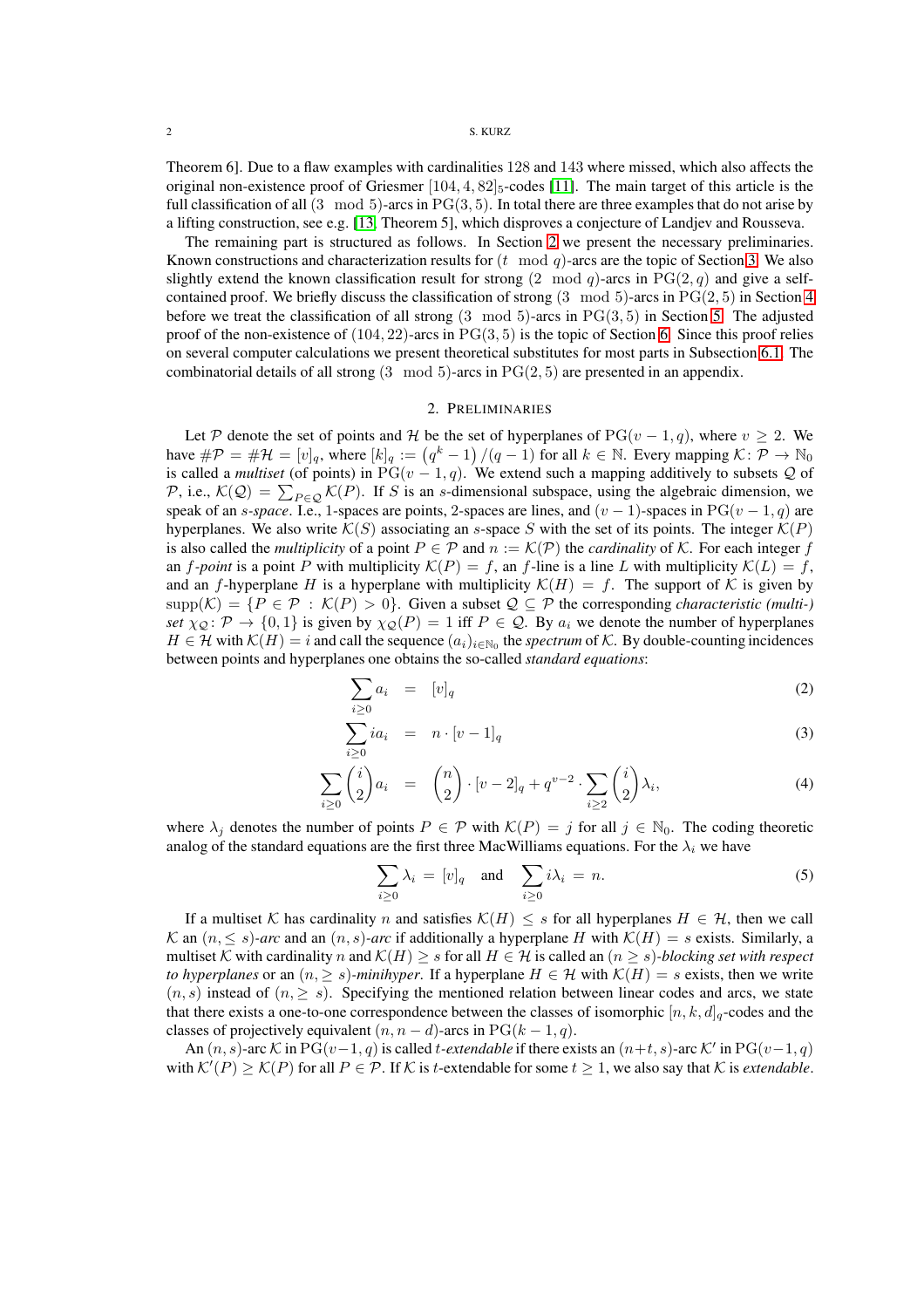Similarly, an  $(n, s)$ -minihyper K in PG $(v-1, q)$  is called *reducible*, if there exists an  $(n-1, s)$ -minihyper  $\mathcal{K}'$  in PG( $v-1, q$ ) with  $\mathcal{K}'(P) \leq \mathcal{K}(P)$  for all  $P \in \mathcal{P}$ . A minihyper that is not reducible is called *irreducible*.

An  $(n, s)$ -arc K with spectrum  $(a_i)$  is *divisible with divisor*  $\Delta$  if  $a_i = 0$  for all  $i \neq n \pmod{\Delta}$ and  $\Delta > 1$ . For the corresponding linear code the condition says that the weights of all codewords are divisible by  $\Delta$ . More generally, an  $(n, s)$ -arc K with  $s \equiv n + t \pmod{\Delta}$  is called *t-quasi-divisible with divisor*  $\Delta$  if  $a_i = 0$  for all  $i \neq n, n + 1, \ldots, n + t \pmod{\Delta}$  and  $1 \leq t \leq q - 1$ . An arc K in  $PG(v-1, q)$  is called a  $(t \mod q)$ -arc, where  $1 \le t \le q-1$ , if  $\mathcal{K}(L) \equiv t \pmod{q}$  for every line L. By double-counting one easily sees that also  $\mathcal{K}(S) \equiv t \pmod{q}$  is satisfied for every subspace S of larger dimension. If the maximum point multiplicity of K is at most t, i.e.,  $\mathcal{K}(P) \leq t$  for all  $P \in \mathcal{P}$ , then we call K a *strong* (t mod q)-arc noting that some papers use the notion of (t mod q)-arcs for strong (t mod  $q$ )-arcs. Note that increasing the point multiplicities of arbitrary points by multiples of  $q$  preserves the property of being a  $(t \mod q)$ -arc.

Let K be an arc and  $\sigma: \mathbb{N}_0 \to \mathbb{R}$  be a function satisfying  $\sigma(\mathcal{K}(H)) \in \mathbb{N}_0$  for every hyperplane  $H \in \mathcal{H}$ . The arc  $K^{\sigma}$ :  $\mathcal{H} \to \mathbb{N}_0$ ,  $H \mapsto \sigma(\mathcal{K}(H))$  is called the  $\sigma$ -dual of K. The roles of points and hyperplanes have to be interchanged. Note that taking  $\sigma$  as the identity function on N<sub>0</sub> gives the dual arc  $K^{\perp}$ . If  $\sigma$ is linear, then the parameters of  $K^{\sigma}$  can be easily computed from the parameters of K, see e.g. [\[3\]](#page-25-5). For a t-quasi-divisible arc a special  $\sigma$ -dual arc is of importance. Let K be a t-quasi-divisible  $(n, s)$ -arc with divisor q in PG( $v - 1, q$ ), where  $1 \le t < q$ . By  $\widetilde{K}$  we denote the  $\sigma$ -dual of K in the dual geometry  $PG^{\perp}(k-1,q)$ , where  $\sigma(x) = n+t-x \mod q$ . More precisely, we have  $\widetilde{\mathcal{K}}: \mathcal{H} \to \{0,1,\ldots,t\}$ ,

<span id="page-2-0"></span>
$$
H \mapsto \mathcal{K}(H) \equiv n + t - \mathcal{K}(H) \pmod{q}.
$$
 (6)

In other words, hyperplanes of multiplicity congruent to  $n + a \pmod{q}$  become  $(t - a)$ -points in the dual geometry. In particular, s-hyperplanes become 0-points with respect to  $\tilde{K}$ . In general, the cardinality of  $\widetilde{\mathcal{K}}$  cannot be obtained from the parameters of  $\mathcal{K}$ .

Defining the sum of two multisets K and K' in the same geometry by  $(K + K')(P) = K(P) + K'(P)$ for all  $P \in \mathcal{P}$ , the following theorem is straightforward.

<span id="page-2-1"></span>**Theorem 2.1.** *(E.g.* [\[14,](#page-26-4) Theorem 1]*) Let* K *be an*  $(n, s)$ *-arc in* PG( $v - 1, q$ *), which is t-quasi-divisible with divisor q, where*  $1 \le t \le q$ *. Let*  $\widetilde{K}$  *defined by Equation* [\(6\)](#page-2-0)*. If* 

$$
\widetilde{\mathcal{K}} = \sum_{i=1}^{c} \chi_{\widetilde{P}_i} + \mathcal{K}' \tag{7}
$$

*for some multiset* K′ *in the dual geometry* PG<sup>⊥</sup>(v − 1, q) *and* c *not necessarily different hyperplanes*  $\widetilde{P}_1, \ldots, \widetilde{P}_c$  in PG<sup>⊥</sup>(k – 1, q), then K is c-extendable. In particular, if  $\widetilde{K}$  contains a hyperplane in its *support, then* K *is extendable.*

Let us note that the condition of Theorem [2.1](#page-2-1) is sufficient, but not necessary, since 0-points in PG<sup>⊥</sup>(v– 1, q) with respect to  $\tilde{\mathcal{K}}$  can correspond to hyperplanes in PG( $(v-1, q)$ ) that are not of the maximum possible multiplicity with respect to the  $(n, s)$ -arc K. However, in some situations  $\mathcal{K}(H) \equiv s \pmod{q}$ , where  $H \in \mathcal{H}$ , implies  $\mathcal{K}(H) = s$ .

**Theorem 2.2.** *(E.g.* [\[14,](#page-26-4) Theorem 2]*) Let* K *be an*  $(n, s)$ *-arc in* PG( $v - 1, q$ ) *which is t-quasi-divisible with divisor* q, where  $1 \le t \le q$ . For every line  $\tilde{L}$ , in the dual geometry  $PG^{\perp}(v-1,q)$  *we have* 

$$
\widetilde{\mathcal{K}}(\widetilde{L}) \equiv t \pmod{q}.
$$
\n(8)

In other words,  $\widetilde{K}$  is a strong (t mod q)-arc, c.f. [\[14,](#page-26-4) Corollary 1], and Theorem [2.1](#page-2-1) links the extendability problem to the classification problem of strong  $(t \mod q)$ -arcs. Note that this correspondence is not injective, i.e., different non-isomorphic t-quasi-divisible arcs can produce the same strong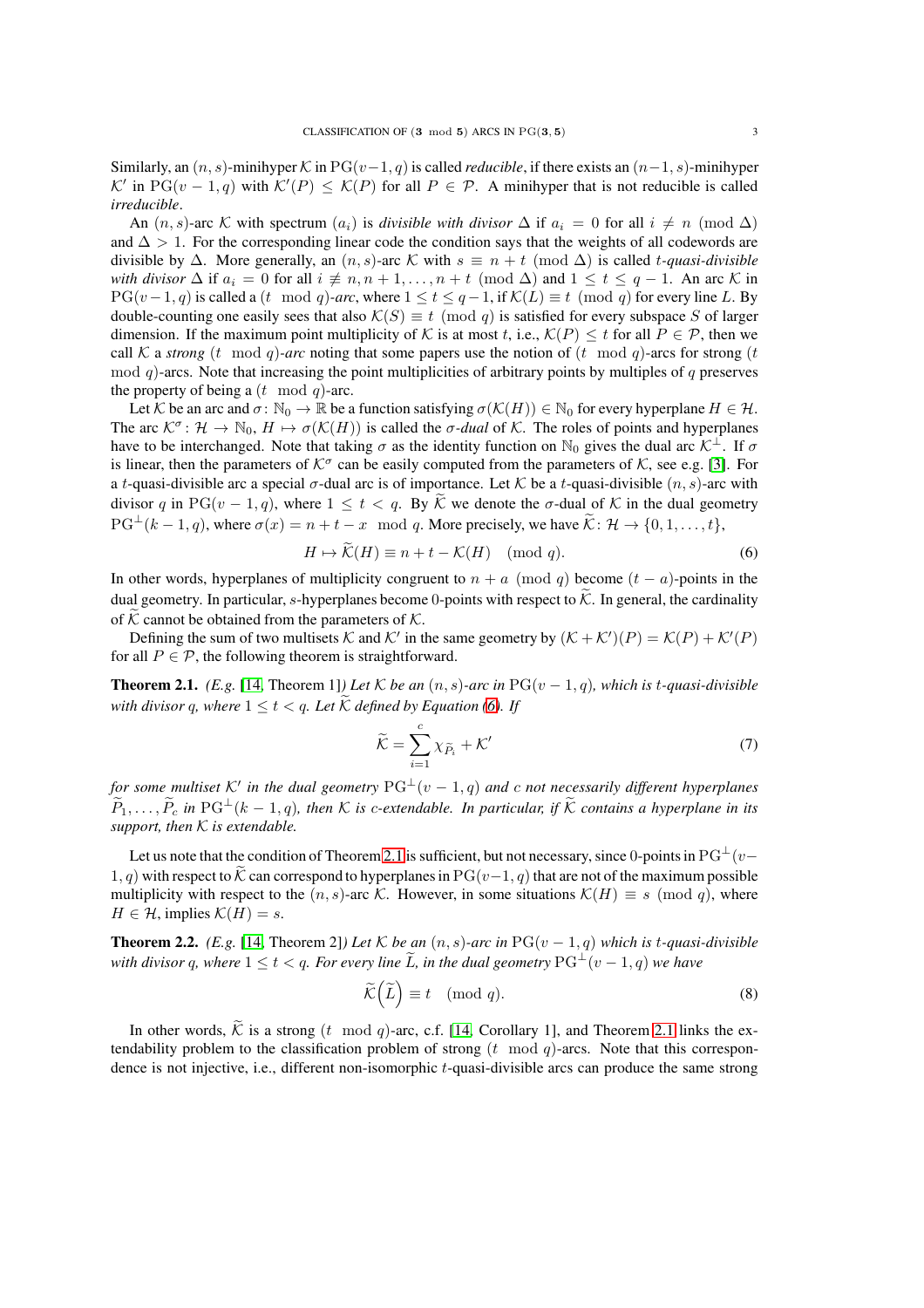### 4 S. KURZ

(t mod q)-arc. The mapping  $\sim$  is also not surjective since strong (t mod q)-arcs without 0-points and  $1 \leq t < q$  cannot be obtained by [\(6\)](#page-2-0) from t-quasi-divisible arcs. However, it is not clear whether all strong (t mod q)-arcs with 0-points and  $1 \le t \le q$  come from t-quasi-divisible arcs. In the remaining part of the paper we want to study  $(t \mod q)$ -arcs as purely geometric objects without using the relation to the extendability problem.

3. CONSTRUCTIONS AND CHARACTERIZATIONS FOR (t mod q)-ARCS

<span id="page-3-0"></span>A few constructions for  $(t \mod q)$ -arcs are known. First we mention that two such arcs can be combined to a  $(t \mod q)$ -arc with a larger value of t.

<span id="page-3-1"></span>**Theorem 3.1.** *(*[\[13,](#page-26-3) Theorem 4]*)* Let  $K$  and  $K'$  be a (t<sub>1</sub> mod q)- and a (t<sub>2</sub> mod q)-arc in PG(v-1, q), *respectively. Then*  $K + K'$  *is a* (*t* mod *q*)-arc with  $t \equiv t_1 + t_2 \pmod{q}$ . Similarly,  $\alpha K$ , where  $\alpha \in$  $\{0,\ldots,\ldots,p-1\}$  *and* p *is the characteristic of*  $\mathbb{F}_q$ *, is a* (t mod q)*-arc with*  $t \equiv \alpha t_1 \pmod{q}$ *.* 

When  $t = 0$  and  $q = p$  is a prime then Theorem [3.1](#page-3-1) directly implies the following nice characterization.

**Corollary 3.2.** *(*[\[13,](#page-26-3) Corollary 1]*) Let*  $K$  *and*  $K'$  *be* (0 mod p)*-arcs in*  $PG(v-1, p)$ *, where* p *is a prime. Then*  $K + K'$  *and and*  $\alpha K$ *, where*  $\alpha \in \{0, \ldots, p-1\}$ *, are also* (0 mod p)-arcs. In particular, the set of *all* (0 mod p)-arcs in  $PG(v-1, p)$  is a vector space over  $\mathbb{F}_p$ .

In [\[13,](#page-26-3) Theorem 7] the authors show that the vector space of all (0 mod p)-arcs in PG(v – 1, p) is generated by the complements of hyperplanes. Of course the only strong  $(0 \mod q)$ -arc K is the empty arc with  $\#K = 0$ . It is an easy exercise to show that strong  $(1 \mod q)$ -arcs in PG $(v - 1, q)$  are either given by  $\chi_{\mathcal{P}}$  or  $\chi_H$ , where  $H \in \mathcal{H}$  is an arbitrary hyperplane.

The so-called *lifting construction* is given by:

<span id="page-3-2"></span>**Theorem 3.3.** *(*[\[16,](#page-26-6) Theorem 2]*)* Let  $\mathcal{K}_0$  be a (t mod q)-arc in a hyperplane  $H \cong PG(v-2, q)$  of  $PG(v-1, q)$ *, where*  $v \geq 2$ *. For a fixed point* P in  $PG(v-1, q)$ *, not incident with* H, we define an arc  $\mathcal K$  *in* PG( $v - 1$ , q) as follows:

•  $\mathcal{K}(P) = t$ ;

• *for each point*  $Q \neq P$  *in*  $P$  *we set*  $\mathcal{K}(Q) = \mathcal{K}_0(R)$ *, where*  $R = \langle P, Q \rangle \cap H$ *.* 

*Then,* K is a (t mod q)-arc in PG(v – 1, q) of cardinality  $q \cdot #K_0 + t$ . If  $K_0$  is strong, so is K.

We call the (t mod q)-arcs obtained from Theorem [3.3](#page-3-2) *lifted arcs* and the point P the *lifting point*. It is possible that a lifted arc can be obtained from several different lifting points.

Lemma 3.4. *(*[\[13,](#page-26-3) Lemma 1]*) Let* K *be a lifted arc. If* P, Q *are lifting points for* K*, then any point on the line*  $\langle P, Q \rangle$  *is a lifting point. In particular, the lifting points of* K *form a subspace.* 

The characteristic function of a hyperplane is indeed a lifted arc and for quite some time the only known strong (t mod q)-arcs in PG( $v - 1, q$ ), where  $v \ge 4$ , were lifted arcs. We present three nonlifted  $(3 \mod 5)$ -arcs in  $PG(3, 5)$  in Section [5.](#page-9-0)

**Theorem 3.5.** *(*[\[13,](#page-26-3) Theorem 9]*) Let*  $K$  *be a* (t mod q)-arc in PG( $v - 1, q$ ) such that the restriction  $\mathcal{K}|_H$  to every hyperplane  $H \in \mathcal{H}$  is lifted. Then K itself is a lifted arc.

In PG(1, q) (t mod q)-arcs K are very numerous and have little structure, i.e., the only condition is  $n \equiv t \pmod{q}$ . For strong  $(t \mod q)$ -arcs in PG(1, q) additionally the maximum point multiplicity is upper bounded by t. For strong  $(t \mod q)$ -arcs in  $PG(2, q)$  we have the following characterization.

<span id="page-3-3"></span>**Theorem 3.6.** ([\[13,](#page-26-3) Theorem 10]*)* A strong (t mod q)-arc K in PG(2, q) of cardinality  $mq + t$  exists *if and only if there exists an*  $((m - t)q + m, \ge m - t)$ *-minihyper B with line multiplicities contained in*  ${m-t, m-t+1, \ldots, m}.$ 

For strong  $(2 \mod q)$ -arcs in  $PG(2, q)$  we can say a bit more.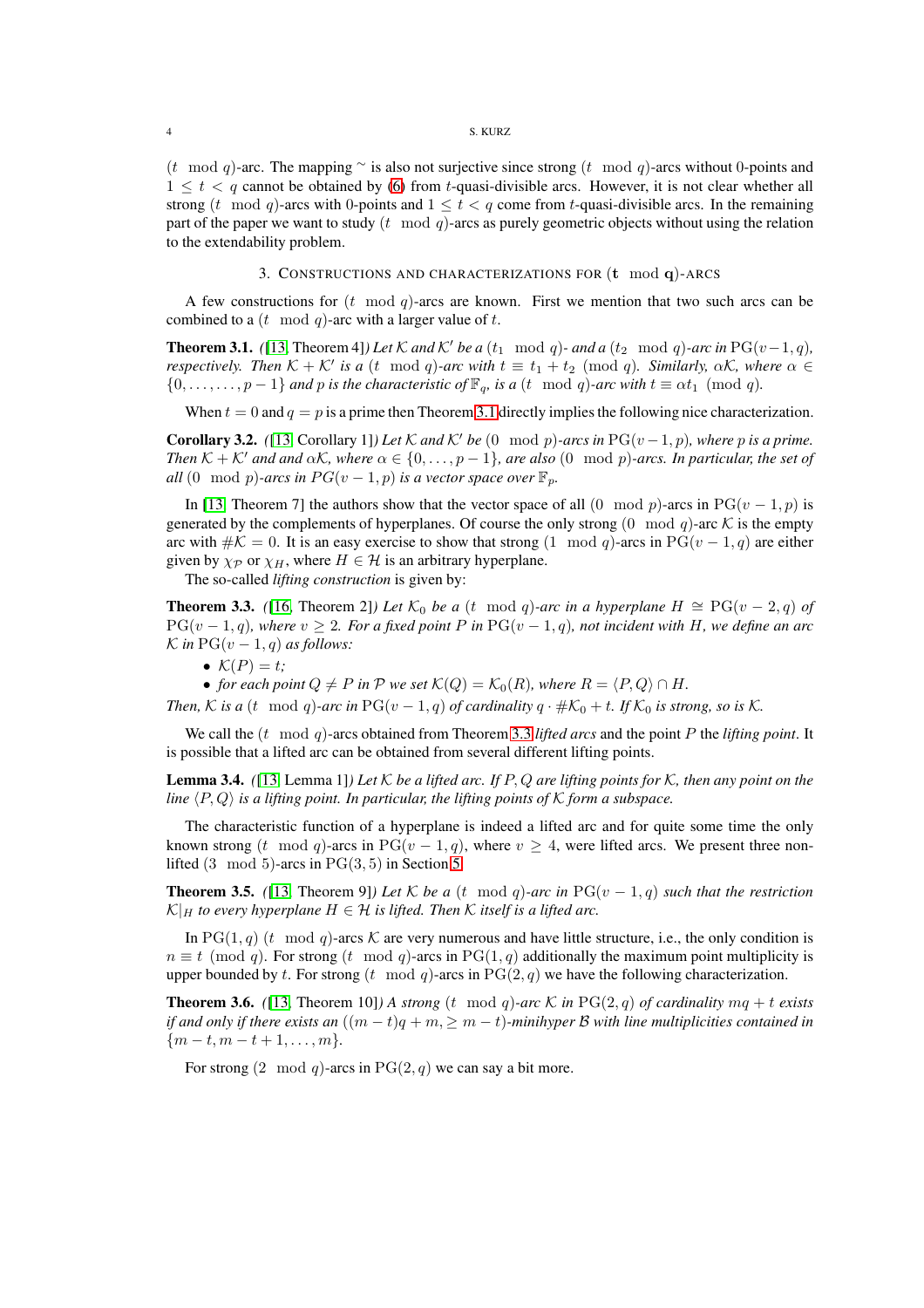<span id="page-4-0"></span>**Lemma 3.7.** Let K be a q-divisible arc in  $PG(2,q)$  whose cardinality n is congruent to 2 modulo q and *whose maximum point multiplicity is at most* 2*. For*  $q \geq 5$  *we have one of the following possibilities:* 

- *(1)*  $n = 2q + 2$ ,  $a_2 = q^2 + q 1$ ,  $a_{q+2} = 2$ ,  $a_{2q+2} = 0$ ,  $\lambda_0 = q(q-1)$ ,  $\lambda_1 = 2q$ ,  $\lambda_2 = 1$ ;
- (2)  $n = 2q + 2, a_2 = q(q + 1), a_{q+2} = 0, a_{2q+2} = 1, \lambda_0 = q^2, \lambda_1 = 0, \lambda_2 = q + 1;$
- *(3)*  $n = q^2 + q + 2$ ,  $a_2 = q$ ,  $a_{q+2} = q^2 + 1$ ,  $a_{2q+2} = 0$ ,  $\lambda_0 = q(q-1)/2$ ,  $\lambda_1 = 2q$ ,  $\lambda_2 = 1 + q(q-1)/2$ ;
- *(4)*  $n = q^2 + q + 2$ ,  $a_2 = q + 1$ ,  $a_{q+2} = q^2 1$ ,  $a_{2q+2} = 1$ ,  $\lambda_0 = q(q+1)/2$ ,  $\lambda_1 = 0$ ,  $\lambda_2 = 1 + q(q+1)/2;$
- $(5)$   $n = q^2 + 2q + 2$ ,  $a_2 = i$ ,  $a_{q+2} = q^2 + q 2i$ ,  $a_{2q+2} = i + 1$ ,  $\lambda_0 = iq$ ,  $\lambda_1 = q^2 2iq$ ,  $\lambda_2 = 1 + q(i + 1)$ *, where*  $0 \leq i \leq \lfloor \frac{q}{2} \rfloor$ *;*
- (6)  $n = (q + 1)(q + 2)$ ,  $a_2 = 0$ ,  $a_{q+2} = q^2 1$ ,  $a_{2q+2} = q + 2$ ,  $\lambda_0 = q(q 1)/2$ ,  $\lambda_1 = 0$ ,  $\lambda_2 = (q+1)(q+2)/2;$

(7) 
$$
n = 2(q^2 + q + 1), a_2 = 0, a_{q+2} = 0, a_{2q+2} = q^2 + q + 1, \lambda_0 = 0, \lambda_1 = 0, \lambda_2 = q^2 + q + 1.
$$

*Proof.* Solving the standard equations for the hyperplanes and points

$$
a_2 + a_{q+2} + a_{2q+2} = q^2 + q + 1
$$
  
\n
$$
2a_2 + (q+2)a_{q+2} + (2q+2)a_{2q+2} = n(q+1)
$$
  
\n
$$
a_2 + \frac{(q+2)(q+1)}{2}a_{q+2} + (q+1)(2q+1)a_{2q+2} = \binom{n}{2} + q\lambda_2
$$
  
\n
$$
\lambda_0 + \lambda_1 + \lambda_2 = q^2 + q + 1
$$
  
\n
$$
\lambda_1 + 2\lambda_2 = n
$$

for  $\{a_2, a_{q+2}, \lambda_0, \lambda_1, \lambda_2\}$  gives

$$
a_2 = \frac{q^3 + xq - nq + 3q^2 - n + 3q + 2}{q}
$$
  
\n
$$
a_{q+2} = -\frac{2xq - nq + 2q^2 - n + 2q + 2}{q},
$$
  
\n
$$
\lambda_0 = \frac{2xq^2 + nq^2 - n^2 + 2nq - 4q^2 + 4n - 4q - 4}{2q}
$$
  
\n
$$
\lambda_1 = -\frac{2xq^2 + nq^2 - 2q^3 - n^2 + 3nq - 6q^2 + 4n - 6q - 4}{q}
$$
  
\n
$$
\lambda_2 = \frac{2xq^2 + nq^2 - 2q^3 - n^2 + 4nq - 6q^2 + 4n - 6q - 4}{2q},
$$

where we set  $x := a_{2a+2}$  as an abbreviation.

First we treat a few special cases separately. If  $n = 2q + 2$ , then the above equations simplify to  $a_2 = q^2 + x + q - 1$ ,  $a_{q+2} = -2x + 2$ ,  $\lambda_0 = xq + q^2 - q$ ,  $\lambda_1 = 2q(1-x)$ , and  $\lambda_2 = xq + 1$ . From  $\lambda_1 \geq 0$  and  $x \in \mathbb{N}_0$  we conclude  $x \in \{0, 1\}$ , which gives the cases (1) and (2). In the following we assume  $n \neq 2q + 2$ .

If  $n = q^2 + q + 2$ , then the above equations simplify to  $a_2 = x + q$ ,  $a_{q+2} = q^2 - 2x + 1$ ,  $\lambda_0 =$  $xq + \frac{1}{2}q(q-1), \lambda_1 = 2q(1-x)$ , and  $\lambda_2 = 1 + xq + \frac{1}{2}q(q-1)$ . From  $\lambda_1 \ge 0$  and  $x \in \mathbb{N}_0$  we conclude  $x \in \{0, 1\}$ , which gives the cases (3) and (4). In the following we assume  $n \neq q^2 + q + 2$ .

If  $n = q^2 + 2q + 2$ , then the above equations simplify to  $a_2 = x - 1$ ,  $a_{q+2} = q^2 - 2x + q + 2$ ,  $\lambda_0 = (x-1)q$ ,  $\lambda_1 = q \cdot (q+2-2x)$ , and  $\lambda_2 = xq+1$ . From  $\lambda_0 \geq 0$ ,  $\lambda_1 \geq 0$ , and  $x \in \mathbb{N}_0$  we conclude  $x \in \{1, 2, \ldots, 1 + \left|\frac{q}{2}\right|$  $\left\{\frac{q}{2}\right\}$ , which gives the parametric case (5), where  $i = x - 1$ . In the following we assume  $n \neq q^2 + 2q + 2$ .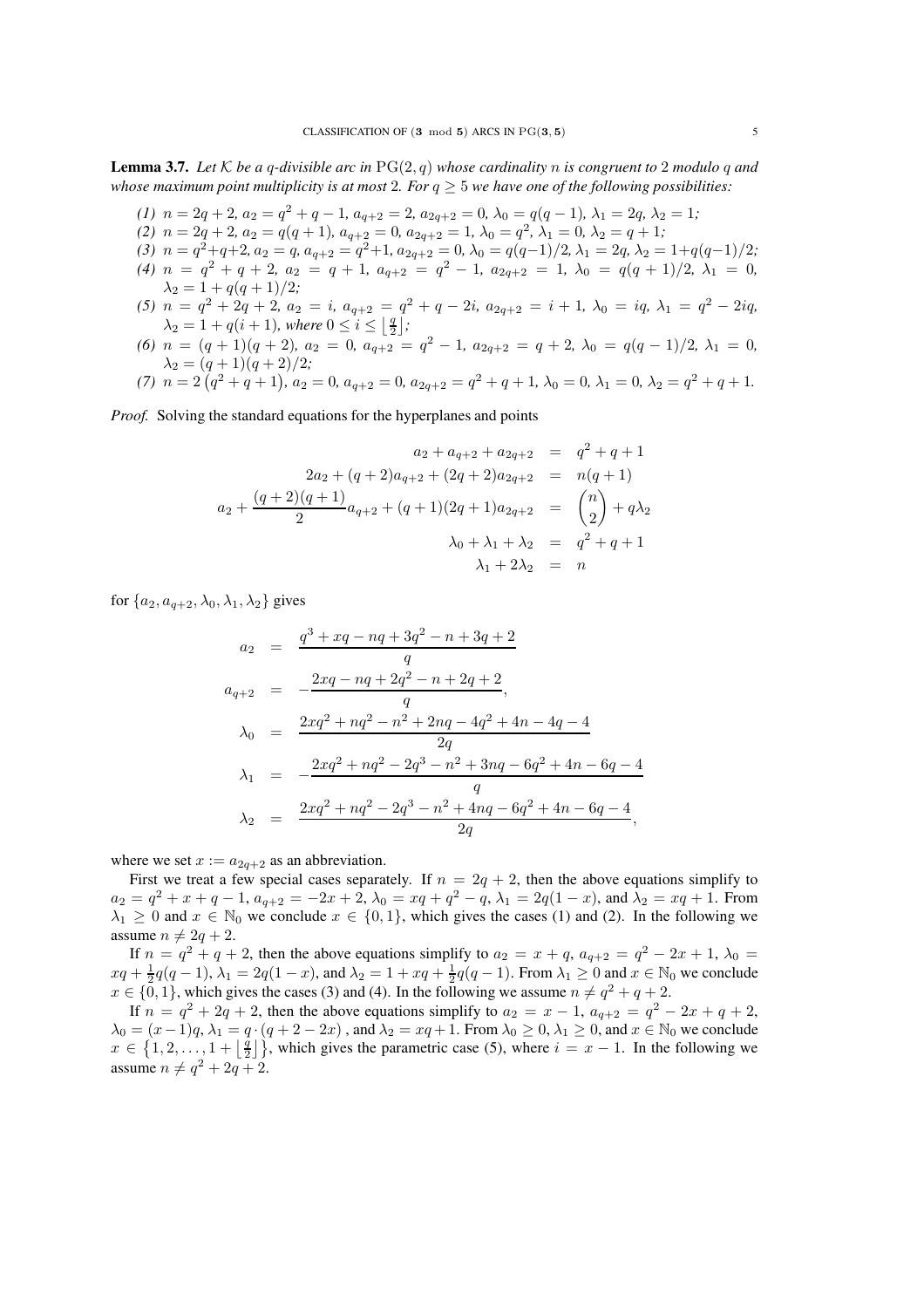If  $n = q^2 + 3q + 2$ , then the above equations simplify to  $a_2 = x - q - 2$ ,  $a_{q+2} = q^2 - 2x + 2q + 3$ ,  $\lambda_0 = xq - \frac{1}{2}q(q+5), \lambda_1 = 2q(q+2-x)$ , and  $\lambda_2 = xq - \frac{1}{2}q(q+1) + 1$ . From  $a_2 \ge 0$  and  $\lambda_1 \ge 0$  we conclude  $x = q + 2$ , which gives case (6). In the following we assume  $n \neq q^2 + 3q + 2$ .

Now we are ready to analyze the general situation. From  $a_{q+2} \geq 0$  we conclude

$$
n \ge \frac{2(xq + q^2 + q + 1)}{q + 1} \ge \frac{2(q^2 + q + 1)}{q + 1} > 2q,
$$

so that  $n \equiv 2 \pmod{q}$  and  $n \neq 2 + 2q$  implies  $n \geq 2 + 3q$ . The non-negativity of  $\lambda_1$  gives

$$
n \le 2 + q \cdot \frac{q+3 - \sqrt{q^2 - 2q - 7 + 8x}}{2} = 2 + q \cdot \frac{q+3 - \sqrt{(q-3)^2 + 4(q-4) + 8x}}{2} \underset{q \ge 5}{\overset{x \ge 0}{\rightleftharpoons}} 3q + 2
$$

or

<span id="page-5-0"></span>
$$
n \ge 2 + q \cdot \frac{q + 3 + \sqrt{q^2 - 2q - 7 + 8x}}{2} = \frac{q^2 + 3q + 4 + q\sqrt{q^2 - 2q - 7 + 8x}}{2} \tag{9}
$$

where we only need to consider Inequality [\(9\)](#page-5-0), due to  $n \ge 2 + 3q$ . From  $n \equiv 2 \pmod{q}$ , the estimation

$$
2+q\cdot \frac{q+3+\sqrt{q^2-2q-7+8x}}{2}=2+q\cdot \frac{q+3+\sqrt{(q-3)^2+4(q-4)+8x}}{2}\begin{array}{c}x\geq 0\\q\geq 5\end{array}q^2+2,
$$

and  $n \notin \{q^2 + q + 2, q^2 + 2q + 2, q^2 + 3q + 2\}$  we conclude  $n \geq q^2 + 4q + 2$ . From  $a_2 \geq 0$  we conclude

<span id="page-5-1"></span>
$$
n \le \frac{q^3 + xq + 3q^2 + 3q + 2}{q + 1},\tag{10}
$$

so that Inequality [\(9\)](#page-5-0) yields

$$
\frac{q^3+xq+3q^2+3q+2}{q+1}\geq \frac{q^2+3q+4+q\sqrt{q^2-2q-7+8x}}{2}
$$

which implies  $x \le q + 2$  or  $x \ge q^2 + q + 1$ . If  $x \ge q^2 + q + 1$ , then  $a_2 + a_{q+2} + x = q^2 + q + 1$ , and  $a_2, a_{q+2} \ge 0$  imply  $a_2 = 0$ ,  $a_{q+2} = 0$ , and  $x = q^2 + q + 1$ , so that  $n = 2(q^2 + q + 1)$ . This is case (7). If  $x \leq q + 2$ , then Inequality [\(10\)](#page-5-1) implies

$$
n \le \frac{q^3 + q(q+2) + 3q^2 + 3q + 2}{q+1} = q^2 + 3q + 2,
$$

a range for *n* that has been treated before.

We remark that the cases  $q \in \{2, 3, 4\}$  admit the same solutions of the standard equations and a few more:

$$
n = 11, a_2 = 7, a_5 = 6, a_8 = 0, \lambda_0 = 6, \lambda_1 = 3, \lambda_2 = 4
$$

for  $q = 3$  and

$$
n = 14, a_2 = 14, a_6 = 7, a_{10} = 0, \lambda_0 = 14, \lambda_1 = 0, \lambda_2 = 7
$$
  

$$
n = 18, a_2 = 9, a_6 = 12, a_{10} = 0, \lambda_0 = 12, \lambda_1 = 0, \lambda_2 = 9
$$

for  $q = 4$ . For  $q = 3$  the arc can be described as follows. The four 2-points form an oval, all internal points are 1-points, and all external points are 0-points. A generator matrix of the corresponding code is e.g. given by

| (11111111100)         |  |
|-----------------------|--|
| 00001111210           |  |
| $\frac{00110011201}{$ |  |

For  $q = 4$  we can construct a corresponding projective 2-divisible arc via  $\mathcal{K}'(P) = \mathcal{K}(P)/2$  for all  $P \in \mathcal{P}$ . The corresponding codes are 2-weight codes and examples are given by the parametric families RT1 and RT3 in [\[4\]](#page-25-6), respectively.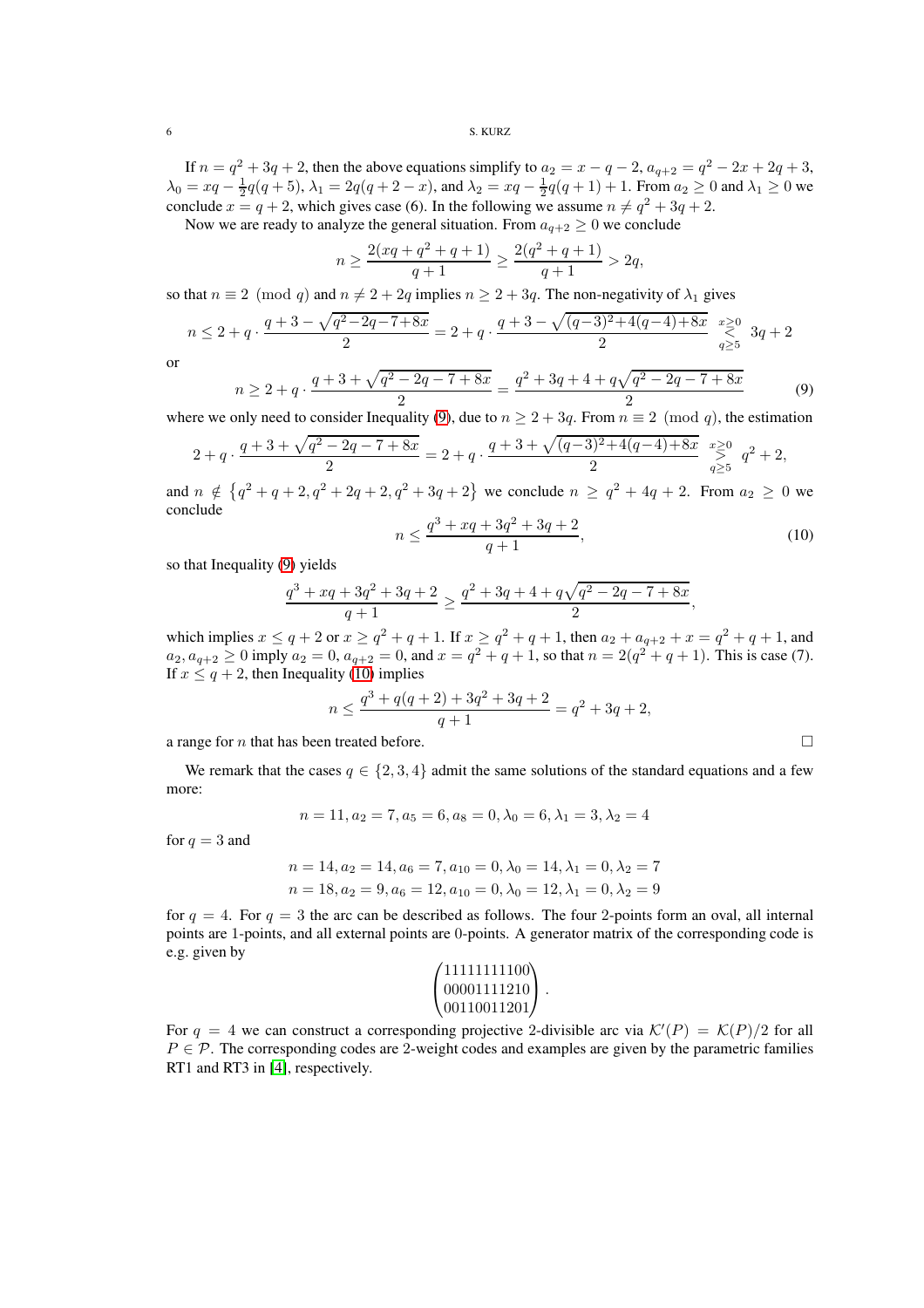<span id="page-6-0"></span>**Proposition 3.8.** *Let*  $q \ge 5$  *be odd. For a strong*  $(2 \mod q)$ *-arc* K *in* PG $(2, q)$  *we have the following possibilities:*

- *(I)* A lifted arc from a 2-line with  $\#K = 2q + 2$ . There exist two possibilities: *(I-1) a double line; or (I-2) a sum of two different lines.*
- *(II)* A lifted arc from a  $(q+2)$ -line L with  $\#K = q^2 + 2q + 2$  points. The line L has i double points,  $q-2i+2$  single points, and  $i-1$  0*-points, where*  $1 \leq i \leq \frac{q+1}{2}$ . We say that such an arc is of *type (II-i) if it is lifted from a line with* i *double points.*
- *(III)* A lifted arc from a  $(2q + 2)$ *-line, which is the same as two copies of the plane. Such an arc has*  $2(q^2 + q + 1)$  *points.*
- *(IV) An exceptional* (2 mod q)*-arc for* q *odd. It consists of the points of an oval, a fixed tangent to this oval, and two copies of each internal point of the oval.*

*Proof.* We apply Lemma [3.7](#page-4-0) and first note that the cases (4) and (6) cannot occur for odd field sizes  $q$ since  $\lambda_1 = 0$  but  $a_{q+2} > 0$ . First observe that each  $(2q + 2)$ -line is a double line, i.e. each of the  $q + 1$ points has multiplicity 2, and each  $(q+2)$ -line contains at least one 2-point. For case (1) there is a unique 2-point which has to be contained on the two  $(q + 2)$ -lines, so that the remaining 2q points on these two lines are 1-points. This is case (I-2) in the classification. For the case (2) the unique  $(2q+2)$ -line,  $\lambda_1 = 0$ , and  $\lambda_2 = q + 1$  imply case (I-1). In case (7) all points have multiplicity 2, which corresponds to case (III). For case (5) let us first observe that there are no 0-points for  $i = 0$ , i.e., setting  $\mathcal{K}'(P) = \mathcal{K}(P) - 1$ for all  $P \in \mathcal{P}$  gives a strong (1 mod q)-arc of cardinality  $q + 1$ , which is the characteristic function of a line. The multiset of points given by  $PG(2, q)$  and a line can also be described as in (II-1). For  $i \geq 1$ there exist 0-points, so that the distribution of the multiplicities of the lines through a 0-point is given by  $2^1(q+2)^q$ . Due to the existence of a  $(2q+2)$ -line, the 2-line through a 0-point contains a 2-point. If  $i = 1$  there is a unique such 2-point Q. For  $i > 1$  we observe that all such 2-lines through 0-points have to intersect in the same 2-point (that we also call  $Q$ ). So, through the 2-point  $Q$  there are exactly i two-lines, so that counting points give that the remaining lines through Q split into  $i+1$  lines of multiplicity  $2q+2$ , which contain all 2-points, and  $q - 2i$  lines of multiplicity  $q + 2$ , which then consist of q one-points and Q. This is the situation described in case  $(II-(i + 1))$ . For the remaining case (3) we consider the dual arc K<sup> $\sigma$ </sup> with respect to  $\sigma(x) = \frac{q+2-x}{q}$ . With this, K $\sigma$  is a (projective)  $(q, 2)$ -arc in PG(2, q) which is extendable. An extension point of  $\hat{K}^{\sigma}$  corresponds to a full line in K. After extending  $K^{\sigma}$  we obtain an oval, which yields the description for  $K$  given in (IV).

From the coding theory perspective, Proposition [3.8](#page-6-0) was implicitly proven in [\[15\]](#page-26-7). Having the impli-cations of the standard equations, i.e., Lemma [3.7](#page-4-0) at hand, we can say a bit more. For even field sizes  $q$ the case (4) in Lemma [3.7](#page-4-0) can be attained. Removing the unique double line from  $K$  and halving all point multiplicities yields a projective  $q/2$ -divisible arc K' with cardinality  $q(q-1)/2$  and line multiplicities 0 and  $q/2$  in PG(2, q). A corresponding 2-weight code is contained in the family TF2 in [\[4\]](#page-25-6). In case (6) halving the point multiplicities yields a projective  $q/2$ -divisible arc K' with cardinality  $(q + 1)(q + 2)/2$ and line multiplicities  $q(q+1)/2$  and  $q(q+2)/2$  in PG(2, q). Corresponding 2-weight codes are contained in the families TF1d and TF2d in [\[4\]](#page-25-6).

The implicit classification result of strong  $(2 \mod q)$ -arcs in PG $(2, q)$  for odd q from [\[15\]](#page-26-7), i.e., Proposition [3.8,](#page-6-0) was used in [\[13\]](#page-26-3) to show:

<span id="page-6-1"></span>**Theorem 3.9.** *(*[\[13,](#page-26-3) Theorem 11]*,*[\[16,](#page-26-6) Theorem 5]*)* Let K be a strong (2 mod q)-arc in PG(v – 1, q), *where*  $v \geq 4$  *and* q *is odd. Then,* K *is a lifted arc. In particular, for*  $v \geq 3$  *and odd field sizes* q *every* (2) mod q)-arc in  $PG(v-1, q)$  has a hyperplane in its support.

In [\[13,](#page-26-3) Remark 2] it was mentioned that Theorem [3.9](#page-6-1) provides an alternative proof of Maruta's theorem [\[15\]](#page-26-7) on the extendability of linear codes with weights  $-2$ ,  $-1$ , 0 (mod q) over  $\mathbb{F}_q$ .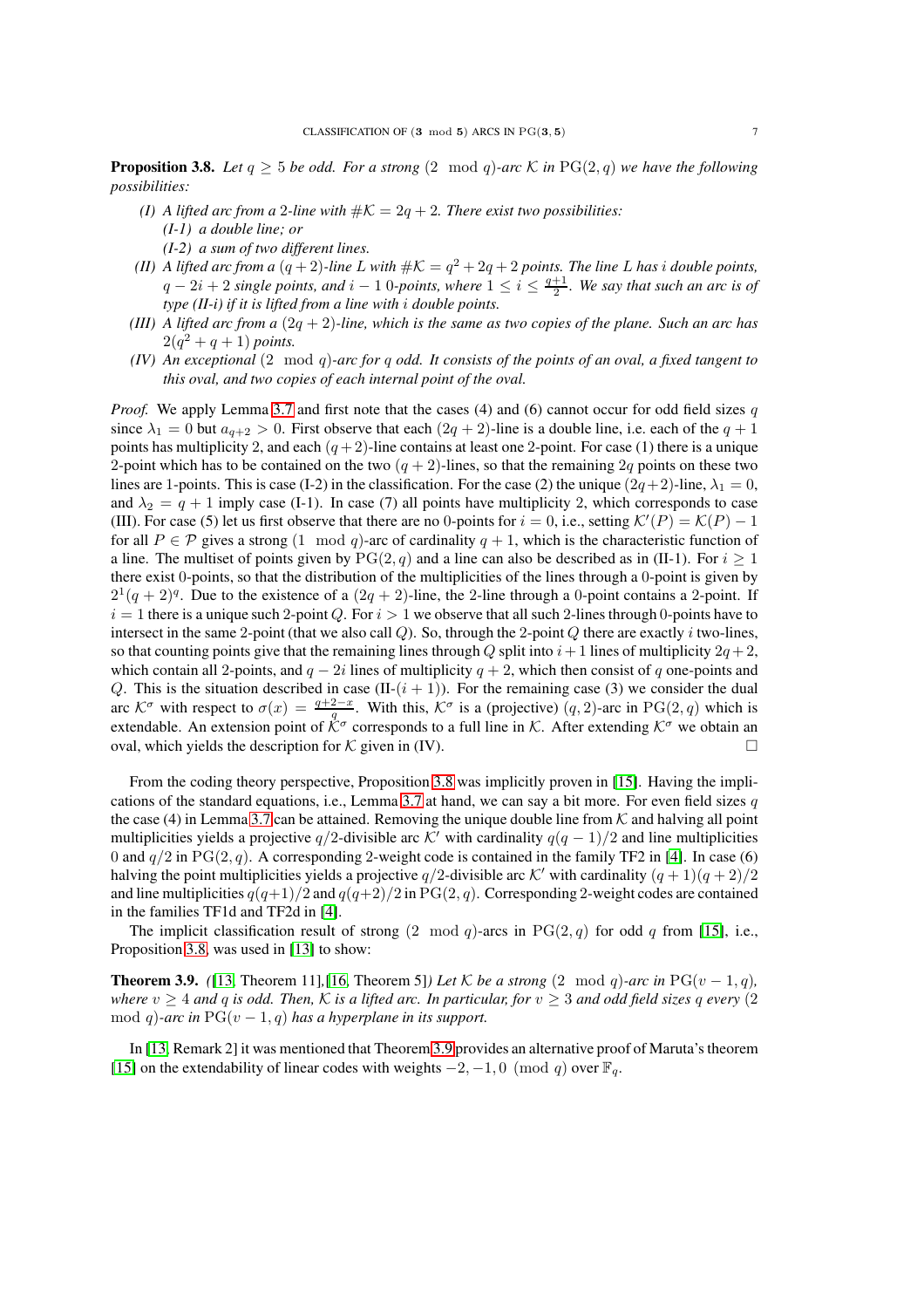### 8 S. KURZ

For strong (t mod q)-arcs the situation is far more complicated if  $t \geq 3$ . E.g. for strong (3 mod q)arcs in PG(2, q) we have many strong (3 mod q)-arcs obtained as the sum of a strong (2 mod q)- and a strong  $(1 \mod q)$ -arc, but also some non-trivial indecomposable arcs, see Section [4](#page-7-0) where we fully classify all strong  $(3 \mod 5)$ -arcs in  $PG(2, 5)$ . For the sake of completeness we state some easy general observations.

**Lemma 3.10.** *Let* K *be a* (t mod q)-arc in PG( $v - 1$ , q), where  $v \geq 3$ . For every hyperplane H in  $PG(v-1,q)$  *the restricted arc*  $K|_H$  *is a* (t mod q)-arc *in*  $PG(v-2,q)$ *. If* K *is strong, so is*  $K|_H$ *.* 

**Lemma 3.11.** *Let*  $K$  *be a* (t mod q)-arc in PG(v-1, q), where  $v ≥ 2$ . Then, we have  $#K ≥ [v-1]_q \cdot t$ .

<span id="page-7-2"></span>**Lemma 3.12.** *If* K *is a* (t mod q)-arc in PG( $v - 1$ , q) whose support contains a hyperplane H, where  $t \geq 1$ *, then*  $K' = K - \chi_H$  *is a*  $(t - 1 \mod q)$ *-arc in*  $PG(v - 1, q)$ *.* 

Note that it may happen that K is strong while K' is not strong. This is e.g. the case when K has full support.

<span id="page-7-0"></span>**Proposition 3.13.** *For*  $v \ge 2$ *, each*  $(t \mod q)$ *-arc*  $K$  *in*  $PG(v-1,q)$  *of cardinality*  $[v-1]_q \cdot t$  *is a sum of* t *hyperplanes.*

4. STRONG  $(3 \mod 5)$ -ARCS IN  $PG(2, 5)$ 

For the exhaustive classification of strong  $(3 \mod 5)$ -arcs in  $PG(2, 5)$  we utilize Theorem [3.6](#page-3-3) and generate the corresponding minihypers as linear codes using the software package LinCode [\[2\]](#page-25-7). In Table [1](#page-7-1) we list the number of isomorphism types.

| $\#\mathcal{K}$ | $_{m}$ | # ${\cal B}$ | line mult.     | weights        | # isomorphism types |
|-----------------|--------|--------------|----------------|----------------|---------------------|
| 18              | 3      | 3            | 0, 1, 2, 3     | 0, 1, 2, 3     | 4                   |
| 23              | 4      | 9            | 1, 2, 3, 4     | 5, 6, 7, 8     | 1                   |
| 28              | 5      | 15           | 2, 3, 4, 5     | 10, 11, 12, 13 | 1                   |
| 33              | 6      | 21           | 3, 4, 5, 6     | 15, 16, 17, 18 | 10                  |
| 38              | 7      | 27           | 4, 5, 6, 7     | 20, 21, 22, 23 | 23                  |
| 43              | 8      | 33           | 5, 6, 7, 8     | 25, 26, 27, 28 | 53                  |
| 48              | 9      | 39           | 6, 7, 8, 9     | 30, 31, 32, 33 | 49                  |
| 53              | 10     | 45           | 7, 8, 9, 10    | 35, 36, 37, 38 | 17                  |
| 58              | 11     | 51           | 8, 9, 10, 11   | 40, 41, 42, 43 | 11                  |
| 63              | 12     | 57           | 9, 10, 11, 12  | 45, 46, 47, 48 | 9                   |
| 68              | 13     | 63           | 10, 11, 12, 13 | 50, 51, 52, 53 | 6                   |
| 73              | 14     | 69           | 11, 12, 13, 14 | 55, 56, 57, 58 | $\overline{0}$      |
| 78              | 15     | 75           | 12, 13, 14, 15 | 60, 61, 62, 63 | $\overline{0}$      |
| 83              | 16     | 81           | 13, 14, 15, 16 | 65, 66, 67, 68 | $\overline{0}$      |
| 88              | 17     | 87           | 14, 15, 16, 17 | 70, 71, 72, 73 | $\overline{0}$      |
| 93              | 18     | 93           | 15, 16, 17, 18 | 75, 76, 77, 78 | 1                   |

<span id="page-7-1"></span>TABLE 1. Number of isomorphism types of strong  $(3 \mod 5)$ -arcs in  $PG(2, 5)$  and their corresponding minihypers.

Strong  $(3 \mod 5)$ -arcs in  $PG(2, 5)$  with cardinality at most 33 have been classified without the help of a computer in [\[12,](#page-26-5) [16\]](#page-26-6). In the latter reference nice pictures can be found. In order to provide some more information on the combinatorial structure of the strong  $(3 \mod 5)$ -arcs in PG $(2, 5)$  we define the type of a line L as a vector  $(m_0, \ldots, m_5)$ , where  $m_0 \ge m_1 \ge \cdots \ge m_5$  and the  $m_i$  are the multiplicities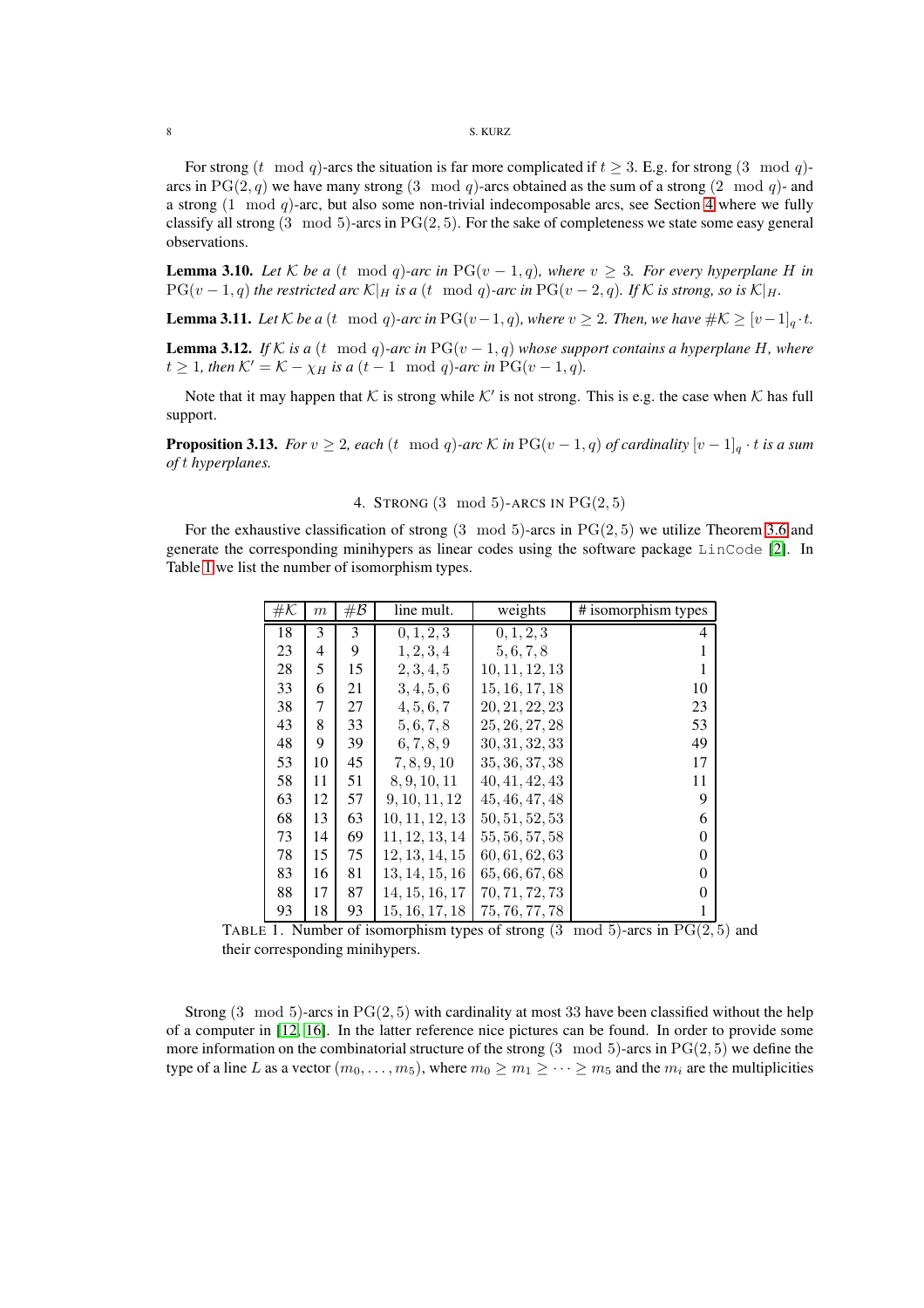CLASSIFICATION OF  $(3 \mod 5)$  ARCS IN PG $(3, 5)$  9

| $\mathcal{K}(L)$ | type of $L$        | name           |
|------------------|--------------------|----------------|
| 3                | (3,0,0,0,0,0)      | $A_1$          |
|                  | (2, 1, 0, 0, 0, 0) | A <sub>2</sub> |
|                  | (1, 1, 1, 0, 0, 0) | $A_3$          |
| 8                | (3, 3, 2, 0, 0, 0) | $B_1$          |
|                  | (3,3,1,1,0,0)      | B <sub>2</sub> |
|                  | (3, 2, 2, 1, 0, 0) | $B_3$          |
|                  | (3, 2, 1, 1, 1, 0) | $B_4$          |
|                  | (3, 1, 1, 1, 1, 1) | $B_5$          |
|                  | (2, 2, 2, 2, 0, 0) | $B_6$          |
|                  | (2, 2, 2, 1, 1, 0) | $B_7$          |
|                  | (2, 2, 1, 1, 1, 1) | $B_8\,$        |
| 13               | (3,3,3,3,1,0)      | $C_1$          |
|                  | (3,3,3,2,2,0)      | $C_2$          |
|                  | (3,3,3,2,1,1)      | $C_3$          |
|                  | (3,3,2,2,2,1)      | $C_{4}$        |
|                  | (3, 2, 2, 2, 2, 2) | $C_5$          |
| 18               | (3,3,3,3,3,3)      | $D_1$          |
|                  |                    |                |

<span id="page-8-0"></span>TABLE 2. Different line types of strong  $(3 \mod 5)$ -arcs in PG $(2, 5)$ .

of the points on L. By assumption we have  $m_i \in \{0, 1, 2, 3\}$  for all  $0 \le i \le 5$ . The possible line types are listed in Table [2.](#page-8-0)

In Tables [4-](#page-27-0)[15](#page-32-0) in the appendix we list the combinatorial details of the strong (3 mod 5)-arcs in  $PG(2, 5)$ , i.e., the counts of lines per type and the counts of points per multiplicity, where we give a separate table for each possible cardinality  $18 \le n \le 93$ ,  $n \equiv 3 \pmod{5}$ . As a possible application of this data we mention the following structure result for strong  $(3 \mod 5)$ -arcs in PG $(3, 5)$ .

Lemma 4.1. *Let* K *be a strong* (3 mod 5)*-arc in* PG(3, 5) *without a full hyperplane in its support and* H be a hyperplane with  $\mathcal{K}(H) \geq 33$ . Either we have  $\#\mathcal{K} \geq 125 + \mathcal{K}(H)$  or  $\mathcal{K}|_H$  is one of the following *cases:*

|  |  |  |  |  |  |  |  |                                                    |  |  | $ \mathcal{K}(H)   A_1 A_2 A_3 B_1 B_2 B_3 B_4 B_5 B_6 B_7 B_8 C_1 C_2 C_3 C_4 C_5 D_1  \lambda_0 \lambda_1 \lambda_2 \lambda_3 \# \# \mathcal{K} \geq$ |
|--|--|--|--|--|--|--|--|----------------------------------------------------|--|--|---------------------------------------------------------------------------------------------------------------------------------------------------------|
|  |  |  |  |  |  |  |  |                                                    |  |  |                                                                                                                                                         |
|  |  |  |  |  |  |  |  |                                                    |  |  | 33 $  0 6 4 0 6 12 0 0 0 0 3 0 0 0 0 0 0 12 9 6 4  1  108$                                                                                              |
|  |  |  |  |  |  |  |  |                                                    |  |  |                                                                                                                                                         |
|  |  |  |  |  |  |  |  |                                                    |  |  |                                                                                                                                                         |
|  |  |  |  |  |  |  |  | $ 0 0 0 0 0 1 0 1 0 0 25 0 0 0 0 4  5 5 0 21  1  $ |  |  |                                                                                                                                                         |

*Proof.* We use Tables [4-](#page-27-0)[15,](#page-32-0) where the possible parameters of the strong  $(3 \mod 5)$ -arcs in  $PG(2, 5)$  are listed. Note that we have  $K(H') \geq 33$  for each hyperplane  $H'$  that contains a line of type  $B_1$ ,  $B_4$ ,  $B_6$ , or  $B_7$ . So, if  $\mathcal{K}|_H$  contains a line of type  $B_1$ ,  $B_4$ ,  $B_6$ , or  $B_7$ , then we have  $\#\mathcal{K} \geq \mathcal{K}(H) + 33 \cdot 5 - 5 \cdot 8 =$  $125 + \mathcal{K}(H)$ . Since each hyperplane H' that contains a line of type  $C_2$  or  $C_3$  satisfies  $\mathcal{K}(H') \geq 38$ , we have  $\#\mathcal{K} \geq \mathcal{K}(H) + 38 \cdot 5 - 5 \cdot 13 = 125 + \mathcal{K}(H)$  if H contains a line of type  $C_2$  or  $C_3$ . If there are no 0-points in  $\mathcal{K}|_H$ , then K contains a full hyperplane in its support. All other cases are summarized in the above table. It remains to explain how a lower bound for  $\#K$  can be obtained. For each line L in H let  $m(L)$  denote the minimum cardinality of a strong (3 mod 5)-arc in PG(2,5) that contains a line with the same type as L, so that  $\#K \geq \mathcal{K}(H) - 5\mathcal{K}(L) + 5m(L)$  gives a lower bound. We take the minimum over all possibilities for the type of  $L$  in  $H$ . as an example we consider the two cases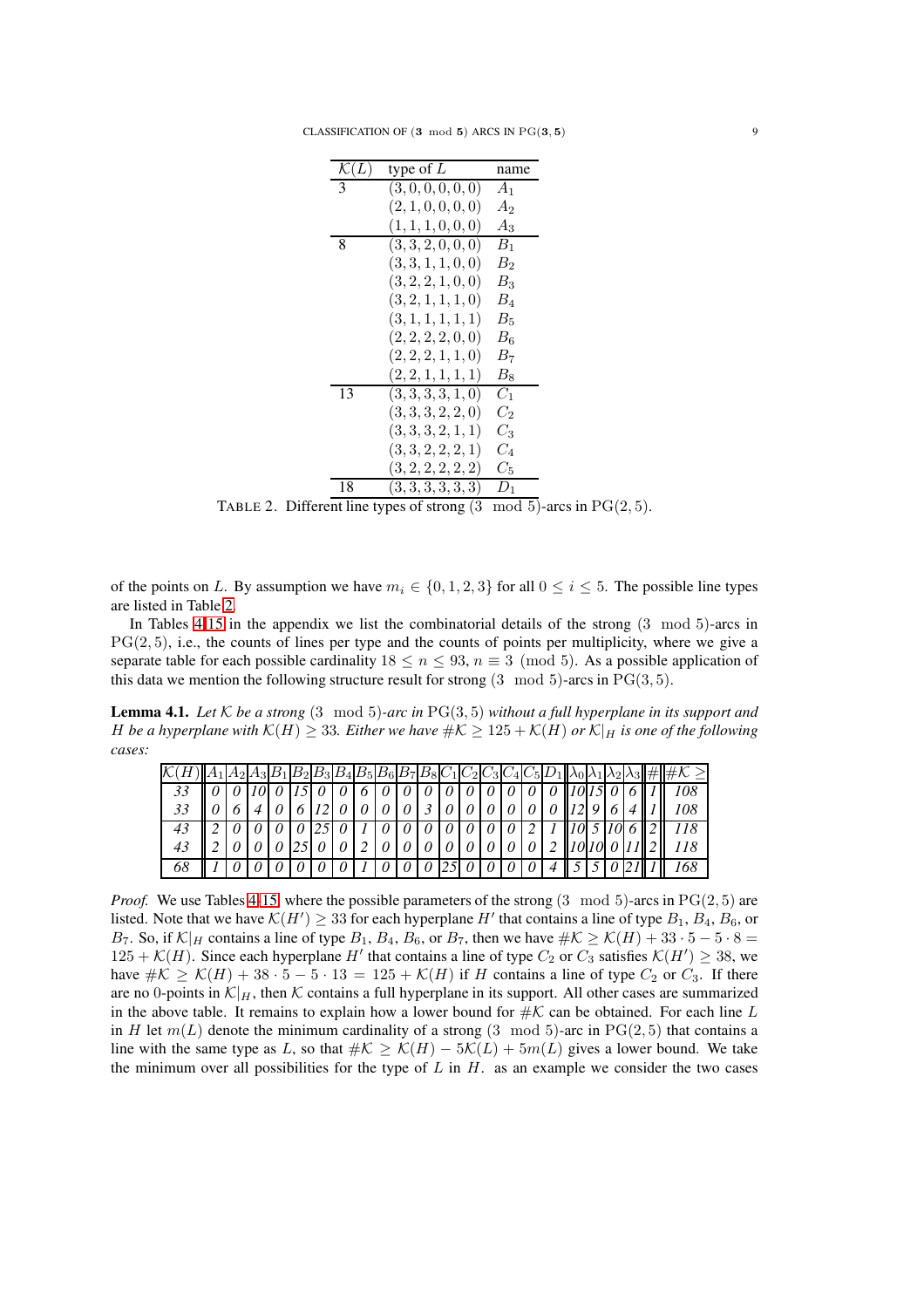#### 10 S. KURZ

<span id="page-9-0"></span>where  $\mathcal{K}(H) = 33$ . There is always a line of type  $B_2$  in H with is not contained in an 18-plane, so that  $\mathcal{K} \geq 33 + 5 \cdot 23 - 5 \cdot 8 = 108.$ 

5. STRONG  $(3 \mod 5)$ -ARCS IN  $PG(3, 5)$ 

The aim of this section is an exhaustive classification of all strong  $(3 \mod 5)$ -arcs K in PG $(3, 5)$ . Having Lemma [3.12](#page-7-2) at hand, or coming from the application of extendable arcs, we will assume that the support of K does not contain a full hyperplane. For each strong  $(3 \mod 5)$ -arc K' in PG $(2, 5)$ , see Section [5,](#page-9-0) of cardinality m, the lifting construction in Theorem [3.3](#page-3-2) gives a strong  $(3 \mod 5)$ -arc in PG(3, 5) of cardinality  $5m + 3$ . The question arises if there are any other strong (3 mod 5)-arcs in  $PG(3, 5)$ . It will turn out that there are exactly three additional examples, one for the cardinalities 128, 143, and 168, respectively. This contradicts [\[11,](#page-26-1) Theorem 3.3], [\[12,](#page-26-5) Theorem 4.1], and [\[16,](#page-26-6) Theorem 6].

*Remark* 5.1. Strong (3 mod 5)-arcs in PG(2,5) with cardinality 33 and type distribution  $A_2^6A_3^4B_2^6B_3^{12}B_8^3$ or  $A_3^{10}B_2^{15}B_5^6$  of the lines, indeed exist. Generator matrices of the complements of the corresponding minihypers, see Theorem [3.6,](#page-3-3) are given by

> $\sqrt{ }$  000111222333344441111 11111111111111110000) 134012134023402341234  $\mathbf{I}$  111111111111111110000 000111222333344441111 234134034012301241234  $\overline{ }$  $\vert \cdot$

and

The existence of these two arcs contradicts [\[12,](#page-26-5) Lemma 4.2] showing that the corresponding proof is flawed.

Given the combinatorial data of the strong  $(3 \mod 5)$ -arcs in  $PG(2, 5)$  in the appendix, it is indeed possible to completely characterize the combinatorial data of all  $(3 \mod 5)$ -arcs in PG $(3, 5)$  with cardinality at most 168, see [\[9,](#page-26-8) Chapter 8] for the details. However, the argumentation is rather lengthy and error-prone. In principle, it should be possible to obtain the necessary data from the appendix by computer-free hand-calculations and theoretical arguments. While it is a worthwhile project to obtain a computer-free classification of all  $(3 \mod 5)$ -arcs in PG $(3, 5)$  with cardinality, say, at most 168, we aim at a full classification using computer enumerations.

The idea is to automate the kind of reasonings used in e.g. [\[9,](#page-26-8) [12,](#page-26-5) [16\]](#page-26-6). The main ingredient is the known combinatorial data of the strong  $(3 \mod 5)$ -arcs in  $PG(2, 5)$ , see the appendix. Being general on the one hand and easing the notation on the other hand we assume that we are considering strong  $(3 \mod q)$ arcs in PG(3, q) for a moment. Given a residual arc  $\mathcal{K}_H$  of a strong (3 mod q)-arc  $\mathcal K$  in PG(3, q), i.e. a restriction  $\mathcal{K}_H := \mathcal{K}|_H$  to a hyperplane H, we call the collection of a point P and the  $[2]_q = q + 1$  lines incident with P a *point-line configuration* (also called *line pencil* in the literature). Without restricting to a hyperplane, we call the collection of a point P and the  $[3]_q = q^2 + q + 1$  lines incident with P a *full point-line configuration*. For each strong (3 mod 5)-arc in PG(2,5) we can easily determine the contained point-line configuration. We coarsen our notion to a purely combinatorial description, i.e., from now on a (full) point-line configuration is the multiplicity of a point and the counting vector (or distribution) of the incident lines per type. As an example we consider the unique strong (3 mod 5)-arc in  $PG(2, 5)$  of cardinality 28. It contains only three different point-line configurations:

- a 0-point with line distribution  $A_1^2 A_2^2 B_2^2$ ;
- a 1-point with line distribution  $A_3^3B_2^3$ ; and
- a 3-point with line distribution  $A_1^1 B_2^5$

cf. [\[16\]](#page-26-6). From now on we assume that we try to classify non-lifted strong  $(3 \mod 5)$ -arcs in PG $(3, 5)$ that do not contain a full hyperplane with a fixed target cardinality  $\#\mathcal{K}$ , i.e., we prescribe the cardinality.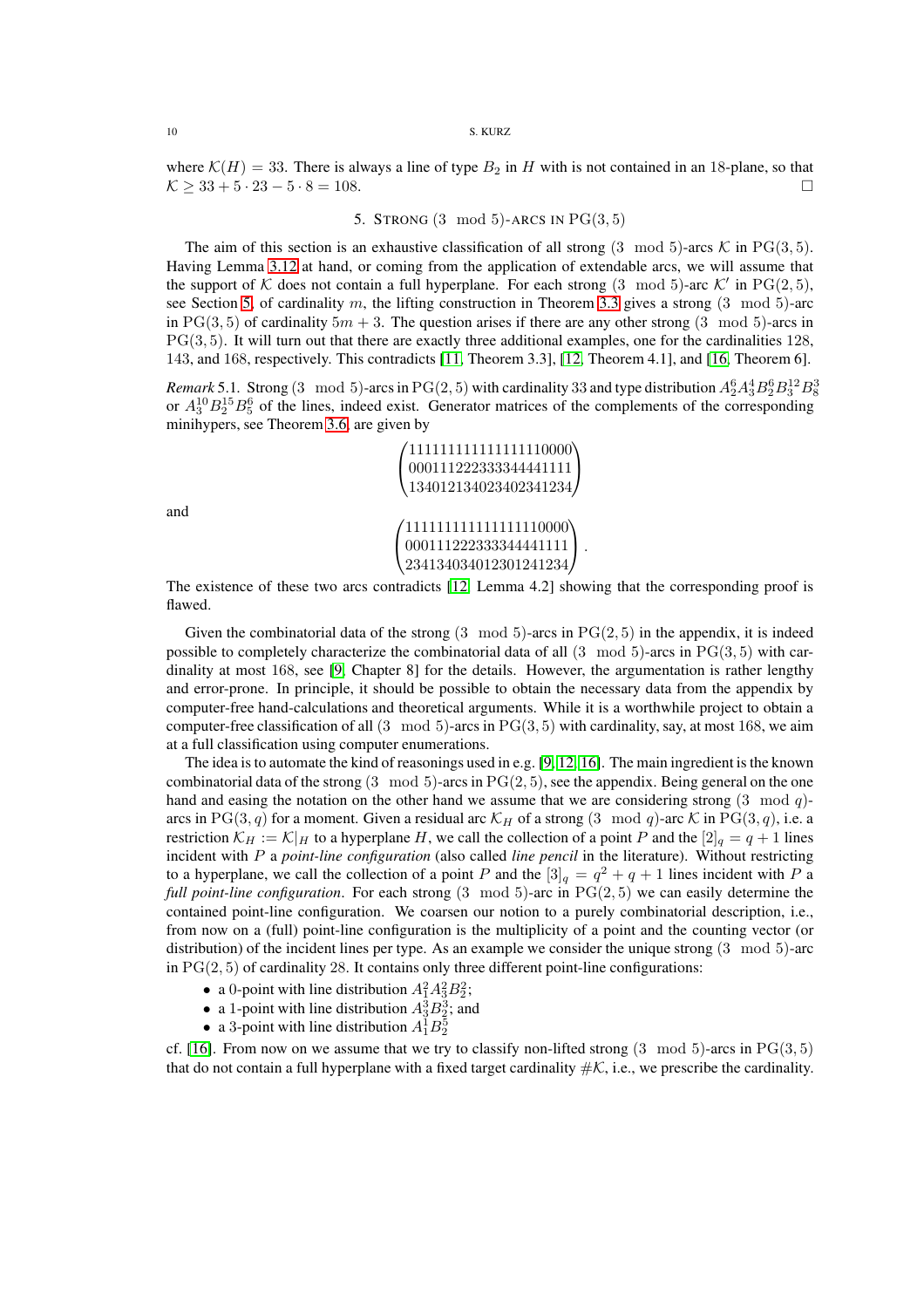The assumption that  $K$  does not contain a full hyperplane excludes a few of the strong  $(3 \mod 5)$ -arcs in PG(2, 5), e.g. the residual arc of cardinality 93 cannot occur, so that  $\mathcal{K}(H) \le 68$ .

Our first kind of reasonings are simple cardinality bounds. Consider a line  $L$  of a given type and the hyperplanes  $H_0, \ldots, H_q$  through it. Since

$$
\#K = \sum_{i=0}^{q} \mathcal{K}(H_i) - q\mathcal{K}(L),\tag{11}
$$

it is sufficient to know the cardinality  $\mathcal{K}(L)$  of the line and the possible cardinalities  $\mathcal{K}(H_i)$  of the hyperplanes through  $L$  in order to exclude a few cardinalities. As an example we consider a line of type  $C_4$  or  $C_5$ , i.e. a special line of cardinality 13. The possible cardinalities of the hyperplanes containing a line of type  $C_4$  are contained in  $\{33, 38, \ldots, 63\}$  and those containing a line of type  $C_5$  are contained in  $\{38, 38, \ldots, 63\}$ . Thus, if  $\#\mathcal{K} < 133$  or  $\#\mathcal{K} > 313$ , then  $\mathcal K$  cannot contain a line of type  $C_4$  and if  $\#K < 163$  or  $\#K > 313$ , then K cannot a line of type  $C_5$ . So, prescribing the target cardinality  $\#K$  of the arc may result in some excluded line types. As an example we consider  $\#\mathcal{K} = 128$  and state that the line types contained in  $\{B_1, B_4, B_6, B_7, C_1, C_2, C_3, C_4\}$  are excluded with the above reasoning. Clearly, a point-line configuration that contains an excluded line is excluded itself and a residual arc that contains an excluded point-line configuration is excluded itself. For our example  $\#K = 128$  the 8 excluded line types imply the exclusion of 1221 out of the 1288 possible point-line configurations, which then imply the exclusion of 166 out of the 178 residual arcs containing at least one point with multiplicity 0. Of course the exclusion of point-line configurations and residual arcs may imply tighter restrictions for the sets of possible cardinalities of a hyperplane containing a line of a certain type, so that the above reasoning may be applied iteratively. In our example the line types  $C_5$  and  $D_1$  are excluded in the next iteration, which then implies the exclusion of 19 further point-line configurations and 6 residual arcs. Instead of starting from a line, we can also start from a point-line configuration of a certain type, fix a contained line type and consider the possible cardinalities of the hyperplanesthrough this line. The difference to the previous reasoning is that we have fixed one of the hyperplane cardinalities, e.g.  $\mathcal{K}(H_0)$ . If the target cardinality  $\#K$  cannot be reached, then the starting point-line configuration can be excluded. In our example 13 further point-line configurations are excluded this way. We can also exclude point-line configurations which are only contained in already excluded residual arcs (13 cases in our example). We remark that the execution of the checks described above is computationally cheap, i.e., the running time is negligible. So, we apply them recursively until no more new exclusions are found. In our example  $\#K = 128$  we end up with 7 remaining line types, 22 remaining point-line configurations, and 6 remaining residual arcs.

Next we try to enumerate candidates for full point-line configurations. Starting from a line type and a point multiplicity contained in this line type, we can loop over all multisets of  $q + 1$  point-line configurations that contain the prescribed line type (and point multiplicity) and go in line with  $\#K$ . Having a candidate for a full point-line configuration at hand we can eventually exclude it if it corresponds to a lifted arc. This local information must of course be consistent. So, assume that  $f$  is a full point-line configuration for a line of type t centered at a point of multiplicity m. If  $t' \neq t$  is another line type containing a point of multiplicity m, then f has to be contained in the list of possible full point-line configurations for a line of type  $t'$  centered at a point of multiplicity  $m$ . If this is not the case, then we can remove the full point-line configuration f from the list for  $(m, t)$ . In our example with  $K = 128$  we first enumerate 12 possible full point-line configurations for a line of type  $A_1$  centered at a line of multiplicity 0. The consistency check leaves only the possibility  $A_1^6 A_2^{12} A_3^6 B_2^3 B_3^4$  with  $(\lambda_0, \lambda_1, \lambda_2, \lambda_3) = (80, 40, 20, 16)$ . Lines of type  $B_5$  centered at a point of multiplicity 1 do not admit a consistent full point-line configuration (in the above sense). Thus lines of type  $B_5$  are excluded and we can restart with the simple cardinality bounds ending up with 6 remaining line types, 16 remaining point-line configurations, and 4 remaining residual arcs. These possibilities correspond to exactly those substructures that occur in the strong (3 mod 5)-arc of cardinality 128 in  $PG(3, 5)$  that is combinatorially described in Theorem [5.2.](#page-11-0)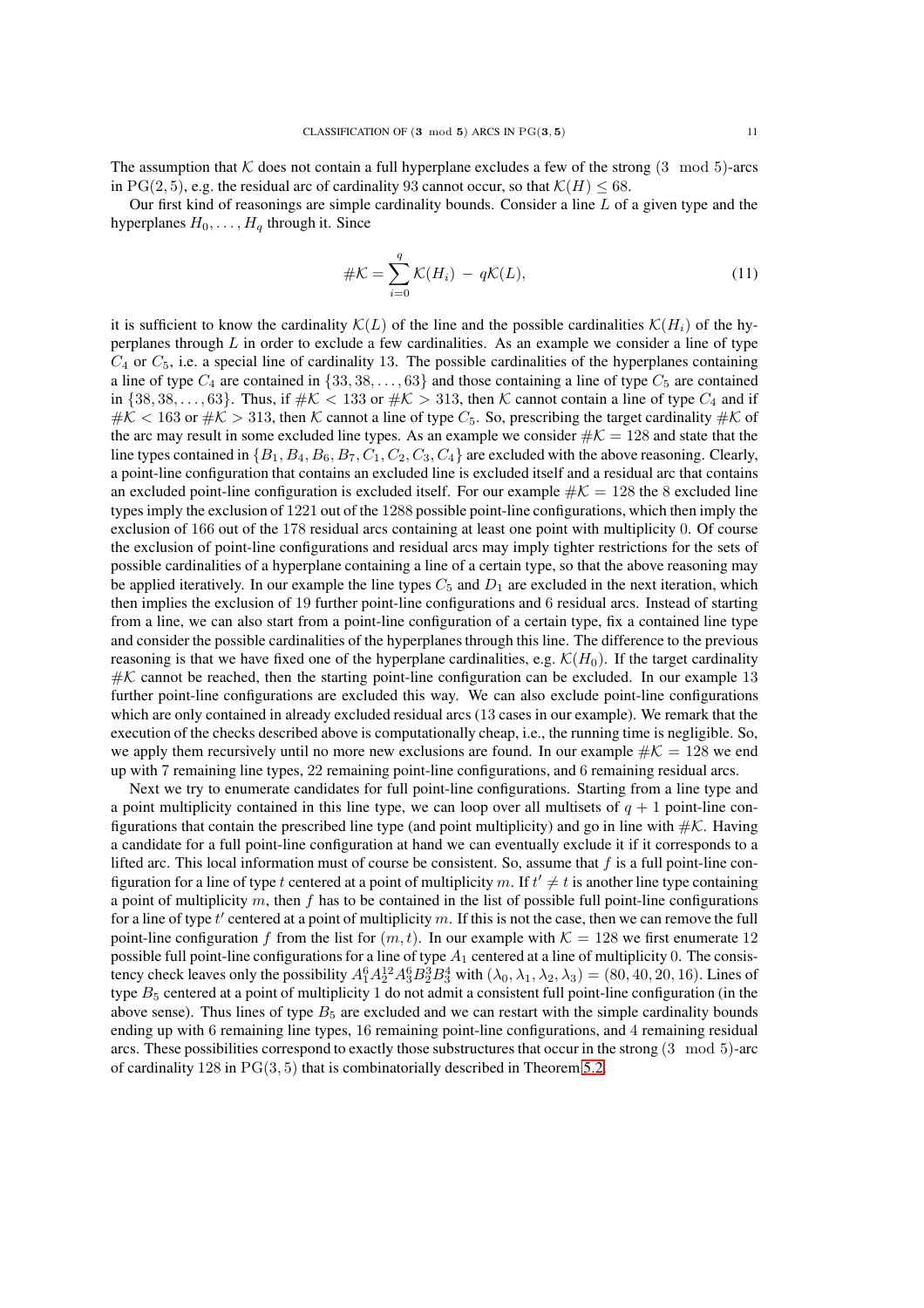### 12 S. KURZ

It may happen that the exhaustive enumeration of candidates for full point-line configurations via line types results in no further exclusions or is computationally too expensive. Alternatively, we may also start from a residual arc. For each contained point-line configuration we can exhaustively enumerate the candidates for full point-line configurations via the contained line types. The computational advantage for the enumeration is that one point-line configuration is already fixed. For the same point-line configuration t the possibilities for the full point-line configurations have to be consistent for all lines contained in  $t$ . As a further consistency check we also compute the point multiplicity distributions  $\lambda = (\lambda_0, \lambda_1, \lambda_2, \lambda_3)$ for the full point-line configurations. A given full point-line configuration  $f$  with point multiplicity distribution  $\lambda$  is inconsistent if there exists a point-line configuration t (in our currently considered residual arc) and a line type in  $t$  that does not admit a full point-line configuration  $f'$  with point multiplicity distribution  $\lambda$ . As an example we consider  $\#\mathcal{K} = 143$ . Here the checks based on simple cardinality bounds leave 5 lines, 15 point-line configurations, and 6 residual arcs. The exhaustive enumeration of candidates for full point-line configurations via line types results leaves at least one possible full point-line config-uration for each of the remaining line types.<sup>[1](#page-11-1)</sup> The refined exhaustive enumeration of candidates for full point-line configurations via residual arcs can exclude the two remaining residual arcs of cardinality 43. Applying the checks based on simple cardinality bounds leave 4 line types, 9 point-line configurations, and 3 residual arcs. These possibilities correspond to exactly those substructures that occur in the strong  $(3 \mod 5)$ -arc of cardinality  $143$  in PG $(3, 5)$  that is combinatorially described in Theorem [5.2.](#page-11-0) If some point-line configurations are already excluded, then the following check can sometimes eliminate a few possible full point-line configurations. If l and l' are two lines with different types and all point-line configurations that can be spanned by  $l$  and  $l'$  are already excluded, then in a given full point-line configuration not both entries, for the type of  $l$  and for the type of  $l'$ , can be strictly positive. If  $l$  and  $l'$  are of the same type, then the condition for a full point-line configuration is that the corresponding entry is at most 1. (Of course, the multiplicity of the intersection point of  $l$  and  $l'$  must coincide with the multiplicity of the center of the full point-line configuration.)

For cardinalities  $\#\mathcal{K}$  that are neither small nor large the computation times for the exhaustive enumeration of full point-line configurations dramatically increase, so that further tools are needed. One, conceptionally easy, approach is to prescribe a point multiplicity distribution  $\lambda$  in a separate computation. If the computation ends up with a computational impossibility proof, then we can exclude this specific point multiplicity distribution  $\lambda$ , which results in excluded full point-line configurations in the subsequent computations. As an example we consider cardinality  $\#K = 173$ . Applying the exhaustive enumeration of candidates for full point-line configurations via line types results it turns out that for line type  $C_5$  centered at points of multiplicity 3 there are just two different full point-line configurations:  $(6, 0, 0, 1, 1, 0, 0, 10, 5, 0, 0, 0, 0, 0, 4, 4)$  and  $(5, 0, 0, 1, 1, 0, 0, 10, 7, 0, 0, 0, 0, 0, 0, 2, 5)$ . Both possibilities correspond to point multiplicity distribution  $\lambda = (64, 33, 37, 22)$ . This specific vector for  $\lambda$  can be computationally excluded in just a few seconds. Then explicitly excluding point multiplicity distribution  $\lambda = (64, 33, 37, 22)$  computationally implies the existence of lines of type  $C_5$ , so that we can continue from an easier starting position.

<span id="page-11-0"></span>**Theorem 5.2.** Let  $K$  be a strong  $(3 \mod 5)$ -arc in  $PG(3, 5)$  that is neither lifted nor contains a full *hyperplane. Then either*  $178 \leq \#K \leq 273$  *or* K *is given by one of the following three possibilities:* 

|  |  |  | • $\#\mathcal{K} = 128, (a_{18}, a_{23}, a_{28}, a_{33}) = (20, 80, 16, 40);$ |  |  |  |  |
|--|--|--|-------------------------------------------------------------------------------|--|--|--|--|
|--|--|--|-------------------------------------------------------------------------------|--|--|--|--|

| for $P \in \mathcal{P}$ |                                |                                |                         |                         |
|-------------------------|--------------------------------|--------------------------------|-------------------------|-------------------------|
|                         |                                | 40                             |                         |                         |
| line distr.             | $A_1^6A_2^{12}A_3^6B_2^3B_3^4$ | $A_2^6A_3^{12}B_2^6B_3^4B_8^3$ | $A_2^{12}B_3^{16}B_8^3$ | $A_1^6B_2^{15}B_3^{10}$ |

<span id="page-11-1"></span><sup>1</sup>More sophisticated conclusions might still be drawn. For lines of type  $D_1$  (centered at a point of multiplicity 3) there remains a unique possibility leading to  $\lambda = (75, 50, 0, 31)$ . For lines of type  $B_5$  (centered at a point of multiplicity 3) there remains a unique possibility leading to  $\lambda = (65, 65, 0, 26)$ . In all other cases we have more than one remaining possibility for the full point-line configurations. Nevertheless, we might conclude that K cannot contain a line of type  $B_5$  and a line of type  $D_1$ .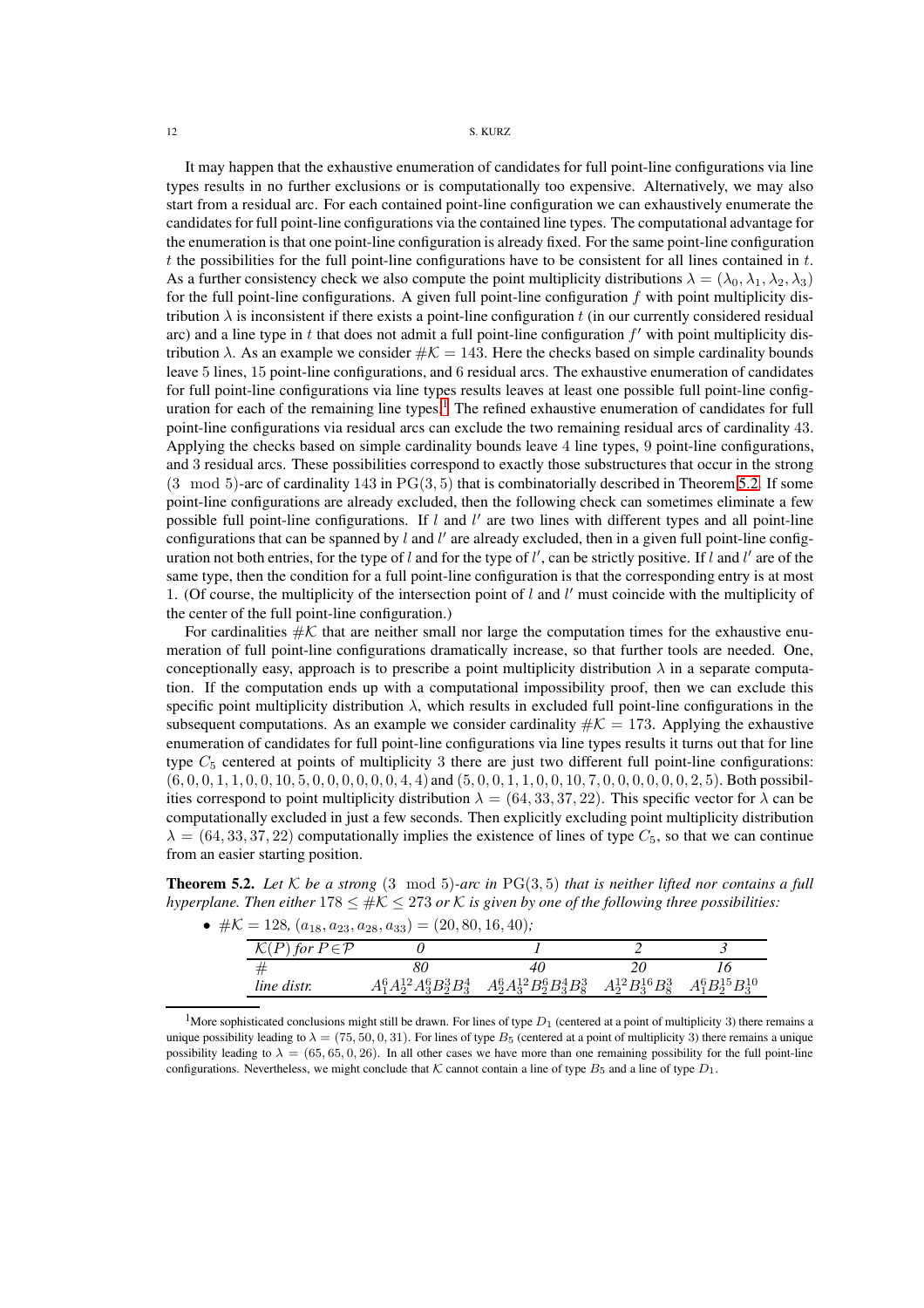| line type |    | A <sub>2</sub> |                                                                                                         | B٥   | Bэ   |    |
|-----------|----|----------------|---------------------------------------------------------------------------------------------------------|------|------|----|
| #         | 96 | 240            | 160                                                                                                     | 120. | 160- | 30 |
|           |    |                | hyp. distr. $23^5 28^1$ $18^1 23^4 33^1$ $18^2 23^2 28^1 33^1$ $23^2 28^2 33^2$ $23^3 33^3$ $18^2 33^4$ |      |      |    |

*Generator matrix given by the concatenation of*

| 111000111111112222222233333334440001111111122233344400011122233      |
|----------------------------------------------------------------------|
| $1140130112233311233344011122232240221112344400113311123333302300\\$ |
|                                                                      |
|                                                                      |
|                                                                      |
|                                                                      |
| 3333334440001112223334440001112223334444444400011111111222333444     |
| 1112334441240120132440330244440443330111224412201113334002111144     |

*with a corresponding automorphism group of order* 7680*.*

•  $\#K = 143, (a_{18}, a_{23}, a_{28}, a_{33}) = (26, 0, 65, 65)$ ;

| for $P \in \mathcal{P}$ |                         |     |                         |        |  |                        |  |
|-------------------------|-------------------------|-----|-------------------------|--------|--|------------------------|--|
|                         | 65                      |     | 65                      |        |  | 26                     |  |
| line distr.             | $A_1^6A_3^{15}B_2^{10}$ |     | $A_3^{15}B_2^{10}B_5^6$ |        |  | $A_1^3 B_2^{25} B_5^3$ |  |
| line type               |                         |     | Αз                      | вэ     |  | В5                     |  |
|                         | 78                      | 325 |                         | 325    |  | 78                     |  |
| hyp. distr.             | $18^{1}28^{5}$          |     | $18^2 28^2 33^2$        | 283333 |  | $18^{1}33^{5}$         |  |

*Generator matrix given by the concatenation of*

 <sup>000000000000000000000000000000000111111111111111111111111111111111111111</sup> 000000001111111111111111111111111000000000000000000001111111111111111111 011111110000000112222222334444444000000011223344444440000000112233333334 <sup>100033340122234020111444030123334000122223030111123330123334043400012341</sup>

*and*

*and*

<sup>11111111111111111111111111111111111111111111111111111111111111111111111</sup> 11111122222222222222222222333333333333333333333333344444444444444444444 44444400000001122222223344001122222223333333444444400112222222333333344 <sup>11222402223331200011131302043400012341112224012333403011112333000122223</sup>

*with a corresponding automorphism group of order* 62400*.*

•  $\#K = 168$ ,  $(a_{28}, a_{33}, a_{43}) = (60, 60, 36)$ ;

| ) for $P \in \mathcal{P}$ |            |                    |                              |                                 |                               |
|---------------------------|------------|--------------------|------------------------------|---------------------------------|-------------------------------|
|                           |            | 60                 | 60                           |                                 |                               |
| line distr.               |            | $A_3^{10}B_2^{15}$ | $A_3^{10}B_2^{15}B_\kappa^6$ |                                 | $\!rm 11^2B_2^{25}B_5^2D_1^2$ |
| line type                 |            | Аз                 | Bo                           |                                 |                               |
| #                         | 72         | 200                | 450                          |                                 |                               |
| hyp. distr.               | $28^543^1$ | 283333             | $28^233^243^2$               | 33 <sup>5</sup> 43 <sup>1</sup> | 436                           |

*Generator matrix given by the concatenation of*

 <sup>00000000000000000000000000000000000000000001111111111111111111111111111111111111111111</sup> <sup>11100011122233344403444034440344403444034440222412444111340133300023000140344423334122</sup> 00000000000000000011111111111111111111111110000000000000000000000000111111111111111111 00011111111111111100000111112222233333444440000011111222223333344444000001111122222333

*and*

| 3344444222223333333333333334444400000111112222233333444440000011111222223333344444 |
|------------------------------------------------------------------------------------|
| 2301112012340001112223334440123412223233340344400014011120002301333111341244402224 |

*with a corresponding automorphism group of order* 57600*.*

*Proof.* We have implemented the exclusion arguments described above in a computer program. Running the program for all cardinalities with either  $\#\mathcal{K}\leq 173$  or  $\#\mathcal{K}\geq 278$  resulted in a computational proof of impossibility in all cases except  $\#K \in \{128, 143, 168, 173\}$ . For  $\#K = 128$  the output of the program is: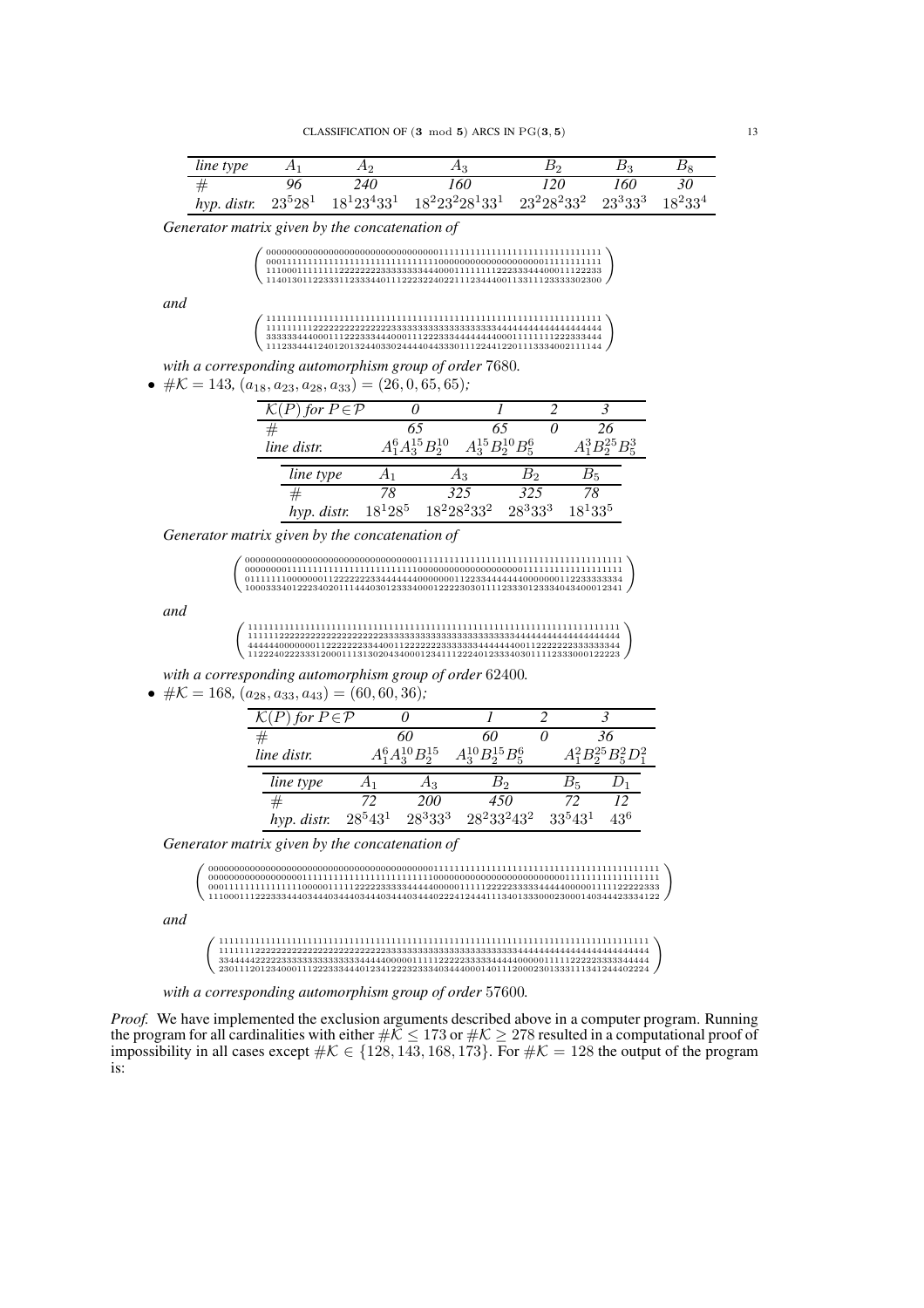6 line types remain. 16 point-line types remain. 4 residual arcs remain.<br>Remaining line 0 with cardinality 3: 5 0 0 1<br>Remaining line 2 with cardinality 3: 4 1 1 0<br>Remaining line 5 with cardinality 3: 3 3 0 0<br>Remaining line 6 with cardinality 8: 0 4 2 0<br>Remaining line 7 w Remaining line 8 with cardinality 8: 2 2 0 2 Remaining point-line configuration 9: 2 2 2 2 2 6 6 Remaining point-line configuration 10: 1 2 5 5 5 5 6 Remaining point-line configuration 11: 0 2 2 2 5 5 5 Remaining point-line configuration 12: 3 0 0 7 7 8 8 Remaining point-line configuration 13: 2 2 2 2 7 7 7 Remaining point-line configuration 14: 0 0 0 2 2 5 7<br>Remaining point-line configuration 15: 1 2 2 5 5 7 8 Remaining point-line configuration 11: 0000220 Remaining point-line configuration 16: 0 0 2 2 2 2 8 Remaining point-line configuration 17: 3 0 8 8 8 8 8 Remaining point-line configuration 18: 0 0 0 5 5 8 8<br>Remaining point-line configuration 19: 1 5 5 5 8 8 8<br>Remaining point-line configuration 21: 2 2 6 7 7 7 7 Remaining point-line configuration 19: 1 5 5 5 8 8 Remaining point-line configuration 21: 2 2 6 7 7 7 7 Remaining point-line configuration 25: 0 2 2 5 7 7 8<br>Remaining point-line configuration 35: 1 5 5 6 7 7 8 Remaining point-line configuration 35: 1 5 5 6 7 7 8 Remaining point-line configuration 38: 3 7 7 7 8 8 8 Remaining point-line configuration 55: 1 2 2 6 6 8 8 Remaining hyperplane 3 with cardinality 18: 9 10 11 Remaining hyperplane 4 with cardinality 23: 12 13 14 15 16 Remaining hyperplane 5 with cardinality 28: 17 18 19 Remaining hyperplane 9 with cardinality 33: 21 25 38 35 55

For  $\#\mathcal{K} = 143$  the output of the program is:

```
4 line types remain.
9 point-line types remain.
3 residual arcs remain.
Remaining line 0 with cardinality 3: 5 0 0 1
Remaining line 3 with cardinality 8: 0 5 0 1
Remaining line 5 with cardinality 3: 3 3 0 0
Remaining line 8 with cardinality 8: 2 2 0 2
Remaining point-line configuration 6: 3 0 0 0 3 3 3
Remaining point-line configuration 7: 1 3 5 5 5 5 5
Remaining point-line configuration 8: 0 0 5 5 5 5 5
Remaining point-line configuration 17: 3 0 8 8 8 8 8
Remaining point-line configuration 18: 0 0 0 5 5 8 8
Remaining point-line configuration 19: 1 5 5 5 8 8 8<br>Remaining point-line configuration 56: 1 3 3 5 5 8 8
Remaining point-line configuration 56: 1 3 3 5 5 8 8
Remaining point-line configuration 57: 3 3 8 8 8 8 8
Remaining point-line configuration 58: 0 5 5 5 8 8 8
Remaining hyperplane 2 with cardinality 18: 6 7 8
Remaining hyperplane 5 with cardinality 28: 17 18 19
Remaining hyperplane 10 with cardinality 33: 56 57 58
```
For  $\#K = 168$  the output of the program is:

5 line types remain. 10 point-line types remain. 4 residual arcs remain. Remaining line 0 with cardinality 3: 5 0 0 1 Remaining line 1 with cardinality 18: 0 0 0 6 Remaining line 3 with cardinality 8: 0 5 0 1 Remaining line 5 with cardinality 3: 3 3 0 0 Remaining line 8 with cardinality 8: 2 2 0 2 Remaining point-line configuration 17: 3 0 8 8 8 8 8 Remaining point-line configuration 18: 0 0 0 5 5 8 8 Remaining point-line configuration 19: 1 5 5 5 8 8 8 Remaining point-line configuration 56: 1 3 3 5 5 8 8 Remaining point-line configuration 57: Remaining point-line configuration 58: 0 5 5 5 8 8 8 Remaining hyperplane 5 with cardinality 28: 17 18 19 Remaining hyperplane 10 with cardinality 33: 56 57 58 Remaining hyperplane 61 with cardinality 43: 487 488 489 490 Remaining hyperplane 62 with cardinality 43: 487 488 489 490

In order to exhaustively enumerate the strong  $(3 \mod 5)$ -arcs in  $PG(3, 5)$  with a cardinality in {128, 143, 168} we utilize an integer linear programming (ILP) formulation based on binary indicator variables  $x_{P,i} \in \{0,1\}$  for the combinations of the 156 points  $P \in \mathcal{P}$  and the point multiplicities  $i \in \{0, 1, 2, 3\}$  satisfying

$$
\sum_{i=0}^{3} x_{P,i} = 1\tag{12}
$$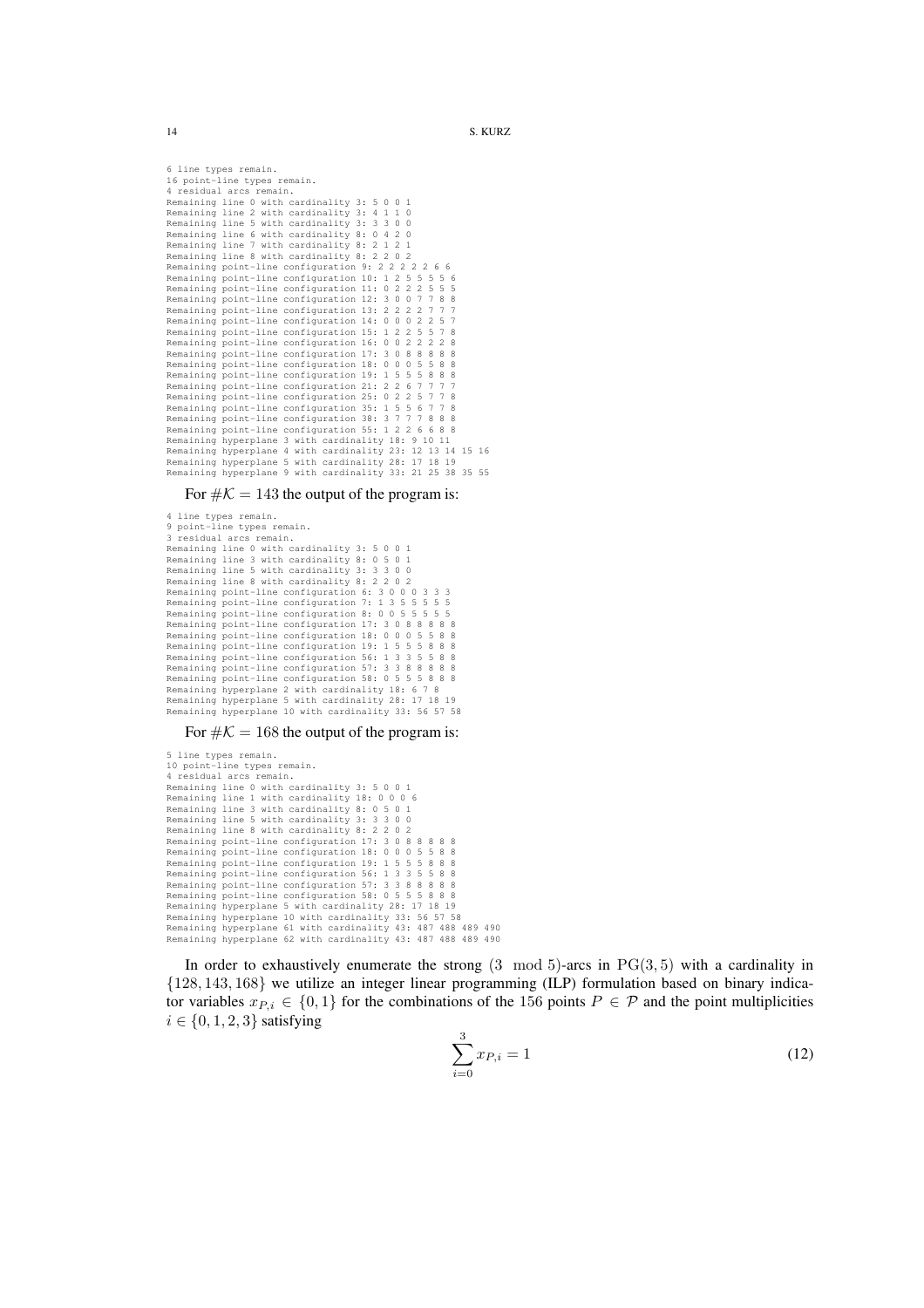for each point  $P \in \mathcal{P}$ . For each line L we have

$$
\sum_{P \in L} \sum_{i=0}^{3} x_{P,i} = 3 + 5y_L,
$$
\n(13)

where  $y_L \in \mathbb{N}_0$  with  $y_L \leq 3$ . Similarly, for each hyperplane H we have

$$
\sum_{P \in H} \sum_{i=0}^{3} x_{P,i} = 18 + 5z_H,
$$
\n(14)

where  $z_H \in \mathbb{N}_0$  with  $z_H \leq 15$ . The restrictions on the cardinality of lines and hyperplanes implied by the above data result in improved upper bounds for  $y_L$  and  $z_H$ , respectively. I.e., if the maximum line multiplicity is 8, then we can use  $y_L \le 1$  for all lines L, and if the maximum hyperplane multiplicity is 43, then we can use  $z_H \leq 5$  for all hyperplanes H. Additionally we implement the stored isomorphism type of the residual arc with the largest possible cardinality by prescribing the  $x_{P,i}$  for all points P contained in an arbitrary but fixed hyperplane  $H^*$ . Using CPLEX and the populate command we enumerate all feasible solutions and filter the corresponding codes up to isomorphy. For  $\#\mathcal{K} = 128$  and  $\#\mathcal{K} = 143$ there is a unique possible residual arc of cardinality 33 and all ILP solutions correspond to the stated example. For  $\#K = 168$  there are two possible residual arcs of cardinality 43. For hyperplane nr 61 there are no ILP solutions at all. For hyperplane nr 62 (note the equal combinatorial data) there are ILP solutions, which correspond to arcs with a generator matrix given by the concatenation of



The first arc is lifted<sup>[2](#page-14-0)</sup> and the second is the stated example.

For  $\#\mathcal{K} = 173$  we exclude the specific cases of a point multiplicity distribution

 $\lambda \in \{ (64, 33, 37, 22), (55, 50, 30, 21), (54, 53, 27, 22),$ 

 $(60, 40, 35, 21), (58, 46, 29, 23), (63, 36, 34, 23)$ 

in separate computations. Afterwards the program yielded a computational proof of non-existence.  $\Box$ 

We remark that the computations times for  $\#K \leq 158$  (without the ILP computations) are negligible. For  $\#K = 163$  the computation took 2 minutes, for  $\#K = 168$  the computation took less than 27 minutes, and for  $\#K = 173$  the computation took slightly less than 869 minutes. The latter computation times heavily depend on the algorithmic details of the implementation as well as on the order which specific substructure is tried to exclude first and parameters controlling the abort of exhaustive enumerations. We remark that the exclusion of specific point multiplicity distributions can of course be performed in parallel. Using the same techniques as in the proof of Theorem [5.2,](#page-11-0) but without explicitly listing the separately excluded point multiplicity distributions  $\mathcal{E}_n$ , we computationally show that  $178 \leq #\mathcal{K} \leq 273$ 

<span id="page-14-0"></span> ${}^{2}$ In the special situation we could have avoided the corresponding ILP solutions by requiring a lower cardinality bound of 28 for every hyperplane. For the general case we remark that it is easily possible to exclude lifted arcs by additional constraints (and variables). However, such a model extension resulted in significantly increased computation times in our experiments, so that we do not go into details here.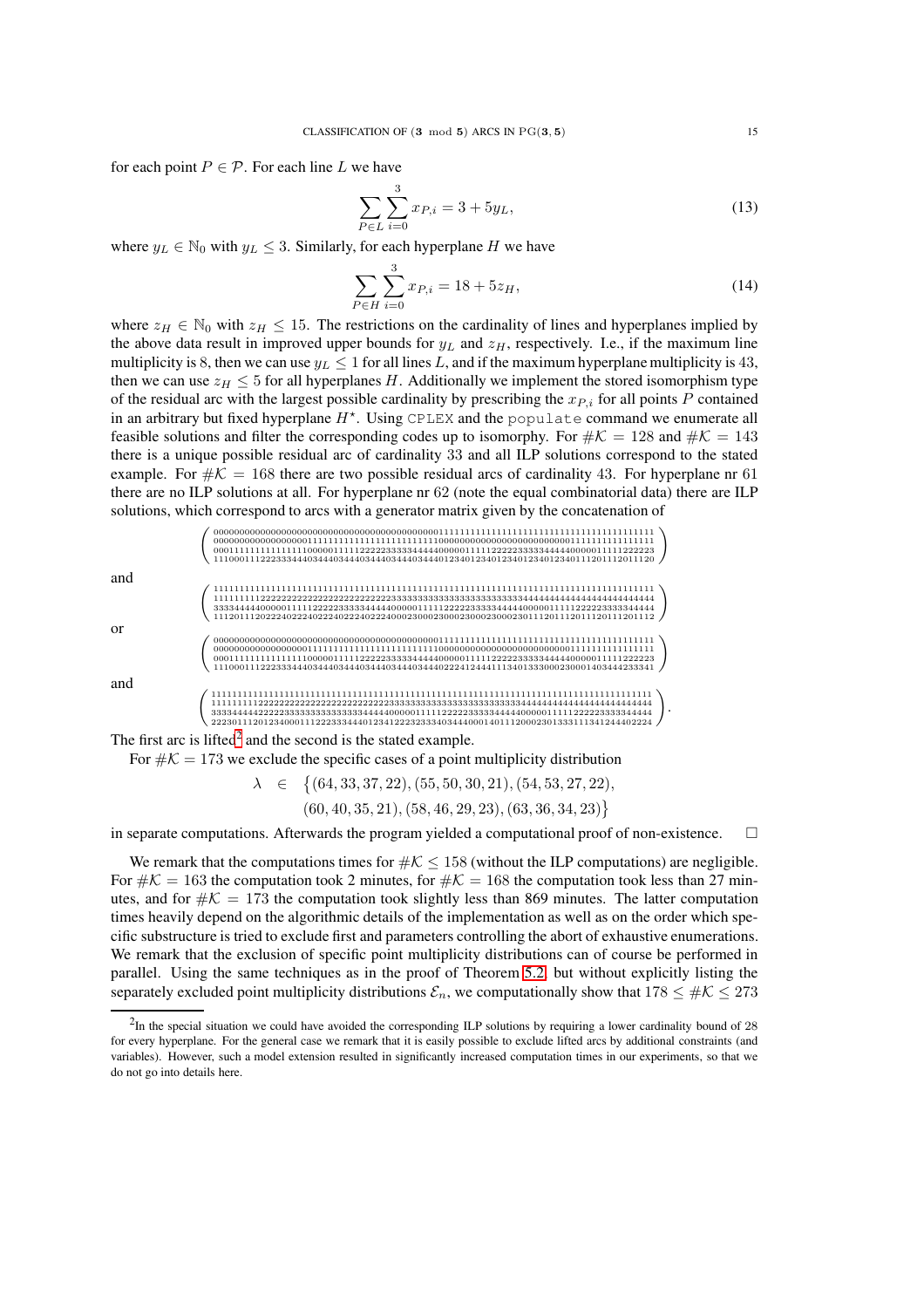is impossible. In Table [3](#page-15-1) we state the number of cases  $\#\mathcal{E}_n$  and the corresponding computation times. All jobs ran in parallel on a large-scale computing cluster of the University of Bayreuth. Candidates for  $# \mathcal{E}_n$  were obtained by sampling and choosing the most frequent ones.

<span id="page-15-1"></span>

| $n_{\rm c}$       | 178  | 183  | 188.    | 193 | 198 203                          |                                                                     | 208 213 | 218 | 223  |  |  |  |  |  |  |  |  |
|-------------------|------|------|---------|-----|----------------------------------|---------------------------------------------------------------------|---------|-----|------|--|--|--|--|--|--|--|--|
| $\#\mathcal{E}_n$ | 31   | 36   | 46      | 75  | 180 174                          | 176                                                                 | - 179   | 177 | 179  |  |  |  |  |  |  |  |  |
| time in h         | 3078 | 351  |         |     | 998 972 1434 1787 2368 2661 3214 |                                                                     |         |     | 3110 |  |  |  |  |  |  |  |  |
| n                 | 228  | 233  | 238     | 243 | 248 253                          | 258                                                                 | 263     | 268 | 273  |  |  |  |  |  |  |  |  |
| $\#\mathcal{E}_n$ | 176  | 180. | 177 170 |     | 176 170                          | -161                                                                | 173     | 148 | 111  |  |  |  |  |  |  |  |  |
| time in h         | 3477 |      |         |     | 3448 3396 3150 2848 2042 1752    |                                                                     | 855     | 911 | 683  |  |  |  |  |  |  |  |  |
|                   |      |      |         |     |                                  | TABLE 3. Details for the computations for $178 \leq \#K \leq 273$ . |         |     |      |  |  |  |  |  |  |  |  |

**Theorem 5.3.** Let  $K$  be a strong  $(3 \mod 5)$ -arc in  $PG(3, 5)$  that is neither lifted nor contains a full *hyperplane. Then*  $\#K \in \{128, 143, 168\}$  *and* K *is given as specified in Theorem* [5.2.](#page-11-0)

While the utilized method is applicable in principle also for larger field sizes, it remains an algorithmical challenge to speed up the computations so that the strong  $(3 \mod 7)$ -arc in PG $(3, 7)$  may be classified in reasonable time. As the found non-lifted strong  $(3 \mod 5)$ -arcs in PG $(3, 5)$  have quite some automorphisms one may also heuristically search non-lifted  $(3 \mod q)$ -arcs in PG $(3, q)$  by prescribing suitable subgroups of the automorphism group or try to unveil their geometric structure

<span id="page-15-0"></span>**Conjecture 5.4.** *Every strong* (3 mod 5)-arc in PG(v – 1, 5) is lifted for  $v \ge 5$ .

6. THE NON-EXISTENCE OF  $(104, 22)$ -ARCS IN  $PG(3, 5)$ 

The aim of this section is to show the non-existence of a  $(104, 22)$ -arc in PG $(3, 5)$ , i.e., to fix the gap in the corresponding proof of [\[11\]](#page-26-1) due to the flawed classification of strong  $(3 \mod 5)$  in PG $(3, 5)$ . By  $\gamma_i$  we denote the maximum multiplicity of an *i*-space, i.e.,  $\gamma_1$  is the maximum point multiplicity.

<span id="page-15-2"></span>Lemma 6.1. *The maximum multiplicity of a hyperline, i.e., a subspace of codimension* 2*, in an* m*hyperplane of an*  $(n, \leq s)$ -arc K in PG(v – 1, q), where  $v \geq 3$ , is at most  $|(sq + m - n)/q|$ .

*Proof.* Let S be an arbitrary hyperline and  $H_0, \ldots, H_q$  the  $q + 1$  hyperplanes through S. With this and  $\mathcal{K}(H_0) = m$  we have

$$
n = \sum_{i=0}^{q} \mathcal{K}(H_i) - q \cdot \mathcal{K}(S) \leq m + q \cdot s - q \cdot \mathcal{K}(S),
$$

so that

$$
\mathcal{K}(S) \le \frac{qs + m - n}{q}
$$

.

Note that  $K(S)$  is a non-negative integer and  $m \leq s$ .

<span id="page-15-3"></span>**Lemma 6.2.** *Let*  $K$  *be a* (104, 22)-arc in PG(3, 5) with spectrum  $(a_i)$ . Then:

- *(a)* The maximal multiplicity of a line in an m-plane is  $|(6+m)/5|$ .
- *(b)*  $\gamma_1 = 1, \gamma_2 = 5, \gamma_3 = 22.$
- *(c) There do not exist planes with* 2*,* 3*,* 7*,* 8*,* 12*,* 13*,* 17*, or* 18 *points.*

*Proof.*

(a) Apply Lemma [6.1.](#page-15-2)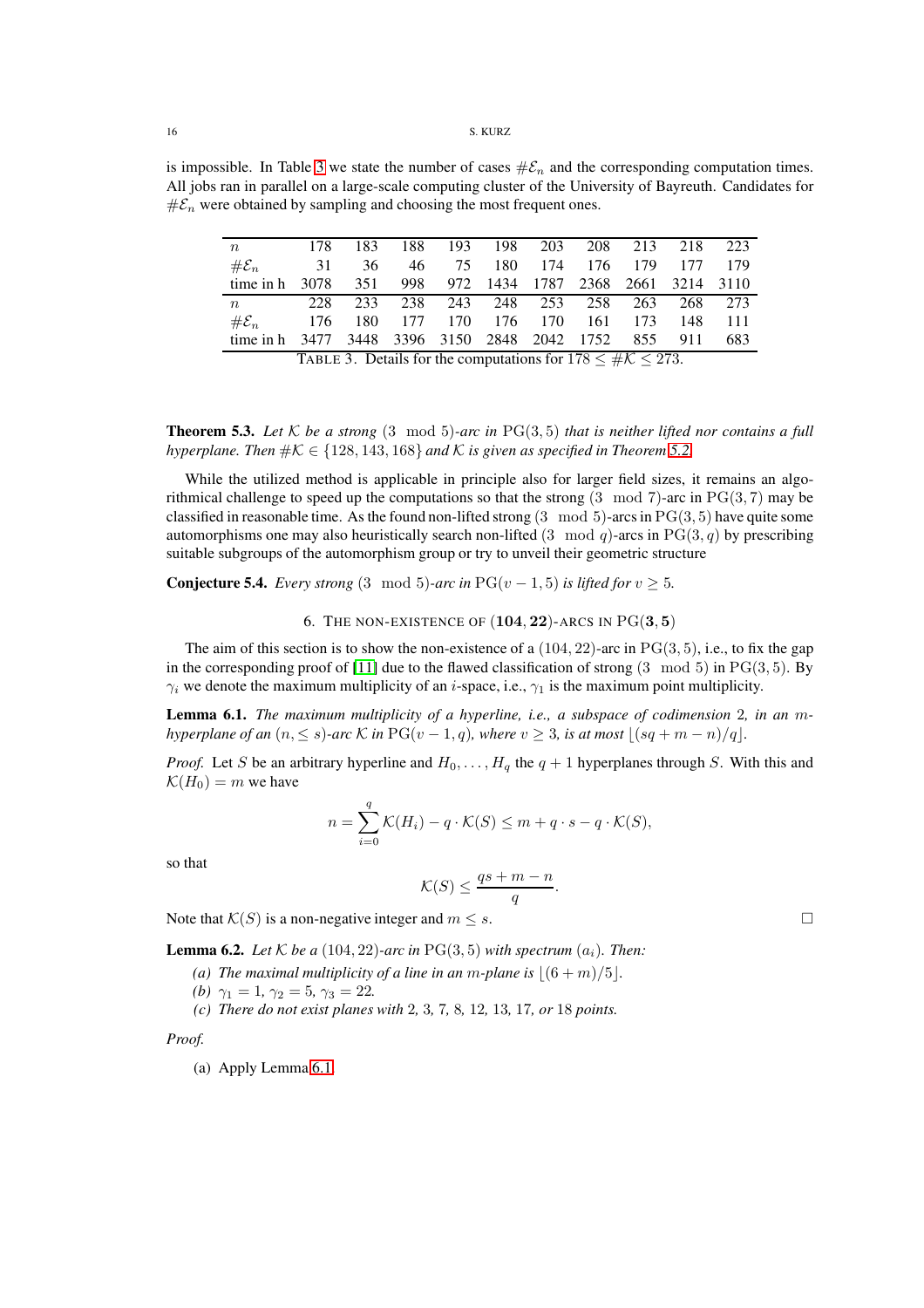- (b)  $\gamma_3 = 22$  follows from the definition of the arc. (a) implies  $\gamma_2 \leq 5$ . If  $\gamma_2 \leq 4$ , then considering the 31 lines through a point of multiplicity at least 1 would yield  $\#K \leq 1 + 31 \cdot 3 < 104$ . Obviously  $\gamma_1 \geq 1$ . Considering the 31 lines through a point of multiplicity at least 2 would yield  $\#K \leq 5 + 31 \cdot 3 < 104.$
- (c) Using (a), this follows from the non-existence of  $(2, 1)$ -,  $(7, 2)$ -,  $(12, 3)$ -, and  $(17, 4)$ -arcs in  $PG(2, 5)$ .

 $\Box$ 

Thus, a  $(104, 22)$ -arc K in PG(3, 5) is 3-quasi-divisible with divisor 5 and gives rise to a  $(3 \mod 5)$ arc  $\tilde{\mathcal{K}}$  in PG(3, 5). Since the possibilities for  $\tilde{\mathcal{K}}$  are completely classified, we can utilize an integer linear programming (ILP) formulation for K given  $\widetilde{K}$ . We use binary variables  $x_P \in \{0, 1\}$ , with the meaning  $x_P = \mathcal{K}(P)$ , for all  $P \in \mathcal{P}$ . For each hyperplane  $H \in \mathcal{H}$  we require

$$
5y_H + \sum_{P \in \mathcal{P}: P \le H} x_P = 22 - \widetilde{\mathcal{K}}(\widetilde{H}),\tag{15}
$$

where  $y_H = 0$  if  $\widetilde{\mathcal{K}}(\widetilde{H}) = 0$ . In general the  $y_H$  are non-negative integers and model the fact that  $\mathcal{K}(H) \equiv 22 - \widetilde{\mathcal{K}}(\widetilde{H}) \pmod{5}$ . If  $\mathcal{K}(H) \equiv 22 \pmod{5}$ , then  $\mathcal{K}(H) = 22$  due to Lemma [6.2,](#page-15-3) which is translated to  $y_H = 0$  in that case.

The infeasibility of those ILPs for all different choices for  $\widetilde{K}$  yields:

<span id="page-16-1"></span>Theorem 6.3. *No* (104, 22)*-arc in* PG(3, 5) *exists.*

Using CPLEX all ILPs were solved in less than 2 minutes in total, which is mainly due to the fact that many hyperplanes have to be of multiplicity 22 and these are exactly characterized by  $\hat{K}$ .

Similarly, as Lemma [6.2](#page-15-3) we can show:

**Lemma 6.4.** *Let*  $K$  *be a* (103, 22)*-arc in*  $PG(3, 5)$  *with spectrum*  $(a_i)$ *. Then:* 

- *(a)* The maximal multiplicity of a line in an m-plane is  $|(7 + m)/5|$ *.*
- *(b)*  $\gamma_1 = 1, \gamma_2 = 5, \gamma_3 = 22.$
- *(c) There do not exist planes with* 2*,* 7*,* 12*, or* 17*.*

So, if K is a  $(103, 22)$ -arc K in PG $(3, 5)$ , we cannot assume directly that K is 3-quasi-divisible with divisor 5. However, under the additional assumption  $a_3 = a_8 = a_{13} = a_{18} = 0$  it is and we can again apply ILP computations to obtain:

**Proposition 6.5.** *If* K *is a* (103, 22)*-arc* K *in* PG(3, 5)*, then there exists a hyperplane* H *with* K(H) ∈ {3, 8, 13, 18}*.*

<span id="page-16-0"></span>6.1. Theoretical shortcuts. The original proof of Theorem [6.3](#page-16-1) in [\[11\]](#page-26-1) was completely free of computer calculations. Since we have used massive computer calculations in the classification of the (3 mod 5) arcs in  $PG(3, 5)$  we cannot reach this worthwhile goal in this article. However, starting from a partial classification of all strong  $(3 \mod 5)$ -arcs in PG $(3, 5)$  with cardinality less than 163, the ILP computations can be restricted to the two non-lifted  $(3 \mod 5)$ -arcs of cardinalities 128 and 143 in PG $(3, 5)$ . As some details in [\[11\]](#page-26-1) are left to the reader and a very few minor typos and computational errors may deter the hurried reader from seeing all details, we give a full proof along the ideas presented in [\[11\]](#page-26-1). However, we slightly reduce the used techniques.

As mentioned, we currently still need the following conclusion from ILP computations.

<span id="page-16-3"></span>**Lemma 6.6.** *Let*  $K$  *be a* (104, 22)-arc in PG(3, 5) and  $\widetilde{K}$  *be the corresponding dual strong* (3 mod 5)*arc. Then*  $\widetilde{K}$  *is either lifted or*  $\widetilde{K} \notin \{128, 143\}$ *.* 

<span id="page-16-2"></span>**Lemma 6.7.** *(*[\[11,](#page-26-1) Lemma 4.2]*)* Let  $K$  be a (104, 22*)*-arc in PG(3, 5*)* and  $\tilde{K}$  be the corresponding dual *strong* (3 mod 5)-arc. Then, there exists no plane  $\tilde{\pi}$  in the dual space such that  $\tilde{\mathcal{K}}|_{\tilde{\pi}}$  is  $3\chi_{\tilde{L}}$  for some *line*  $\tilde{L}$  *in the dual space.*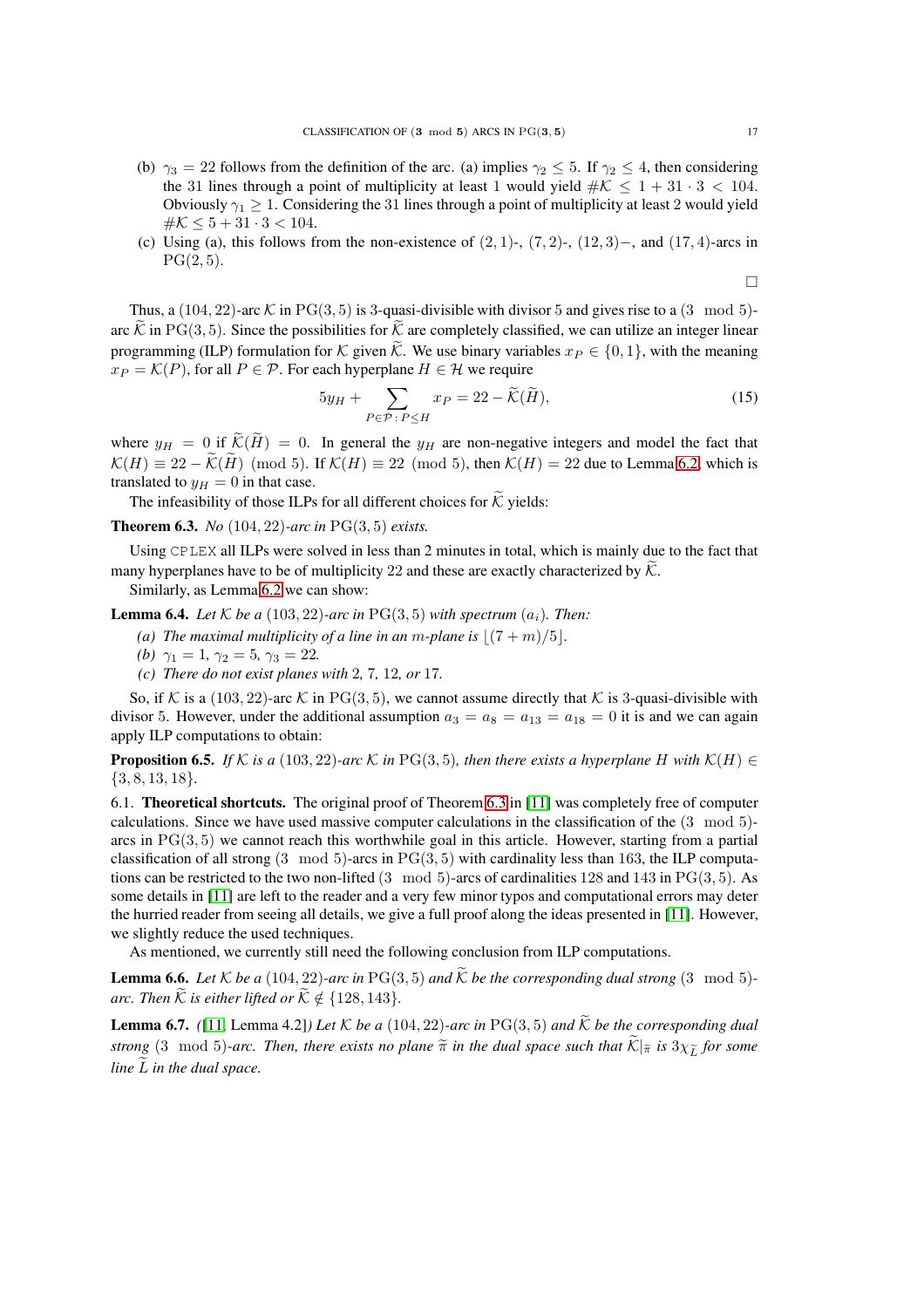*Proof.* Let P be the point corresponding to  $\tilde{\pi}$  and L be the line corresponding to  $\tilde{L}$ . Summing up the multiplicities of all all planes through  $P$  gives

$$
\sum_{H \in \mathcal{H}: P \le H} \mathcal{K}(H) = 6 \# \mathcal{K} + 25\mathcal{K}(P)
$$

and summing up the multiplicities of all all planes through  $L$  gives

$$
\sum_{H \in \mathcal{H}: L \le H} \mathcal{K}(H) = \# \mathcal{K} + 5\mathcal{K}(L).
$$

Since  $\tilde{L}$  is incident with  $\tilde{\pi}$ , P is incident with L. Those hyperplanes H through P that do not contain L, correspond to points  $\tilde{H}$  in the dual space that are not contained on  $\tilde{L}$ , so that  $\tilde{\mathcal{K}}(\tilde{H})=0$  and H is a maximal plane, i.e.,  $\mathcal{K}(H) = 22$ . Thus, all  $\left[3\right]_5 - \left[2\right]_5 = 25$  hyperplanes through P that do not contain L are 22-planes and we have

$$
6\#K + 25\mathcal{K}(P) = 25 \cdot 22 + \#K + 5\mathcal{K}(L),
$$

which is equivalent to

$$
25\mathcal{K}(P) = 30 + 5\mathcal{K}(L).
$$

Since  $\mathcal{K}(P) \in \{0, 1\}$  and  $\mathcal{K}(L) \geq 0$ , this is a contradiction.

<span id="page-17-1"></span>**Lemma 6.8.** *Let*  $K$  *be a* (104, 22)*-arc in* PG(3, 5) *and*  $\widetilde{K}$  *be the corresponding dual strong* (3 mod 5)*arc, then*  $\#\widetilde{\mathcal{K}} > 163$ .

*Proof.* Due to the non-existence of a (105, 22)-arc in PG(3, 5) we can assume that  $\widetilde{K}$  does not cannot contain a full hyperplane in its support, see Theorem [2.1.](#page-2-1) We utilize the classification of all strong (3  $mod 5$ -arcs in  $PG(3, 5)$  with cardinality at most 158 not containing a full hyperplane in their support. If  $\widetilde{\mathcal{K}}$  is lifted and  $\#\widetilde{\mathcal{K}}$  < 168, then  $\widetilde{\mathcal{K}}$  is lifted from a strong (3 mod 5)-arc  $\mathcal{F}$  in PG(2,5) with  $\#\mathcal{F} \in$  $\{18, 23, 28\}$ . In the first case  $\#\mathcal{F} = 18$  there is a full line, so that the lifted arc K would contain a full hyperplane in its support. In the two other cases  $\mathcal F$  contains a line of type  $A_1$ , so that Lemma [6.7](#page-16-2) gives a contradiction for  $\tilde{K}$ . If  $\tilde{K}$  is non-lifted, then we have  $\#\tilde{K} \in \{128, 143\}$  and we can apply Lemma [6.6.](#page-16-3)  $\Box$ 

In the following we will need a few restrictions on the spectrum of arcs in  $PG(2, 5)$  that we will briefly prove for the reader's convenience.

<span id="page-17-0"></span>**Lemma 6.9.** *The spectrum*  $(a_i)$  *of a* (22, 5)*-arc* K *in*  $PG(2, 5)$  *satisfies*  $a_1 = 0$ ,  $a_3 = 13 - 10a_0 - 3a_2$ ,  $a_4 = -3 + 15a_0 + 3a_2$ , and  $a_5 = 21 - 6a_0 - a_2$ , where  $a_0 \leq 1$  and  $a_2 \leq (13 - 10a_0)/3$ .

*Proof.* From Lemma [6.1](#page-15-2) and  $m \leq 5$  we conclude that K is projective, i.e.,  $\mathcal{K}(P) \in \{0,1\}$  for all  $P \in \mathcal{P}$ . Applying Lemma [6.1](#page-15-2) with  $m = 1$  gives a maximum point multiplicity of 0 on this line, which is absurd, so that we assume  $a_1 = 0$  in the following. With this, the standard equations are given by  $a_0 + a_2 + a_3 + a_4 + a_5 = 31$ ,  $2a_2 + 3a_3 + 4a_4 + 5a_5 = 132$ , and  $a_2 + 3a_3 + 6a_4 + 10a_5 = 231$ , so that  $a_3 = 13 - 10a_0 - 3a_2$ ,  $a_4 = -3 + 15a_0 + 3a_2$ , and  $a_5 = 21 - 6a_0 - a_2$ . Since  $a_3 \ge 0$  and  $a_0, a_2 \in \mathbb{N}$ , we have  $a_0 \le 1$  and  $a_2 \le |(13 - 10a_0)/3|$ .

An important implication is that every 22-plane in a  $(104, 22)$ -arc in PG $(3, 5)$  does not contain a 1-line.

<span id="page-17-2"></span>**Lemma 6.10.** *The spectrum*  $(a_i)$  *of a*  $(6,2)$ *-arc* K *in* PG(2,5)*-arc satisfies*  $a_0 = 10$ ,  $a_1 = 6$ , and  $a_2 = 15.$ 

*Proof.* From Lemma [6.1](#page-15-2) and  $m \le 2$  we conclude that K is projective, i.e.,  $\mathcal{K}(P) \in \{0, 1\}$  for all  $P \in \mathcal{P}$ . With this, the standard equations are given by  $a_0 + a_1 + a_2 = 31$ ,  $a_1 + 2a_2 = 36$ , and  $a_2 + 3a_2 = 15$ , yielding the stated unique solution.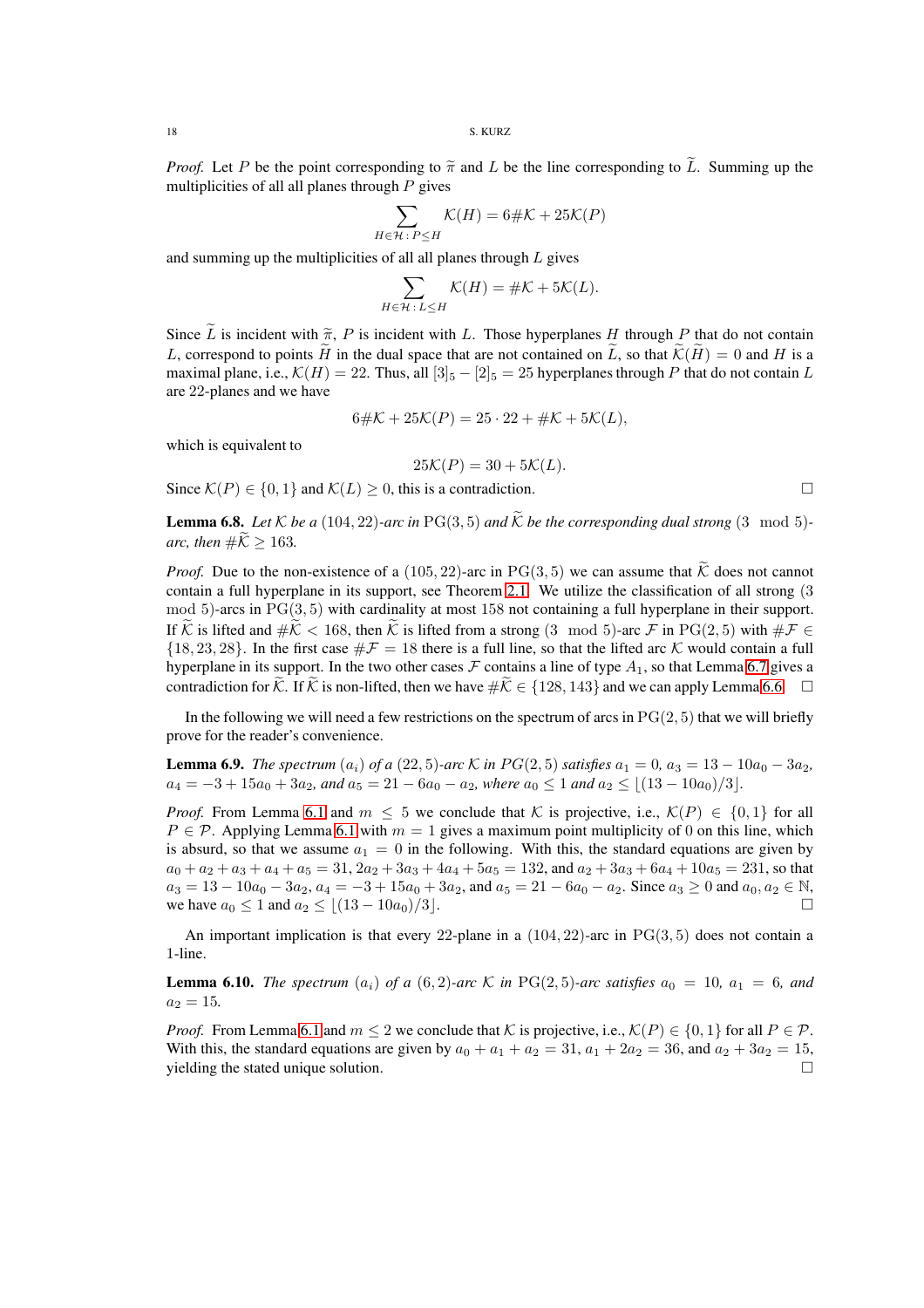<span id="page-18-0"></span>**Lemma 6.11.** *The spectrum*  $(a_i)$  *of a* (9,3)*-arc* K *in* PG(2,5) *satisfies*  $a_0 = 13 - a_3$ ,  $a_1 = -18 + 3a_3$ , *and*  $a_2 = 36 - 3a_3$ *, where*  $6 \le a_3 \le 12$ *.* 

*Proof.* From Lemma [6.1](#page-15-2) and  $m \leq 3$  we conclude that K is projective, i.e.,  $\mathcal{K}(P) \in \{0, 1\}$  for all  $P \in \mathcal{P}$ . With this, the standard equations are given by  $a_0 + a_1 + a_2 + a_3 = 31$ ,  $a_1 + 2a_2 + 3a_3 = 54$ , and  $a_2 + 3a_3 = 36$ , so that  $a_0 = 13 - a_3$ ,  $a_1 = -18 + 3a_3$ , and  $a_2 = 36 - 3a_3$ . Since  $a_1 \ge 0$  and  $a_2 \ge 0$ , we have  $6 \le a_3 \le 12$ .

Note that the cases  $a_3 \in \{6, 11, 12\}$  in Lemma [6.11](#page-18-0) cannot occur. However, we will not need this extra information.

<span id="page-18-2"></span>**Lemma 6.12.** *The spectrum*  $(a_i)$  *of a* (10, 3)*-arc* K *in* PG(2, 5) *satisfies*  $a_0 = 16 - a_3$ ,  $a_1 = -30 + 3a_3$ , *and*  $a_2 = 45 - 3a_3$ *, where*  $10 \le a_3 \le 15$ *.* 

*Proof.* From Lemma [6.1](#page-15-2) and  $m \le 3$  we conclude that K is projective, i.e.,  $\mathcal{K}(P) \in \{0,1\}$  for all  $P \in \mathcal{P}$ . With this, the standard equations are given by  $a_0 + a_1 + a_2 + a_3 = 31$ ,  $a_1 + 2a_2 + 3a_3 = 60$ , and  $a_2 + 3a_3 = 45$ , so that  $a_0 = 16 - a_3$ ,  $a_1 = -30 + 3a_3$ , and  $a_2 = 45 - 3a_3$ . Since  $a_1 \ge 0$  and  $a_2 \ge 0$ , we have  $10 \le a_3 \le 15$ .

<span id="page-18-3"></span>**Lemma 6.13.** *The spectrum*  $(a_i)$  *of an* (11, 3)*-arc* K *in* PG(2, 5) *satisfies*  $a_0 = 20 - a_3$ ,  $a_1 = -44 + 3a_3$ , *and*  $a_2 = 55 - 3a_3$ *, where*  $15 \le a_3 \le 18$ *.* 

*Proof.* From Lemma [6.1](#page-15-2) and  $m \leq 3$  we conclude that K is projective, i.e.,  $\mathcal{K}(P) \in \{0,1\}$  for all  $P \in \mathcal{P}$ . With this, the standard equations are given by  $a_0 + a_1 + a_2 + a_3 = 31$ ,  $a_1 + 2a_2 + 3a_3 = 66$ , and  $a_2 + 3a_3 = 55$ , so that  $a_0 = 20 - a_3$ ,  $a_1 = -44 + 3a_3$ , and  $a_2 = 55 - 3a_3$ . Since  $a_1 \ge 0$  and  $a_2 \ge 0$ , we have  $15 \le a_3 \le 18$ .

**Lemma 6.14.** *Let*  $K$  *be a* (104, 22)*-arc in* PG(3, 5)*. Then*  $a_1 = 0$ *.* 

*Proof.* Assume that  $H_0$  is a 1-plane and consider a 1-line L in  $H_0$ . By  $H_1, \ldots, H_5$  we denote the other 5 planes through L. From Lemma [6.9](#page-17-0) we conclude  $\mathcal{K}(H_i) \leq 21$  for all  $1 \leq i \leq 5$ , so that  $\#\mathcal{K} = \sum_{i=0}^5 \mathcal{K}(H_i) - 5 \cdot \mathcal{K}(L) \le 101 < 104$ , which is a contradiction.

The following implication of the standard equations will be important in the remaining part.

<span id="page-18-1"></span>**Lemma 6.15.** *The spectrum*  $(a_i)$  *of an*  $(n, s)$ -*arc*  $K$  *in*  $PG(k - 1, q)$  *satisfies* 

$$
\sum_{H\in\mathcal{H}}\binom{s-\mathcal{K}(H)}{2}=\binom{s}{2}\cdot [k]_q-n(s-1)\cdot [k-1]_q+\binom{n}{2}\cdot [k-2]_q+q^{k-2}\cdot \sum_{i\geq 2}\binom{i}{2}\lambda_i.
$$

*Proof.* From the standard equations we conclude

$$
\sum_{i=0}^{s} {s-i \choose 2} a_i = {s \choose 2} \cdot [k]_q - n(s-1) \cdot [k-1]_q + {n \choose 2} \cdot [k-2]_q + q^{k-2} \cdot \sum_{i \ge 2} {i \choose 2} \lambda_i
$$
  
place the left-hand side by  $\sum_{H \in \mathcal{H}} {s - \mathcal{K}(H) \choose 2}$ .

and replace the left-hand side by  $\sum_{H \in \mathcal{H}} {\binom{s - \mathcal{K}(H)}{2}}$ 

The idea is to use some information on  $\tilde{\mathcal{K}}$  to bound the left hand side of the equation in Lemma [6.15.](#page-18-1) So, for a given  $(n, s)$ -arc K in PG $(k - 1, q)$ , where  $k > 3$  and  $H_0$  is a fixed hyperplane, we denote by  $H_1(S), \ldots, H_q(S)$  the q other hyperplanes through S and set

$$
\eta_{i,j}(H_0) = \max_{S:\,\mathcal{K}(S)=i,\tilde{\mathcal{K}}(\tilde{S})=j,S\leq H_0,\dim(S)=k-2} \sum_{h=1}^q \binom{w-\mathcal{K}(H_h(S))}{2}.
$$
\n(16)

If there exists no hyperline S with  $\mathcal{K}(S) = i$  or  $\tilde{\mathcal{K}}(\tilde{S}) = j$ , then we set  $\eta_{i,j} = 0$ . We abbreviate  $\eta_{i,j}(H_0)$ as  $\eta_{i,j}$  whenever  $H_0$  is clear from the context. With this and  $\sum_{i\geq 2} {i \choose 2} \lambda_i \geq 0$  we directly obtain: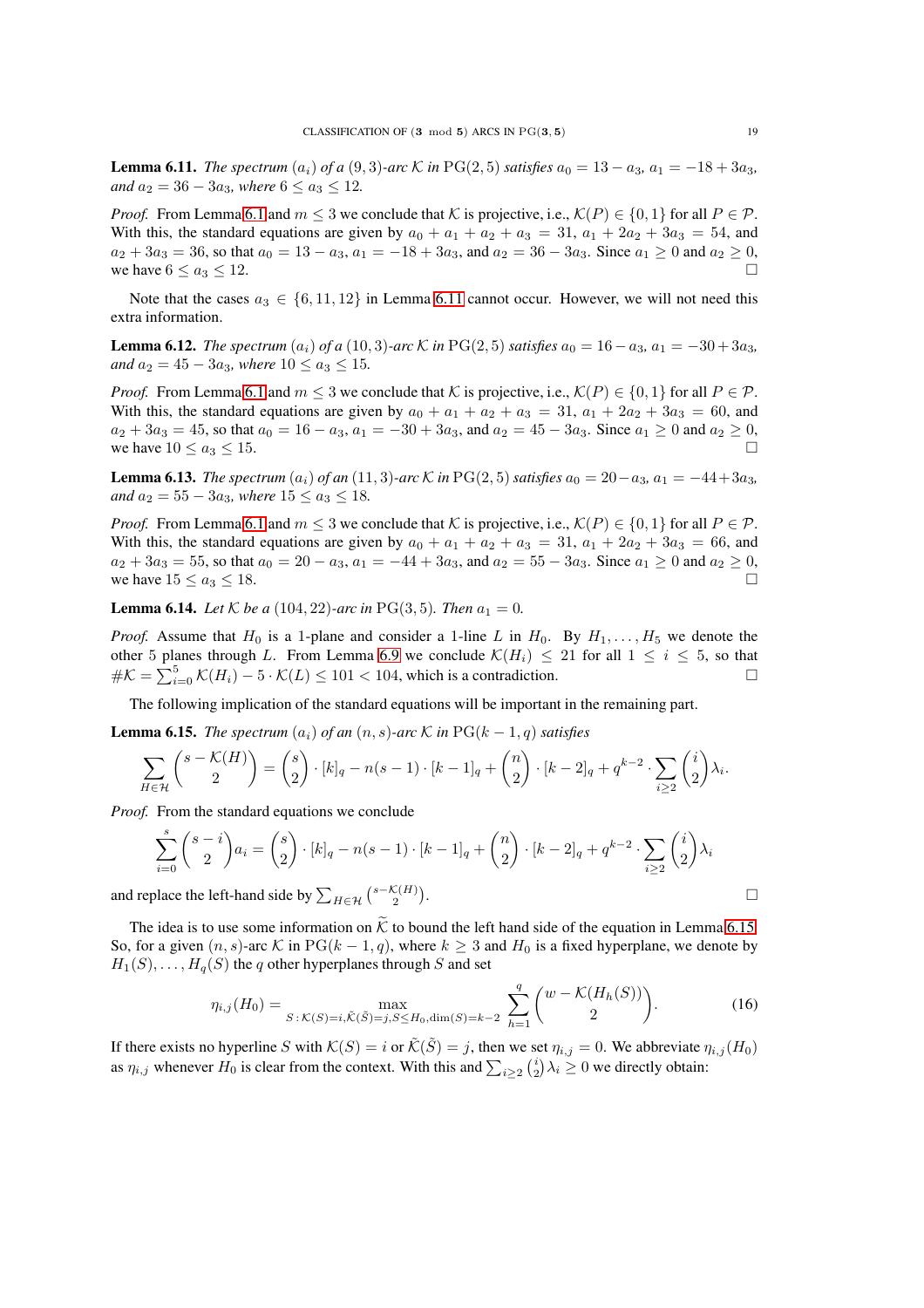20 S. KURZ

**Lemma 6.16.** *Let* K *be an*  $(n, s)$ -arc in PG( $k - 1, q$ ), where  $k \geq 3$ ,  $H_0$  *be a hyperplane*,  $b_{i,j}$  *be the number of hyperlines*  $S$  *in*  $H_0$  *with*  $K(S) = i$  *and*  $\tilde{K}(S) = j$  *of the restriction*  $K|_{H_0}$ *, and*  $\hat{\eta}_{i,j}$  *some numbers satisfying*  $\eta_{i,j} \leq \hat{\eta}_{i,j}$  *for all*  $i, j \in \mathbb{N}_0$ *. Then, we have* 

<span id="page-19-0"></span>
$$
\sum_{i,j} b_{i,j} \hat{\eta}_i + {s - \mathcal{K}(H_0) \choose 2} \ge {s \choose 2} \cdot [k]_q - n(s-1)[k-1]_q + {n \choose 2} \cdot [k-2]_q.
$$
 (17)

Plugging in our specific data  $k = 4$ ,  $n = 104$ ,  $s = 22$ , and  $q = 5$ , into Inequality [\(17\)](#page-19-0) gives

<span id="page-19-1"></span>
$$
\sum_{i,j} b_{i,j} \hat{\eta}_{i,j} + {22 - \mathcal{K}(H_0) \choose 2} \ge 468. \tag{18}
$$

Summing up the multiplicities of the lines  $\tilde{L}$  through  $\tilde{H}_0$  gives

<span id="page-19-2"></span>
$$
\#\tilde{\mathcal{K}} = \tilde{\mathcal{K}}\left(\tilde{H}_0\right) + \sum_{i,j} b_{i,j} \left(j - \tilde{\mathcal{K}}\left(\tilde{H}_0\right)\right) \ge 163,\tag{19}
$$

taking Lemma [6.8](#page-17-1) into account. The strategy of the remaining argumentation is the following. We pick a not excluded possibility for the multiplicity  $\mathcal{K}(H_0)$  of a hyperplane  $H_0$  and determine some information on the spectrum  $(b_i)$  of  $\mathcal{K}|_{H_0}$  and compute values  $\hat{\eta}_{i,j}$  based on the current knowledge of the possible hyperplane multiplicities with respect to K. Surely, the unknown values  $b_{i,j} \in \mathbb{N}_0$  are linked to the  $b_i$  via

$$
\sum_j b_{i,j} = b_i
$$

for all  $i \in \mathbb{N}_0$ . Then we will show that Inequality [\(18\)](#page-19-1) and Inequality [\(19\)](#page-19-2) cannot be satisfied simultaneously.

In the following lemmas we always start with a hyperplane  $H_0$  of a (104, 22)-arc K in PG(3, 5). For an arbitrary fixed line L in  $H_0$  we denote by  $H_1(L), \ldots, H_5(L)$  the other 5 planes through L. For brevity, we write  $H_i$  instead of  $H_i(L)$ , where  $1 \leq i \leq 5$ .

**Lemma 6.17.** *Let*  $K$  *be a* (104, 22)*-arc in* PG(3, 5)*. Then*  $a_0 = 0$ *.* 

*Proof.* Let  $H_0$  be a 0-plane, so that  $K(L) = 0$  for each line L in  $H_0$ . Looping over all possibilities, while taking into account  $\mathcal{K}(H_i) \in \{0, 4, 5, 6, 9, 10, 11, 14, 15, 16, 19, 20, 21, 22\}$ , we compute the values of  $\sum_{i=1}^{5} {\binom{22-\mathcal{K}(H_i)}{2}}$  as follows:

|  | $(\mathcal{K}(H_0), \ldots, \mathcal{K}(H_5))$ | type of $L$    |
|--|------------------------------------------------|----------------|
|  | (0, 22, 22, 22, 22, 16)                        | A <sub>2</sub> |
|  | (0, 21, 21, 21, 21, 20)                        | $B_8\,$        |
|  | (0, 22, 21, 21, 20, 20)                        | $B_7$          |
|  | (0, 22, 21, 21, 21, 19)                        | $B_4$          |
|  | (0, 22, 22, 20, 20, 20)                        | $B_6$          |
|  | (0, 22, 22, 21, 20, 19)                        | $B_3$          |
|  | (0, 22, 22, 22, 19, 19)                        | $B_{1}$        |

We can condense this information to the following non-zero upper bounds for  $\hat{\eta}_{i,j}$ :

|  | $i = \mathcal{K}(L)$ $j = \mathcal{K}(L)$ $\widehat{\eta}_{i,j}$ $(\mathcal{K}(H_0), \ldots, \mathcal{K}(H_5))$ |
|--|-----------------------------------------------------------------------------------------------------------------|
|  | (0, 22, 22, 22, 22, 16)                                                                                         |
|  | (0, 22, 22, 22, 19, 19)                                                                                         |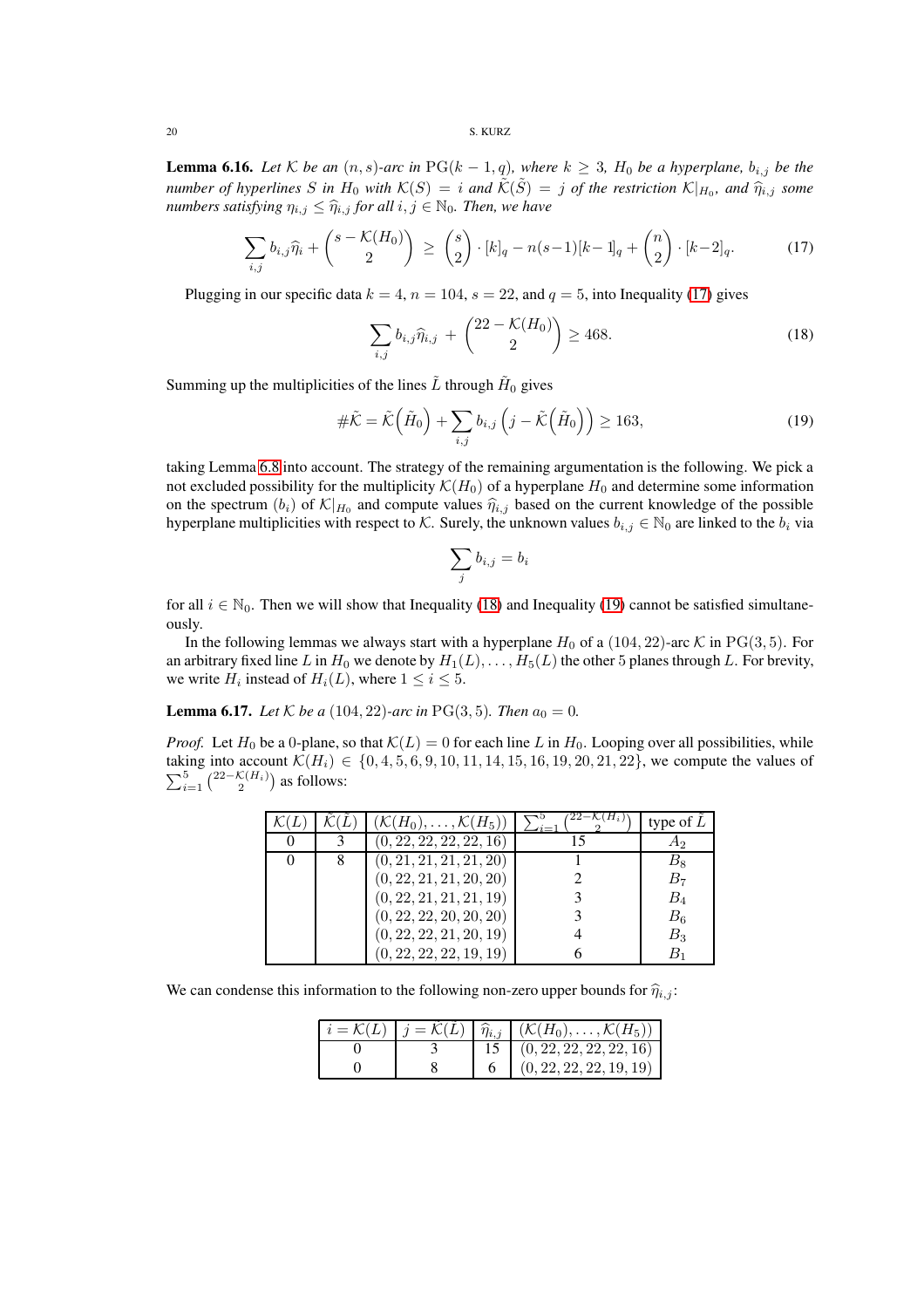Denote by x the number of lines L in  $H_0$  such that  $\tilde{\mathcal{K}}(\tilde{L}) = 3$ . With this, we have  $b_{0,3} = x$  and  $b_{0,8} = 31 - x$ . With this, Inequality [\(18\)](#page-19-1) gives

$$
x \cdot 15 + (31 - x) \cdot 6 + \binom{22}{2} \ \geq \ 468,
$$

so that  $x \ge \lceil \frac{51}{9} \rceil = 6$ . Using  $\widetilde{\mathcal{K}}(\widetilde{H}_0) = 2$  Inequality [\(19\)](#page-19-2) yields

#Ke = 2 + x · 1 + (31 − x) · 6 = 188 − 5x ≤ 158 < 163,

which is a contradiction.  $\Box$ 

In the following lemmas we will not list the values  $\sum_{i=1}^{5} {2^{2-\mathcal{K}(H_i)} \choose 2}$  for all possibilities but just the resulting non-zero upper bounds for  $\hat{\eta}_{i,j}$ .

## **Lemma 6.18.** *Let*  $K$  *be a* (104, 22)*-arc in* PG(3, 5)*. Then*  $a_4 = 0$ *.*

*Proof.* Let  $H_0$  be a 4-plane. From Lemma [6.1](#page-15-2) we conclude  $\mathcal{K}(L) \leq 2$  for each line L in  $H_0$ . Looping over all possibilities, while taking into account

 $\mathcal{K}(H_i) \in \{4, 5, 6, 9, 10, 11, 14, 15, 16, 19, 20, 21, 22\}$ 

and that a 22-plane cannot contain a 1-line, we compute the following non-zero upper bounds for  $\hat{\eta}_{i,j}$ :

| $i = \mathcal{K}(L)$ | $j = \mathcal{K}(L)$ | $\widehat{\eta}_{i,j}$ | $(\mathcal{K}(H_0), \ldots, \mathcal{K}(H_5))$ |
|----------------------|----------------------|------------------------|------------------------------------------------|
|                      |                      |                        | (4, 22, 22, 22, 22, 22)                        |
|                      |                      |                        | (4, 21, 21, 21, 21, 21)                        |
|                      |                      | 29                     | (4, 22, 22, 22, 20, 14)                        |
|                      |                      |                        | (4, 22, 21, 19, 19, 19)                        |

Denote by x the number of lines L in  $H_0$  such that  $\mathcal{K}(L) = 0$  and  $\tilde{\mathcal{K}}(\tilde{L}) = 8$ . Note that  $\mathcal{K}|_{H_0}$  is a  $(4, 2)$ -arc in PG(2, 5) with spectrum  $b_0 = 13$  $b_0 = 13$ ,  $b_1 = 12$ ,  $b_2 = 6$ , so that  $b_{2,3} = 6,3$ ,  $b_{1,8} = 12$ ,  $b_{0,8} = x$ , and  $b_{0,13} = 13 - x$ . With this, Inequality [\(18\)](#page-19-1) reads

$$
6 \cdot 0 + 12 \cdot 0x \cdot 29 + (13 - x) \cdot 9 + {18 \choose 2} \ge 468,
$$

so that  $x \ge \lceil \frac{99}{10} \rceil = 10$ . Using  $\widetilde{\mathcal{K}}(\widetilde{H}_0) = 3$  this contradicts Inequality [\(19\)](#page-19-2) since

 $\#\widetilde{K}=3+6\cdot 0+12\cdot 5+x\cdot 5+(13-x)\cdot 10=193-5x\leq 143<163.$ 

 $\Box$ 

## **Lemma 6.19.** *Let*  $K$  *be a* (104, 22)*-arc in* PG(3, 5)*. Then*  $a_5 = 0$ *.*

*Proof.* Let  $H_0$  be a 5-plane. From Lemma [6.1](#page-15-2) we conclude  $\mathcal{K}(L) \leq 2$  for each line L in  $H_0$ . Looping over all possibilities, while taking into account

$$
\mathcal{K}(H_i) \in \{5, 6, 9, 10, 11, 14, 15, 16, 19, 20, 21, 22\}
$$

and that a 22-plane cannot contain a 1-line, we compute the following non-zero upper bounds for  $\hat{\eta}_{i,j}$ :

| $i = \mathcal{K}(L)$ | $j = \mathcal{K}(L)$ | $\widehat{\eta}_{i,j}$ | $(\mathcal{K}(H_0), \ldots, \mathcal{K}(H_5))$ |
|----------------------|----------------------|------------------------|------------------------------------------------|
|                      |                      |                        | (5, 22, 22, 22, 22, 21)                        |
|                      |                      |                        | (5, 21, 21, 21, 21, 20)                        |
|                      |                      | 55                     | (5, 22, 22, 22, 22, 11)                        |
|                      | 8                    | 31                     | (5, 22, 22, 22, 19, 14)                        |
|                      | 13                   | 10                     | (5, 22, 20, 19, 19, 19)                        |

<span id="page-20-0"></span>3An  $(n, 2)$ -arc in PG(2, q) has spectrum  $b_2 = \binom{n}{2}$ ,  $b_1 = n \cdot (q + 2 - n)$ ,  $b_0 = q^2 + q + 1 - b_1 - b_2$ .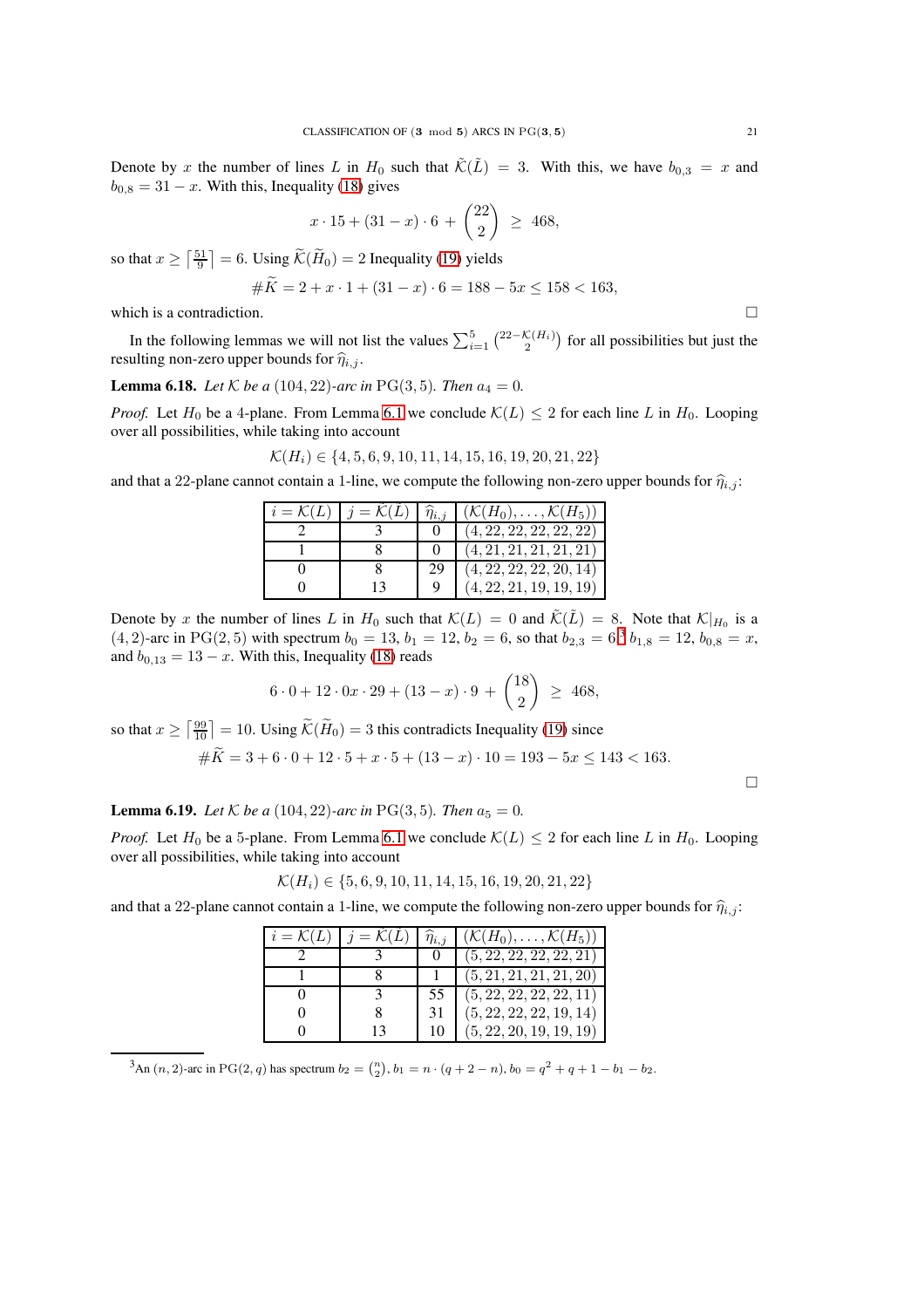### 22 S. KURZ

Denote by x the number of lines L in  $H_0$  such that  $\mathcal{K}(L) = 0$  and  $\tilde{\mathcal{K}}(\tilde{L}) = 3$  and by y the number of lines L in  $H_0$  such that  $K(L) = 0$  and  $\tilde{\mathcal{K}}(\tilde{L}) = 8$ . Note that  $\mathcal{K}|_{H_0}$  is a  $(5, 2)$ -arc in  $PG(2, 5)$  with spectrum  $a_0 = 11, a_1 = 10, a_2 = 10$ , so that  $b_{2,3} = 10, b_{1,8} = 10, b_{0,3} = x, b_{0,8} = y$ , and  $b_{0,11} = 11 - x - y$ . With this, Inequality [\(18\)](#page-19-1) reads

$$
10 \cdot 0 + 10 \cdot 1 + x \cdot 55 + y \cdot 31 + (11 - x - y) \cdot 10 + \binom{17}{2} \ge 468,
$$

so that  $45x + 21y \ge 212$ , which implies  $90x + 45y \ge 90x + 42y \ge 424$ . Thus, we have  $2x + y \ge 10$ . Combining this with  $\mathcal{K}(H_0) = 2$ , Inequality [\(19\)](#page-19-2) yields the contradiction

$$
#K = 2 + 10 \cdot 1 + 10 \cdot 6 + x \cdot 1 + y \cdot 6 + (11 - x - y) \cdot 11 = 193 - 10x - 5y \le 143 < 163.
$$

**Lemma 6.20.** *Let*  $K$  *be a* (104, 22)*-arc in* PG(3, 5)*. Then*  $a_6 = 0$ *.* 

*Proof.* Let  $H_0$  be a 6-plane. From Lemma [6.1](#page-15-2) we conclude  $\mathcal{K}(L) \leq 2$  for each line L in  $H_0$ . Looping over all possibilities, while taking into account

$$
\mathcal{K}(H_i) \in \{6, 9, 10, 11, 14, 15, 16, 19, 20, 21, 22\}
$$

and that a 22-plane cannot contain a 1-line, we compute the following non-zero upper bounds for  $\hat{\eta}_{i,j}$ :

| $i = \mathcal{K}(L)$ | $j = \mathcal{K}(L)$ | $\eta_{i,i}$ | $(\mathcal{K}(H_0), \ldots, \mathcal{K}(H_5))$ |
|----------------------|----------------------|--------------|------------------------------------------------|
|                      |                      |              | (6, 22, 22, 22, 22, 20)                        |
|                      |                      |              | (6, 21, 21, 21, 21, 19)                        |
|                      |                      |              | (6, 22, 22, 22, 22, 10)                        |
|                      | <sup>8</sup>         | 31           | (6, 22, 22, 21, 19, 14)                        |
|                      | 13                   |              | (6, 22, 19, 19, 19, 19)                        |

Denote by x the number of lines L in  $H_0$  such that  $\mathcal{K}(L) = 0$  and  $\tilde{\mathcal{K}}(\tilde{L}) = 3$  and by y the number of lines L in  $H_0$  such that  $\mathcal{K}(L) = 0$  and  $\tilde{\mathcal{K}}(\tilde{L}) = 8$ .

From Lemma [6.1](#page-15-2) and the non-existence of  $(6, 1)$ -arcs in PG(2,5) we conclude that the restricted arc  $\mathcal{K}|_{H_0}$  is a  $(6, 2)$ -arc in PG(2,5). Let  $(b_i)$  be the spectrum of  $\mathcal{K}|_{H_0}$ . Given the above enumeration of the possible combinations of  $i = \mathcal{K}(L)$  and  $j = \tilde{\mathcal{K}}(\tilde{L})$  we obtain  $b_{2,3} = b_2$ ,  $b_{1,8} = b_1$ ,  $b_{0,3} = x$ ,  $b_{0,8} = y$ , and  $b_{0,13} = b_0 - x - y$ , so that Inequality [\(18\)](#page-19-1) reads

<span id="page-21-0"></span>
$$
b_2 \cdot 1 + b_1 \cdot 3 + x \cdot 66 + y \cdot 31 + (b_0 - x - y) \cdot 12 + \binom{16}{2} \ge 468 \tag{20}
$$

and combining  $\widetilde{\mathcal{K}}(\widetilde{H}_0) = 1$  with Inequality [\(19\)](#page-19-2) gives

<span id="page-21-1"></span>
$$
\#K = 1 + b_2 \cdot 2 + b_1 \cdot 7 + x \cdot 2 + y \cdot 7 + (b_0 - x - y) \cdot 12 \ge 163. \tag{21}
$$

Plugging in  $b_0 = 10$ ,  $b_1 = 6$ , and  $b_2 = 15$ , see Lemma [6.10,](#page-17-2) into Inequality [\(20\)](#page-21-0) and Inequality [\(21\)](#page-21-1) gives

<span id="page-21-2"></span>
$$
54x + 19y \ge 195\tag{22}
$$

and

$$
\#\bar{K} = 193 - 10x - 5y \ge 163,
$$

respectively. The latter constraint yields  $2x + y \leq 6$ , so that

$$
54x + 19y \le 27(2x + y) \le 162,
$$

which contradicts Inequality [\(22\)](#page-21-2).  $\Box$ 

Note that our application of Inequality [\(21\)](#page-21-1) differs from the one in the proof of [\[11,](#page-26-1) Lemma 4.4] due to a typo; the approach however is essentially the same.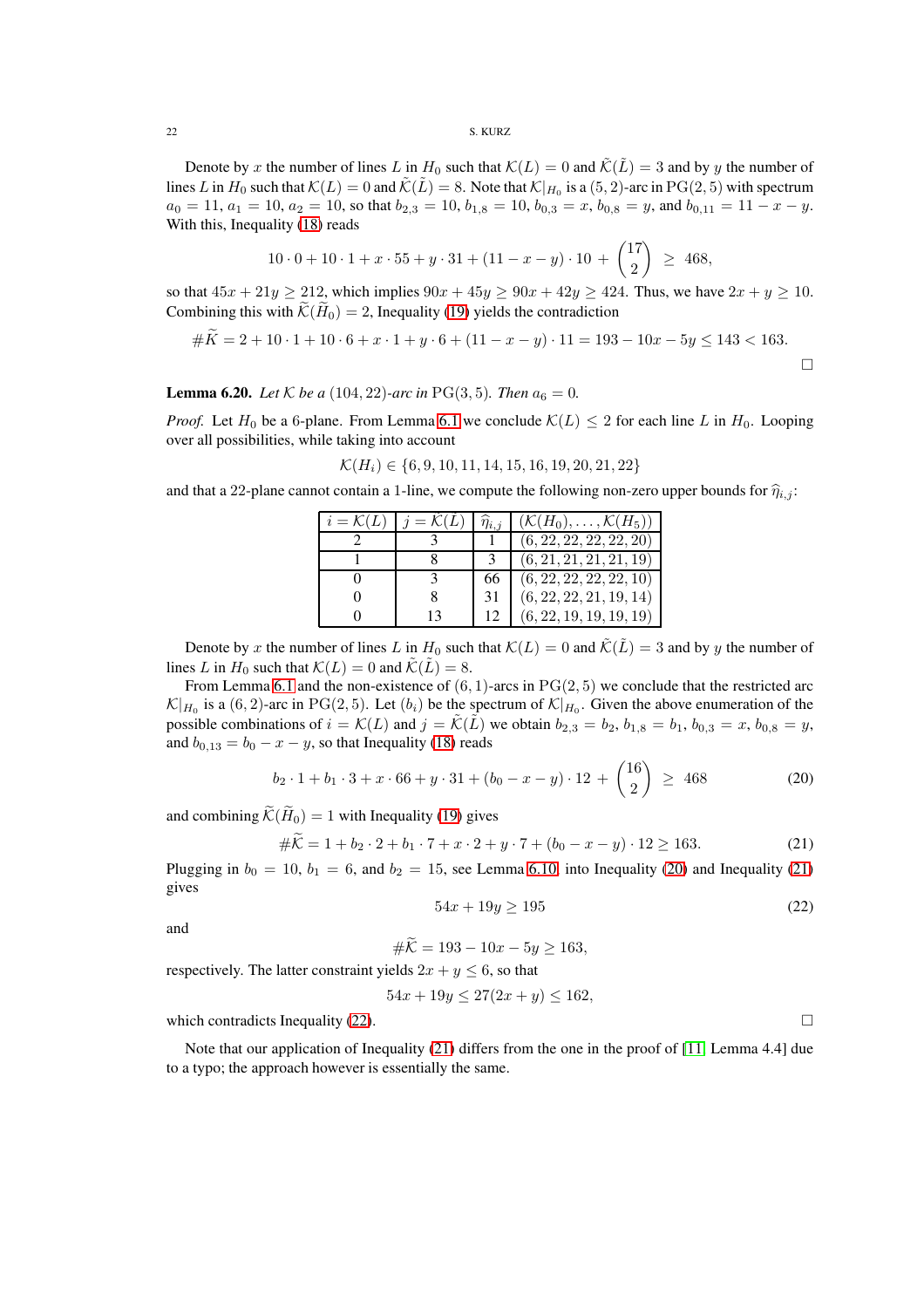**Lemma 6.21.** *Let*  $K$  *be a* (104, 22)*-arc in* PG(3, 5)*. Then*  $a_9 = 0$ *.* 

*Proof.* Let  $H_0$  be a 9-plane. From Lemma [6.1](#page-15-2) we conclude  $\mathcal{K}(L) \leq 3$  for each line L in  $H_0$ . Taking into account  $\mathcal{K}(H_i) \in \{9, 10, 11, 14, 15, 16, 19, 20, 21, 22\}$  and that a 22-plane cannot contain a 1-line, we compute the following non-zero upper bounds for  $\hat{\eta}_{i,j}$ :

| $i = \mathcal{K}(L)$ | $i = \mathcal{K}(L)$ | $\eta_{i,i}$ | $(\mathcal{K}(H_0),\ldots,\mathcal{K}(H_5))$ |
|----------------------|----------------------|--------------|----------------------------------------------|
|                      |                      | $\theta$     | (9, 22, 22, 22, 22, 22)                      |
|                      |                      | 4            | (9, 22, 22, 22, 20, 19)                      |
|                      | 8                    | 15           | (9, 21, 21, 21, 21, 16)                      |
|                      | 13                   | 7            | (9, 21, 21, 20, 19, 19)                      |
| $\theta$             | 8                    | 79           | (9, 22, 22, 22, 20, 9)                       |
|                      | 13                   | 34           | (9, 22, 21, 19, 19, 14)                      |
|                      | 18                   | 15           | (9, 19, 19, 19, 19, 19)                      |

Denote by x the number of lines L in  $H_0$  such that  $\mathcal{K}(L) = 1$  and  $\tilde{\mathcal{K}}(\tilde{L}) = 8$ . Similarly, denote by u, resp. v, the number of lines L in  $H_0$  with  $\mathcal{K}(L) = 0$ ,  $\tilde{\mathcal{K}}(\tilde{L}) = 8$ , resp.  $\mathcal{K}(L) = 0$ ,  $\tilde{\mathcal{K}}(\tilde{L}) = 13$ .

From Lemma [6.1](#page-15-2) and the non-existence of  $(9, 2)$ -arcs in  $PG(2, 5)$  we conclude that the restricted arc  $\mathcal{K}|_{H_0}$  is a (9,3)-arc in PG(2,5). Let  $(b_i)$  be the spectrum of  $\mathcal{K}|_{H_0}$ . Given the above enumeration of the possible combinations of  $i = \mathcal{K}(L)$  and  $j = \mathcal{K}(L)$  we obtain  $b_{3,3} = b_3$ ,  $b_{2,8} = b_2$ ,  $b_{1,8} = x$ ,  $b_{1,13} = b_1 - x$ ,  $b_{0,8} = u$ ,  $b_{0,13} = v$ , and  $b_{0,18} = b_0 - u - v$ , so that Inequality [\(18\)](#page-19-1) reads

<span id="page-22-0"></span>
$$
b_3 \cdot 0 + b_2 \cdot 4 + x \cdot 15 + (b_1 - x) \cdot 7 + u \cdot 79 + v \cdot 34 + (b_0 - u - v) \cdot 15 + \binom{13}{2} \ge 468. \tag{23}
$$

Using  $\widetilde{\mathcal{K}}(\widetilde{H}_0) = 3$  Inequality [\(19\)](#page-19-2) gives

<span id="page-22-1"></span>
$$
\#K = 3 + b_3 \cdot 0 + b_2 \cdot 5 + x \cdot 5 + (b_1 - x) \cdot 10
$$
  
+
$$
u \cdot 5 + v \cdot 10 + (b_0 - u - v) \cdot 15 \ge 163.
$$
 (24)

Plugging in the parameterization from Lemma [6.11](#page-18-0) into Inequality [\(23\)](#page-22-0) and Inequality [\(24\)](#page-22-1) gives

<span id="page-22-2"></span>
$$
8x + 64u + 19v \ge 177 + 6b_3 \ge 213\tag{25}
$$

and

$$
\#K = 198 - 5x - 10u - 5v \ge 163,
$$

respectively. The latter constraint yields  $x + 2u + v \le 7$ , so that  $u \le 3$ . Using  $x + v \le 7 - 2u$  we conclude

$$
8x + 64u + 19v \le 19 \cdot (7 - 2u) + 64u = 133 + 26u \le 211
$$

from  $u \leq 3$ , which contradicts Inequality [\(25\)](#page-22-2).

**Lemma 6.22.** *Let*  $K$  *be a* (104, 22)*-arc in* PG(3, 5)*. Then*  $a_{10} = 0$ *.* 

*Proof.* Let  $H_0$  be a 10-plane. From Lemma [6.1](#page-15-2) we conclude  $\mathcal{K}(L) \leq 3$  for each line L in  $H_0$ . Looping over all possibilities, while taking into account

$$
\mathcal{K}(H_i) \in \{10, 11, 14, 15, 16, 19, 20, 21, 22\}
$$

and that a 22-plane cannot contain a 1-line, we compute the following non-zero upper bounds for  $\hat{\eta}_{i,j}$ :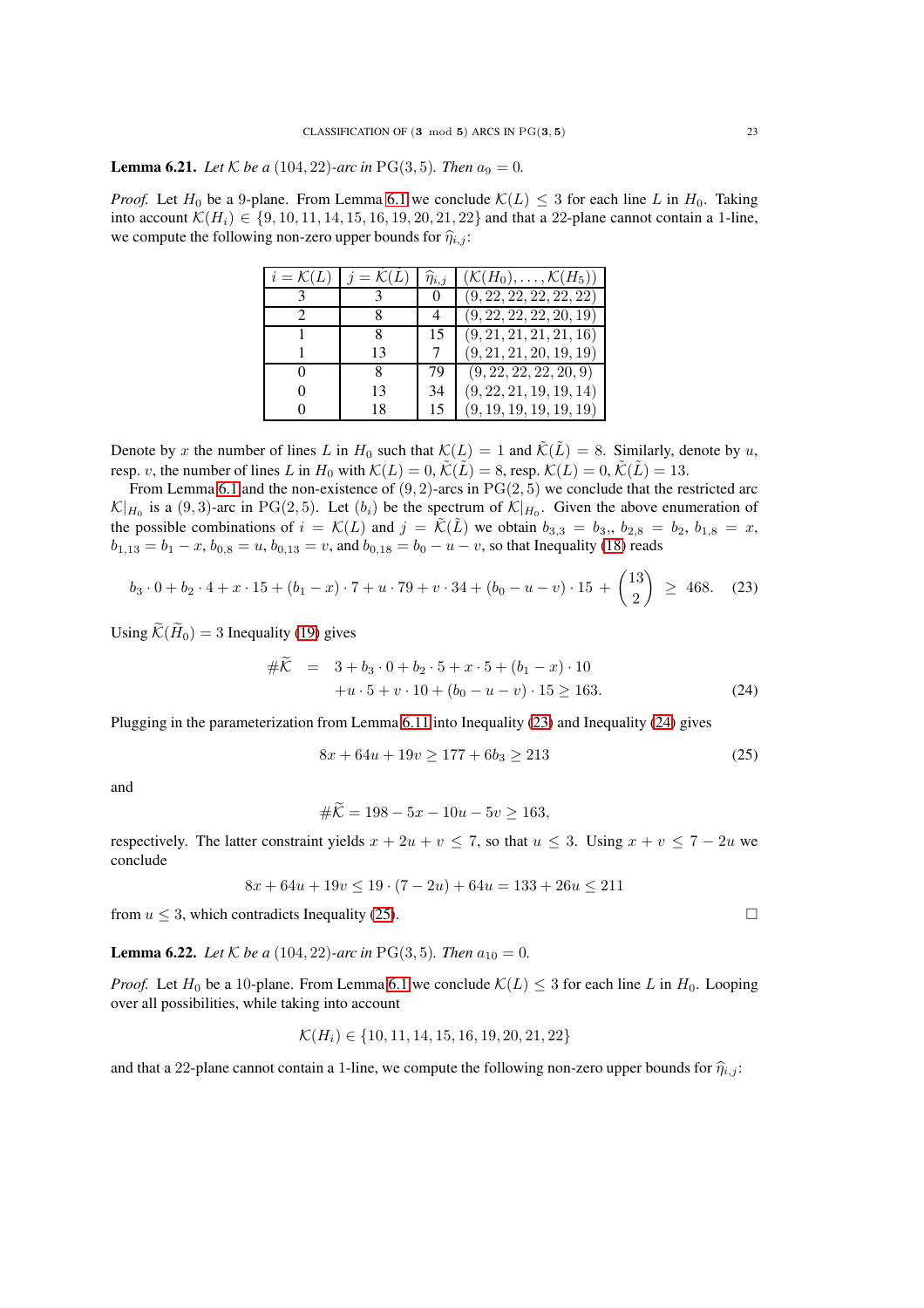| 24 | S. KURZ |
|----|---------|
|    |         |

| $i = \mathcal{K}(L)$ | $i = \mathcal{K}(L)$ | $\eta_{i,i}$ | $(\mathcal{K}(H_0), \ldots, \mathcal{K}(H_5))$ |
|----------------------|----------------------|--------------|------------------------------------------------|
|                      |                      |              | (10, 22, 22, 22, 22, 21)                       |
|                      |                      |              | (10, 22, 22, 22, 22, 16)                       |
|                      |                      | 6            | (10, 22, 22, 22, 19, 19)                       |
|                      |                      | 21           | (10, 21, 21, 21, 21, 15)                       |
|                      | 13                   | 9            | (10, 21, 21, 19, 19, 19)                       |
|                      | х                    | 69           | (10, 22, 22, 21, 19, 10)                       |
|                      | 13                   | 35           | (10, 22, 20, 19, 19, 14)                       |

Denote by x the number of lines L in  $H_0$  such that  $\mathcal{K}(L) = 2$  and  $\tilde{\mathcal{K}}(\tilde{L}) = 3$ , by y the number of lines L in  $H_0$  such that  $\mathcal{K}(L) = 1$  and  $\tilde{\mathcal{K}}(\tilde{L}) = 8$ , and by z the number of lines L in  $H_0$  such that  $\mathcal{K}(L) = 0$ and  $\tilde{\mathcal{K}}(\tilde{L}) = 8$ .

From Lemma [6.1](#page-15-2) and the non-existence of  $(10, 2)$ -arcs in PG $(2, 5)$  we conclude that the restricted arc  $\mathcal{K}|_{H_0}$  is a (10, 3)-arc in PG(2, 5). Let  $(b_i)$  be the spectrum of  $\mathcal{K}|_{H_0}$ . Given the above enumeration of the possible combinations of  $i = \mathcal{K}(L)$  and  $j = \tilde{\mathcal{K}}(\tilde{L})$  we obtain  $b_{3,3} = b_3$ ,  $b_{2,3} = x$ ,  $b_{2,8} = b_2 - x$ ,  $b_{1,8} = y$ ,  $\overline{b}_{1,13} = b_1 - y$ ,  $b_{0,8} = z$ , and  $b_{0,13} = b_0 - z$ , so that Inequality [\(18\)](#page-19-1) reads

<span id="page-23-0"></span>
$$
b_3 \cdot 0 + x \cdot 15 + (b_2 - x) \cdot 6 + y \cdot 21 + (b_1 - y) \cdot 9 + z \cdot 69 + (b_0 - z) \cdot 35 + \binom{12}{2} \ge 468. \tag{26}
$$

Using  $\widetilde{\mathcal{K}}(\widetilde{H}_0) = 2$  Inequality [\(19\)](#page-19-2) gives

<span id="page-23-1"></span>
$$
\#K = 2 + b_3 \cdot 1 + x \cdot 1 + (b_2 - x) \cdot 6 + y \cdot 6 + (b_1 - y) \cdot 11 + z \cdot 6 + (b_0 - z) \cdot 11 \ge 163. \tag{27}
$$

Plugging in the parameterization from Lemma [6.12](#page-18-2) into Inequality [\(26\)](#page-23-0) and Inequality [\(27\)](#page-23-1) gives

<span id="page-23-2"></span>
$$
9x + 12y + 34z \ge 26b_3 - 158\tag{28}
$$

and

$$
\#K = 118 - 5x - 5y - 5z + 5b_3 \ge 163,
$$

respectively. The latter constraint yields  $x + y + z \le b_3 - 9$ , so that

 $9x + 12y + 34z \le 34 \cdot (b_3 - 9) = 34b_3 - 306.$ 

Thus, we can conclude  $34b_3 - 306 \ge 26b_3 - 158$  from Inequality [\(28\)](#page-23-2), which is equivalent to  $b_3 \ge 18.5$ . Since we have  $b_3 \le 15$  due to Lemma [6.12,](#page-18-2) we obtain a contradiction.

**Lemma 6.23.** *Let*  $K$  *be a* (104, 22)*-arc in* PG(3, 5)*. Then*  $a_{11} = 0$ *.* 

*Proof.* Let  $H_0$  be a 11-plane. From Lemma [6.1](#page-15-2) we conclude  $\mathcal{K}(L) \leq 3$  for each line L in  $H_0$ . Looping over all possibilities, while taking into account

$$
\mathcal{K}(H_i) \in \{11, 14, 15, 16, 19, 20, 21, 22\}
$$

and that a 22-plane cannot contain a 1-line, we compute the following non-zero upper bounds for  $\hat{\eta}_{i,j}$ :

| $i = \mathcal{K}(L)$ | $i = \mathcal{K}(L)$ | $\hat{\eta}_{i,j}$ | $(\mathcal{K}(H_0), \ldots, \mathcal{K}(H_5))$ |
|----------------------|----------------------|--------------------|------------------------------------------------|
|                      |                      |                    | 1   (11, 22, 22, 22, 22, 20)                   |
|                      |                      | 21                 | (11, 22, 22, 22, 22, 15)                       |
|                      |                      | 6                  | (11, 22, 22, 21, 19, 19)                       |
|                      |                      | 28                 | (11, 21, 21, 21, 21, 14)                       |
|                      | 13                   | 10                 | (11, 21, 20, 19, 19, 19)                       |
|                      |                      | 70                 | (11, 22, 22, 22, 16, 11)                       |
|                      |                      | 61                 | (11, 22, 22, 19, 19, 11)                       |
|                      | 13                   | 37                 | (11, 22, 19, 19, 19, 14)                       |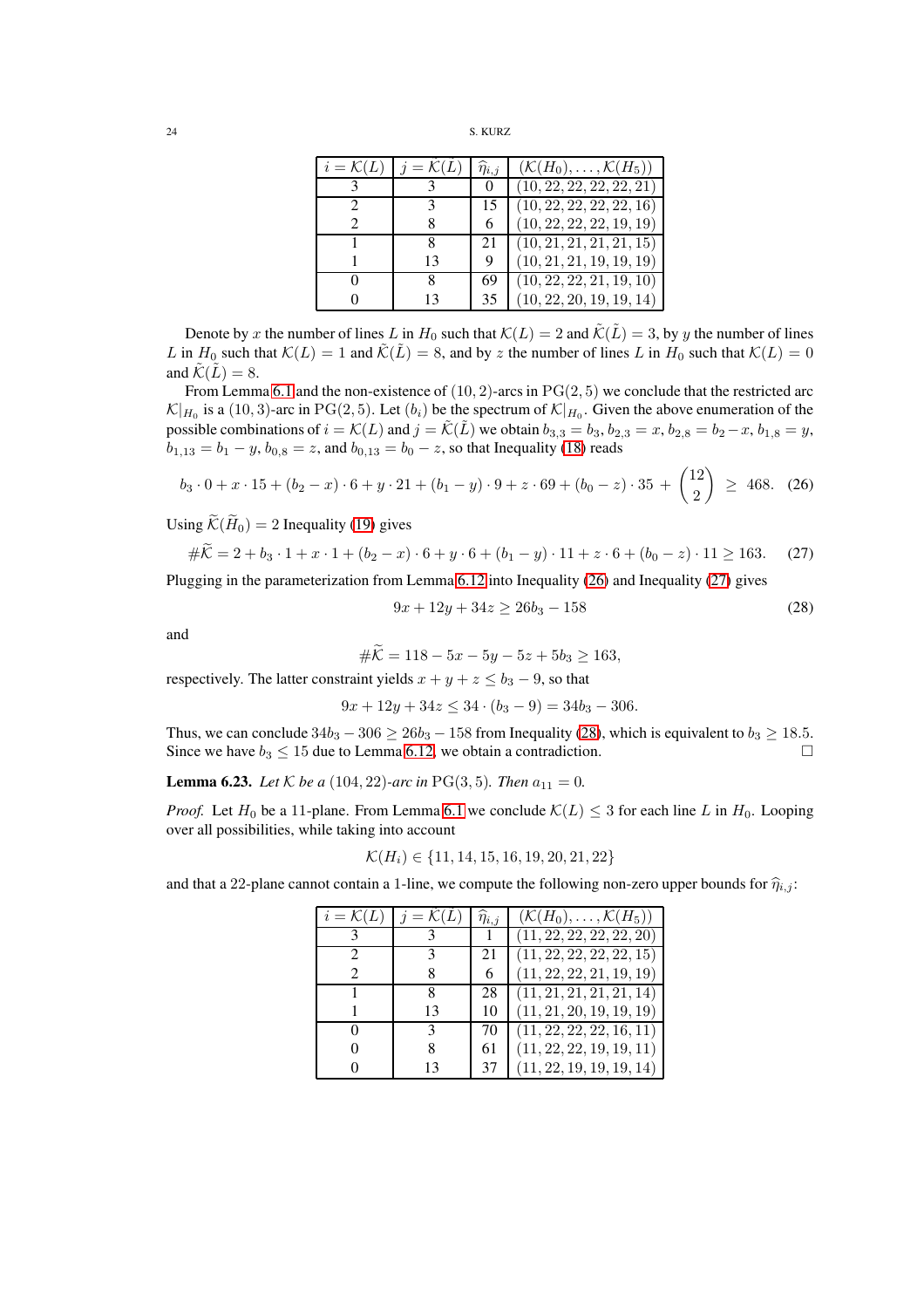Denote by x the number of lines L in  $H_0$  such that  $\mathcal{K}(L) = 2$  and  $\tilde{\mathcal{K}}(\tilde{L}) = 3$ , by y the number of lines L in  $H_0$  such that  $\mathcal{K}(L) = 1$  and  $\tilde{\mathcal{K}}(\tilde{L}) = 8$ , by u the number of lines L in  $H_0$  such that  $\mathcal{K}(L) = 0$  and  $\tilde{\mathcal{K}}(\tilde{L}) = 3$ , and by v the number of lines L in  $H_0$  such that  $\mathcal{K}(L) = 0$  and  $\tilde{\mathcal{K}}(\tilde{L}) = 8$ .

From Lemma [6.1](#page-15-2) and the non-existence of  $(11, 2)$ -arcs in PG $(2, 5)$  we conclude that the restricted arc  $\mathcal{K}|_{H_0}$  is a (11, 3)-arc in PG(2, 5). Let  $(b_i)$  be the spectrum of  $\mathcal{K}|_{H_0}$ . Given the above enumeration of the possible combinations of  $i = \mathcal{K}(L)$  and  $j = \tilde{\mathcal{K}}(\tilde{L})$  we obtain  $b_{3,3} = b_3$ ,  $b_{2,3} = x$ ,  $b_{2,8} = b_2 - x$ ,  $b_{1,8} = y$ ,  $b_{1,13} = b_1 - y$ ,  $b_{0,3} = u$ ,  $b_{0,8} = v$ , and  $b_{0,13} = b_0 - u - v$ , so that Inequality [\(18\)](#page-19-1) reads

<span id="page-24-0"></span>
$$
b_3 \cdot 1 + x \cdot 21 + (b_2 - x) \cdot 6 + y \cdot 28 + (b_1 - y) \cdot 10
$$
  
+
$$
u \cdot 70 + v \cdot 61 + (b_0 - u - v) \cdot 37 + \binom{11}{2} \ge 468.
$$
 (29)

Using  $\widetilde{\mathcal{K}}(\widetilde{H}_0) = 1$  Inequality [\(19\)](#page-19-2) gives

<span id="page-24-1"></span>
$$
\#K = 1 + b_3 \cdot 2 + x \cdot 2 + (b_2 - x) \cdot 7 + y \cdot 7 + (b_1 - y) \cdot 12
$$
  
+
$$
u \cdot 2 + v \cdot 7 + (b_0 - u - v) \cdot 12 \ge 163.
$$
 (30)

Plugging in the parameterization from Lemma [6.13](#page-18-3) into Inequality [\(29\)](#page-24-0) and Inequality [\(30\)](#page-24-1) gives

<span id="page-24-2"></span>
$$
15x + 18y + 33u + 24v \ge 24b_3 - 217\tag{31}
$$

and

$$
\#K = 98 - 5x - 5y - 10u - 5v + 5b_3 \ge 163,
$$

respectively. The latter constraint yields  $x + y + 2u + v < b_3 - 13$ , so that  $x + y + v < b_3 - 13 - 2u$  and

$$
15x + 18y + 33u + 24v \le 33u + 24(b_3 - 13 - 2u) = 24b_3 - 15u - 312.
$$

Thus, we can conclude  $24b_3 - 15u - 312 \ge 24b_3 - 217$  from Inequality [\(31\)](#page-24-2), which is equivalent to  $u \le -\frac{19}{3}$  contradicting  $u \ge 0$ . □

**Lemma 6.24.** *Let*  $K$  *be a* (104, 22)*-arc in* PG(3, 5)*. Then*  $a_{22} = 0$ *.* 

*Proof.* Let  $H_0$  be a 22-plane. Looping over all possibilities, while taking into account

$$
\mathcal{K}(H_i) \in \{14, 15, 16, 19, 20, 21, 22\}
$$

and that a 22-plane cannot contain a 1-line, we compute the following non-zero upper bounds for  $\hat{\eta}_{i,j}$ :

| $b_{i,j}$                   | $i = \mathcal{K}(I)$        | $i =$ | $\widehat{\eta}_{i,j}$ | $(\mathcal{K}(H_0),\ldots,\mathcal{K}(H_5))$ |
|-----------------------------|-----------------------------|-------|------------------------|----------------------------------------------|
| $b_{5}$                     |                             |       | 3                      | (22, 22, 22, 22, 22, 19)                     |
| $\boldsymbol{x}$            |                             | 3     | 28                     | (22, 22, 22, 22, 22, 14)                     |
| $b_4-x$                     | 4                           | 8     |                        | (22, 22, 22, 20, 19, 19)                     |
| $\boldsymbol{u}$            |                             | 3     | 36                     | (22, 22, 22, 22, 16, 15)                     |
| $\eta$                      |                             | 8     | 32                     | (22, 22, 22, 20, 19, 14)                     |
| $b_3 - u - v$               |                             | 13    | 12                     | (22, 21, 19, 19, 19, 19)                     |
| $\boldsymbol{y}$            | $\mathcal{D}_{\mathcal{L}}$ | 3     | 45                     | (22, 22, 22, 16, 16, 16)                     |
| $\tilde{z}$                 | 2                           | 8     | 57                     | (22, 22, 22, 20, 14, 14)                     |
| $b_2-y-z$                   | 2                           | 13    | 37                     | (22, 21, 19, 19, 19, 14)                     |
| $b_0-s$                     | $\theta$                    | 8     | 86                     | (22, 22, 16, 16, 14, 14)                     |
| $\mathcal{S}_{\mathcal{S}}$ |                             | 13    | 87                     | (22, 21, 19, 14, 14, 14)                     |

From the non-existence of a  $(22, 4)$ -arc in PG $(2, 5)$  we conclude that  $\mathcal{K}|_{H_0}$  is a  $(22, 5)$ -arc in  $PG(2, 5)$ . Let  $(b_i)$  be the spectrum of  $\mathcal{K}|_{H_0}$ . Using the non-negative integer variables x, y, z, u, v, and s, we express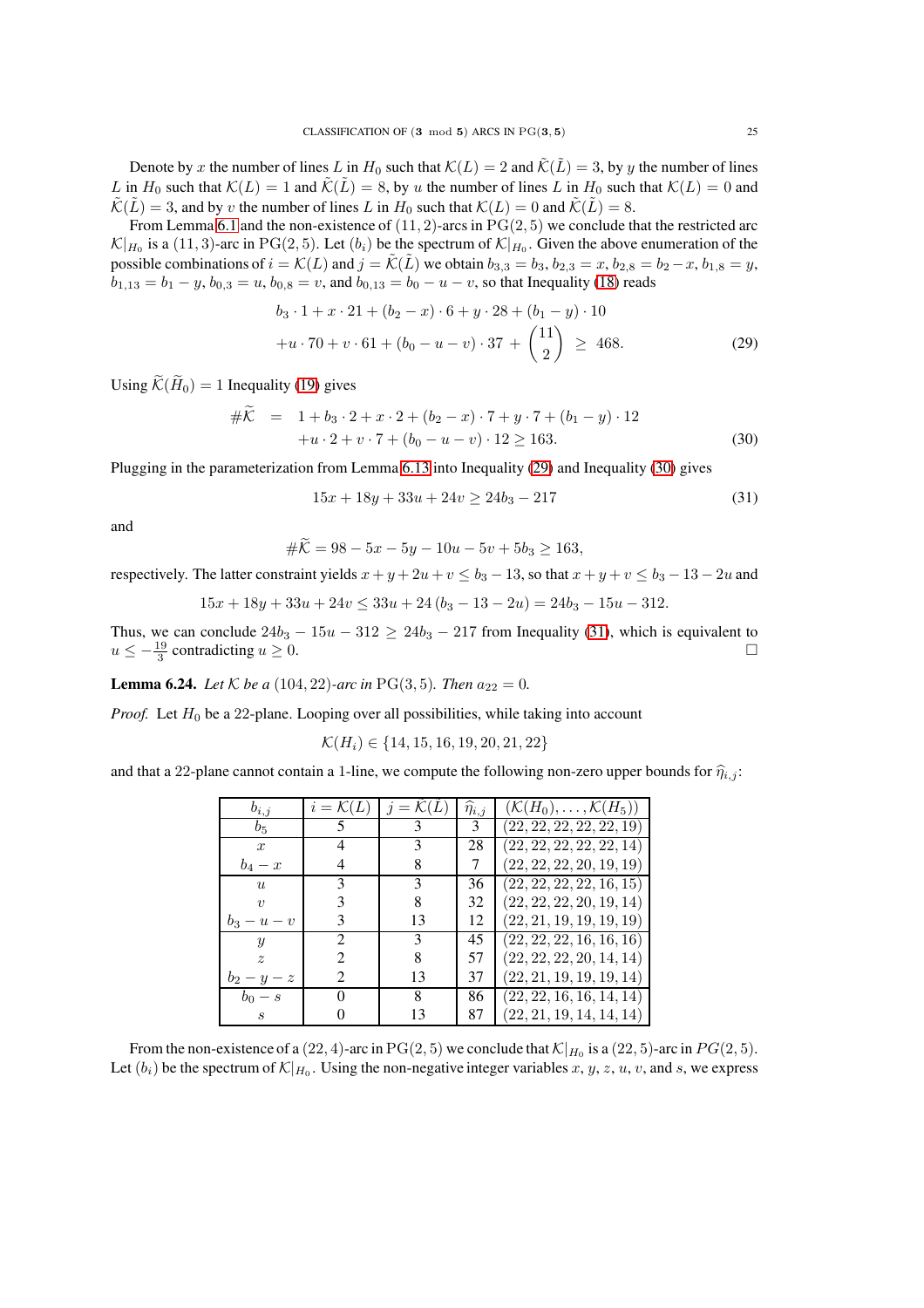the counts  $b_{i,j}$  of the number of lines L in  $H_0$  such that  $\mathcal{K}(L) = i$  and  $\tilde{\mathcal{K}}(\tilde{L}) = j$ , see the above table. With this, Inequality [\(18\)](#page-19-1) reads

<span id="page-25-8"></span>
$$
b_5 \cdot 3 + x \cdot 28 + (b_4 - x) \cdot 7 + u \cdot 36 + v \cdot 32 + (b_3 - u - v) \cdot 12
$$
  
+
$$
y \cdot 45 + z \cdot 57 + (b_2 - y - z) \cdot 37 + s \cdot 87 + (b_0 - s) \cdot 86 + {0 \choose 2} \ge 468.
$$
 (32)

Using  $\widetilde{\mathcal{K}}(\widetilde{H}_0) = 0$  Inequality [\(19\)](#page-19-2) gives

<span id="page-25-9"></span>
$$
\#K = 3(b_5 + x + u + y) + 8(b_4 - x + v + z + b_0 - s) \n+13(b_3 - u - v + b_2 - y - z + s) \ge 163.
$$
\n(33)

Plugging in the parameterization from Lemma [6.9](#page-17-0) into Inequality [\(32\)](#page-25-8) and Inequality [\(33\)](#page-25-9) gives

<span id="page-25-10"></span>
$$
21x + 24u + 20v + 8y + 20z + s \ge 270 - 53b_0 - 19b_2 \tag{34}
$$

and

$$
\#K = 208 - 20b_0 - 5b_2 - 5x - 10u - 10y - 5v - 5z + 5s \ge 163,
$$

respectively. The latter constraint yields  $x + v + z + 2u + 2y - s \le 9 - 4b_0 - b_2$ , so that  $x + v + z \le$  $9 - 4b_0 - b_2 - 2(u + y) + s$  and

$$
21x + 24u + 20v + 8y + 20z + s \le 21(9 - 4b_0 - b_2 - 2(u+y) + s) + 24(u+y) + s
$$
  
= 189 - 84b<sub>0</sub> - 21b<sub>2</sub> - 18(u+y) + 22s.

Thus, we can conclude

$$
189 - 84b_0 - 21b_2 - 18(u + y) + 22s \ge 270 - 53b_0 - 19b_2
$$

from Inequality [\(34\)](#page-25-10), which is equivalent to

$$
189 + 22s \ge 270 + 31b_0 + 2b_2 + 18(u + y).
$$

This contradicts  $s \le b_0 \le 1$ .

As a direct implication we can conclude Theorem [6.3.](#page-16-1) While the arguments look rather technical and lengthy, when spelled out in full, they actually are just an application of the linear programming method applied to Inequality [\(18\)](#page-19-1) and Inequality [\(19\)](#page-19-2).

## **ACKNOWLEDGMENTS**

The authors would like to thank the *High Performance Computing group* of the University of Bayreuth for providing the excellent computing cluster and especially Bernhard Winkler for his support. The research of the second author is supported by the Bulgarian National Science Research Fund under Contract KP-06-N32/2 - 2019. The research of the third author was supported by the Research Fund of Sofia University under contract No 80-10-88/25.03.2021.

### **REFERENCES**

- <span id="page-25-7"></span><span id="page-25-1"></span>[1] L. Baumert and R. McEliece. A note on the Griesmer bound. *IEEE Transactions on Information Theory*, 19(1):134–135, 1973.
- [2] I. Bouyukliev, S. Bouyuklieva, and S. Kurz. Computer classification of linear codes. *IEEE Transactions on Information Theory*, 18pp., to appear.
- <span id="page-25-5"></span>[3] A. E. Brouwer and M. van Eupen. The correspondence between projective codes and 2-weight codes. *Designs, Codes and Cryptography*, 11(3):261–266, 1997.
- <span id="page-25-6"></span>[4] R. Calderbank and W. M. Kantor. The geometry of two-weight codes. *Bulletin of the London Mathematical Society*, 18(2):97– 122, 1986.
- <span id="page-25-4"></span><span id="page-25-0"></span>[5] S. Dodunekov and J. Simonis. Codes and projective multisets. *The Electronic Journal of Combinatorics*, 5(1):R37, 1998.
- <span id="page-25-3"></span>[6] J. H. Griesmer. A bound for error-correcting codes. *IBM Journal of Research and Development*, 4(5):532–542, 1960.
- <span id="page-25-2"></span>[7] R. Hill. An extension theorem for linear codes. *Designs, Codes and Cryptography*, 17(1):151–157, 1999.
- [8] R. Hill and P. Lizak. Extensions of linear codes. In *Proceedings of 1995 IEEE International Symposium on Information Theory*, page 345. IEEE, 1995.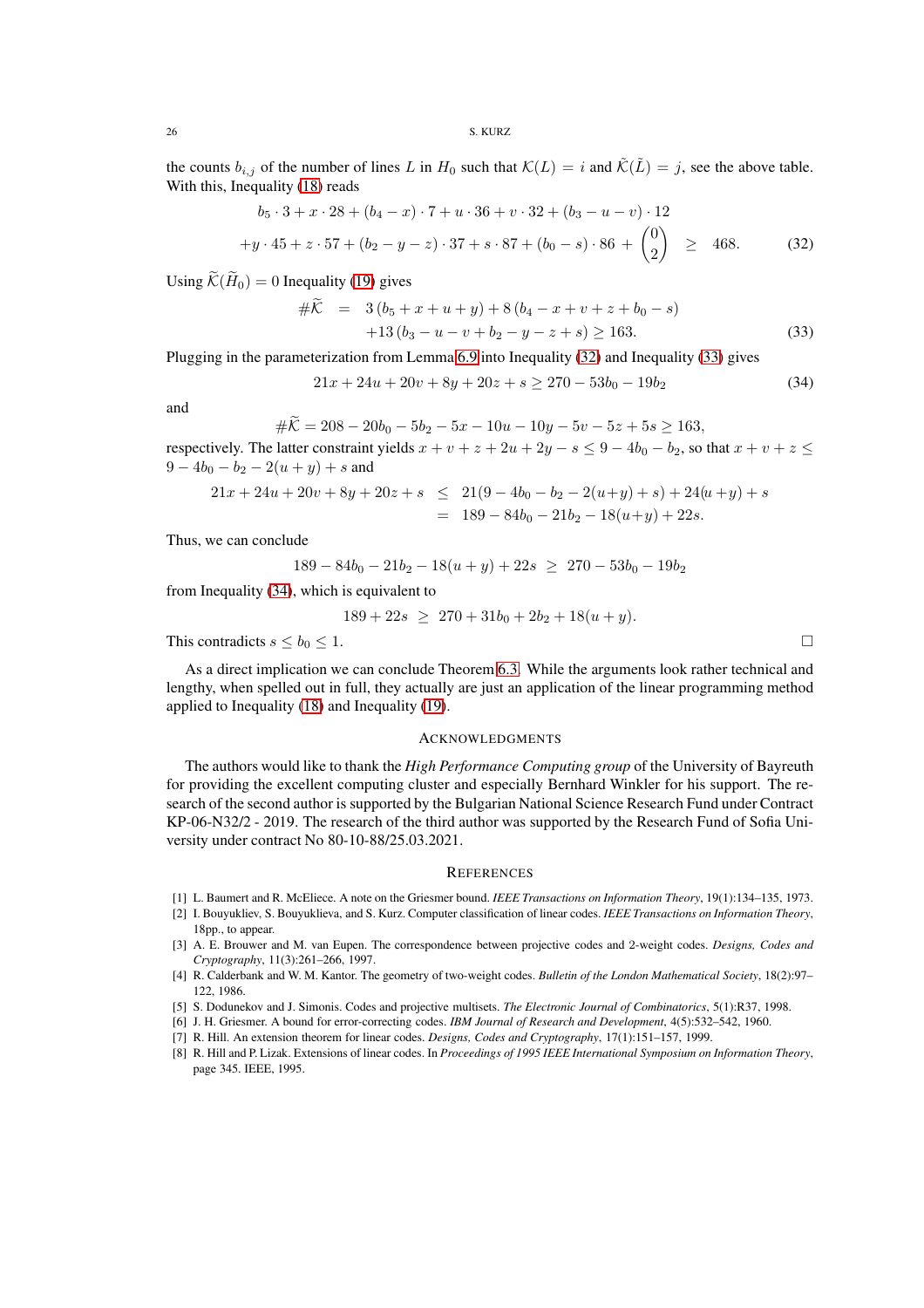- <span id="page-26-8"></span><span id="page-26-2"></span>[9] S. Kurz. Lecture notes: Advanced and current topics in coding theory, February 2020.
- [10] I. Landjev and A. Rousseva. On the extendability of Griesmer arcs. *Annual of Sofia University "St. Kliment Ohridski" – Faculty of Mathematics and Informatics*, 101:183–192, 2013.
- <span id="page-26-1"></span>[11] I. Landjev and A. Rousseva. The non-existence of (104, 22; 3, 5)-arcs. *Advances in Mathematics of Communications*, 10(3):601–611, 2016.
- <span id="page-26-5"></span><span id="page-26-3"></span>[12] I. Landjev and A. Rousseva. On the characterization of (3 mod 5) arcs. *Electronic Notes in Discrete Mathematics*, 57:187– 192, 2017.
- [13] I. Landjev and A. Rousseva. Divisible arcs, divisible codes, and the extension problem for arcs and codes. *Problems of Information Transmission*, 55(3):226–240, 2019.
- <span id="page-26-4"></span>[14] I. Landjev, A. Rousseva, and L. Storme. On the extendability of quasidivisible Griesmer arcs. *Designs, Codes and Cryptography*, 79(3):535–547, 2016.
- <span id="page-26-7"></span><span id="page-26-6"></span>[15] T. Maruta. A new extension theorem for linear codes. *Finite Fields and Their Applications*, 10(4):674–685, 2004.
- <span id="page-26-0"></span>[16] A. Rousseva. On the structure of (t mod q)-arcs in finite projective geometries. *Annuaire de l'Univ. de Sofia*, 102:16pp., 2015.
- [17] G. Solomon and J. J. Stiffler. Algebraically punctured cyclic codes. *Information and Control*, 8(2):170–179, 1965.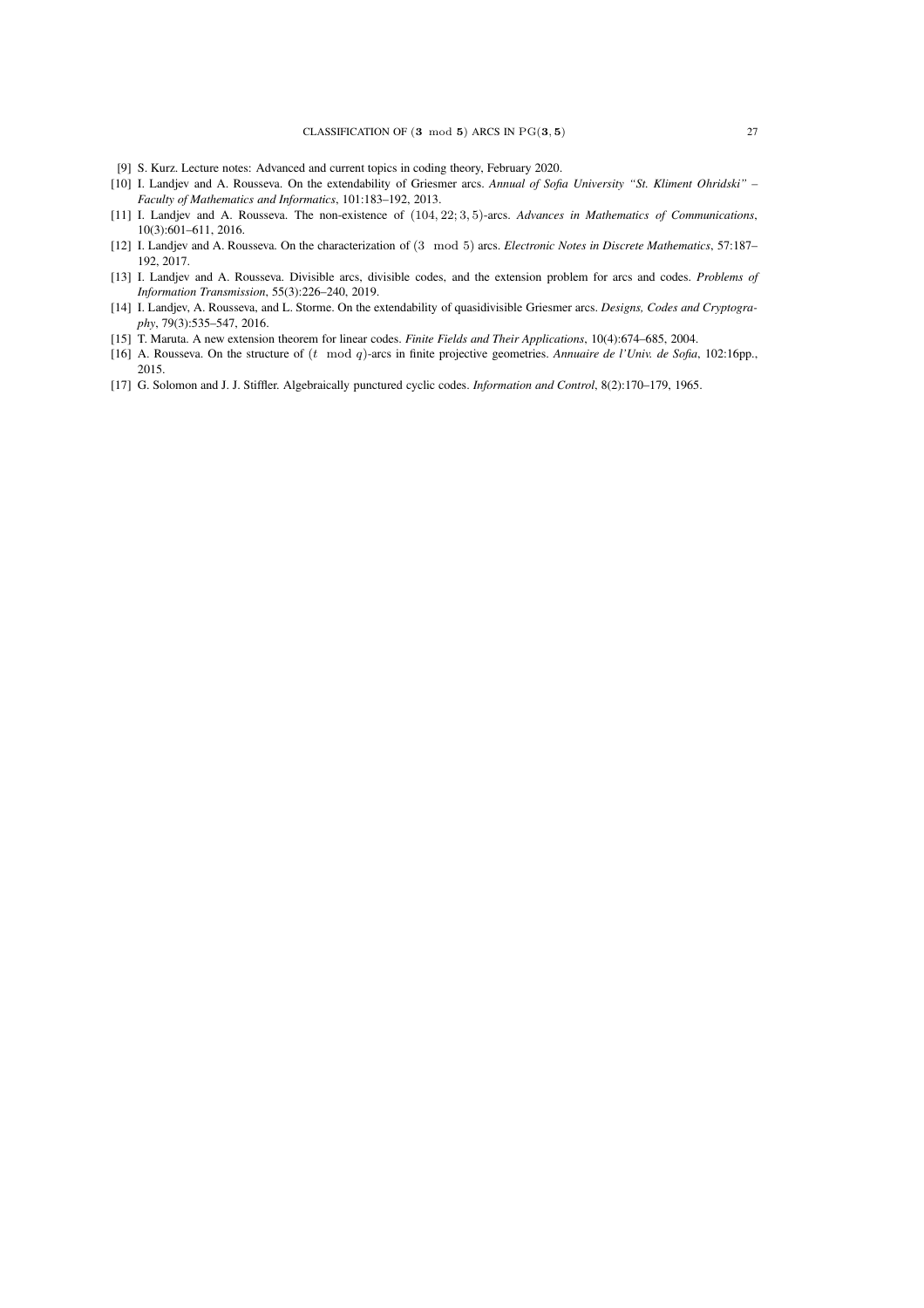# Appendix

| $A_1A_2A_3B_1$ |  |  |                |   |      |                  |                  |       |  | $ B_2 B_3 B_4 B_5 B_6 B_7 B_8 C_1 C_2 C_3 C_4 C_5 D_1\ \lambda_0 \lambda_1 \lambda_2 \lambda_3\ \# $ |  |  |  |
|----------------|--|--|----------------|---|------|------------------|------------------|-------|--|------------------------------------------------------------------------------------------------------|--|--|--|
|                |  |  | 0 <sup>0</sup> |   | 0003 |                  |                  | 00000 |  |                                                                                                      |  |  |  |
|                |  |  |                | κ |      |                  |                  |       |  |                                                                                                      |  |  |  |
|                |  |  |                |   |      | $\boldsymbol{0}$ | $\boldsymbol{0}$ |       |  |                                                                                                      |  |  |  |
|                |  |  |                |   |      |                  |                  |       |  |                                                                                                      |  |  |  |

<span id="page-27-0"></span>TABLE 4. Strong  $(3 \mod 5)$ -arcs in  $PG(2, 5)$  of cardinality 18.

|                                                                     |  |  |  |  |  |  |  |  |  |  |  |  |  | $ A_1 A_2 A_3 B_1 B_2 B_3 B_4 B_5 B_6 B_7 B_8 C_1 C_2 C_3 C_4 C_5 D_1  \lambda_0 \lambda_1 \lambda_2 \lambda_3 \#$                                                                                                                                                                                                                             |  |  |  |
|---------------------------------------------------------------------|--|--|--|--|--|--|--|--|--|--|--|--|--|------------------------------------------------------------------------------------------------------------------------------------------------------------------------------------------------------------------------------------------------------------------------------------------------------------------------------------------------|--|--|--|
|                                                                     |  |  |  |  |  |  |  |  |  |  |  |  |  | $\boxed{6}$ $\boxed{12}$ $\boxed{4}$ $\boxed{0}$ $\boxed{3}$ $\boxed{6}$ $\boxed{0}$ $\boxed{0}$ $\boxed{0}$ $\boxed{0}$ $\boxed{0}$ $\boxed{0}$ $\boxed{0}$ $\boxed{0}$ $\boxed{0}$ $\boxed{0}$ $\boxed{0}$ $\boxed{0}$ $\boxed{0}$ $\boxed{0}$ $\boxed{0}$ $\boxed{0}$ $\boxed{0}$ $\boxed{0}$ $\boxed{0}$ $\boxed{0}$ $\boxed{0}$ $\boxed{$ |  |  |  |
| TABLE 5. Strong $(3 \mod 5)$ -arcs in $PG(2, 5)$ of cardinality 23. |  |  |  |  |  |  |  |  |  |  |  |  |  |                                                                                                                                                                                                                                                                                                                                                |  |  |  |

|  |  |  |  |  |  |  |  | $ A_1 A_2 A_3 B_1 B_2 B_3 B_4 B_5 B_6 B_7 B_8 C_1 C_2 C_3 C_4 C_5 D_1 \lambda_0 \lambda_1 \lambda_2 \lambda_3 \# $ |  |  |  |
|--|--|--|--|--|--|--|--|--------------------------------------------------------------------------------------------------------------------|--|--|--|
|  |  |  |  |  |  |  |  |                                                                                                                    |  |  |  |
|  |  |  |  |  |  |  |  | TABLE 6. Strong $(3 \mod 5)$ -arcs in $PG(2, 5)$ of cardinality 28.                                                |  |  |  |

|   |   |   |   |   |   |   | $B_{5}$ | $E_{6}$ |   |   |          |          | 3                       |   |   |   |   |   |   |  |
|---|---|---|---|---|---|---|---------|---------|---|---|----------|----------|-------------------------|---|---|---|---|---|---|--|
| O |   |   | U |   |   | U | 6       |         |   |   | U        |          |                         | υ |   |   |   |   | O |  |
| 0 |   |   | 2 | 8 | ∍ |   |         | 0       | 0 |   | O        | $\theta$ | U                       | 0 | O | O |   | 3 |   |  |
| 0 | h | 4 | 0 | 6 |   | O | 0       | O       |   | 3 | 0        | $\theta$ | U                       | 0 | O | O | 9 | 6 | 4 |  |
| 0 | 6 | 4 | 2 | 4 | 8 | 4 | 0       | 0       | ◠ |   | $\theta$ | $\theta$ | U                       | 0 | O | O | 9 | 6 | 4 |  |
| 0 | O | 4 | 3 | 3 | 6 | 6 | 0       | O       | 3 | U | 0        | $\theta$ | U                       | 0 | O |   | 9 | h | 4 |  |
| 0 | g |   | 3 | 0 | 9 | 3 | 0       | 3       | 3 | 0 | 0        | $\theta$ | U                       | 0 | O | O | 6 | 9 |   |  |
| 2 | 8 |   | 8 | 6 | 4 | 0 | 0       | O       |   | 0 | O        | $\theta$ | U                       |   | O | O |   |   | O |  |
| 4 |   |   | 5 | 4 |   | U | 0       | O       | 0 | 0 |          | $\theta$ | U                       | 0 | O | O |   |   | b |  |
| 8 |   |   | h |   |   |   |         |         |   |   | ◠        |          | $\lambda$ $=$<br>$\sim$ |   |   |   |   |   | ິ |  |

TABLE 7. Strong  $(3 \mod 5)$ -arcs in  $PG(2, 5)$  of cardinality 33.

*Email address*: sascha.kurz@uni-bayreuth.de *Email address*: i.landjev@nbu.bg *Email address*: assia@fmi.uni-sofia.bg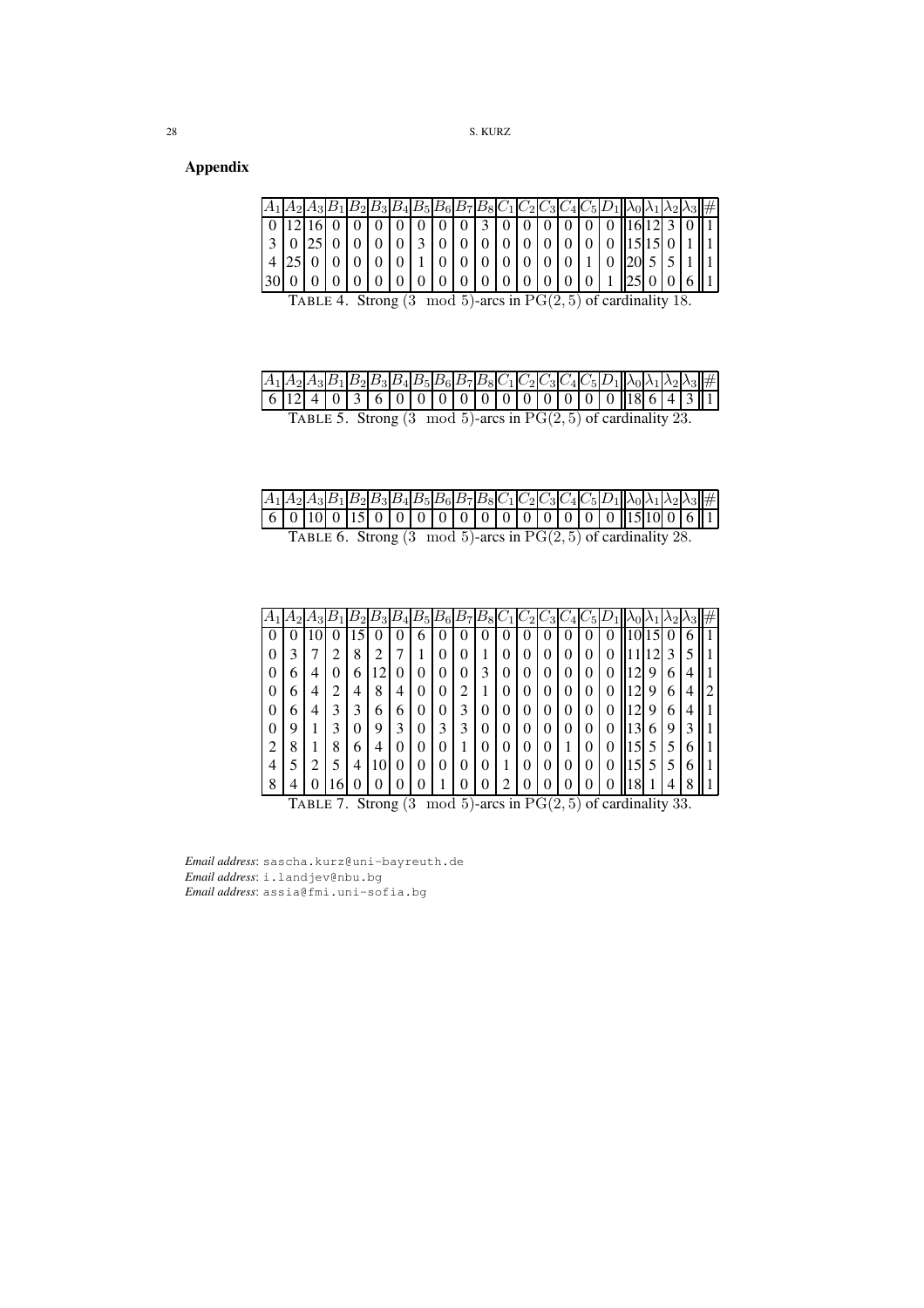| A1       | Aэ | Aз       | $\mathbb{B}_1$ | $B_2$ | $B_3$    | $B_{\rm 4}$    | $B_{\rm 5}$ | $B_{6}$  | B7       | $B_8$          | $C_1$    | $C_2$  | - 3 | U4       | U5       |          | $\lambda_0$    | $\lambda$ 1 | $\lambda_2$ | ĄЗ | # |
|----------|----|----------|----------------|-------|----------|----------------|-------------|----------|----------|----------------|----------|--------|-----|----------|----------|----------|----------------|-------------|-------------|----|---|
| $\theta$ | 0  | 4        | 0              | 0     | 0        | 0              | 0           | 3        | 18       | 6              | 0        | 0      | 0   | 0        | 0        | 0        | 6              | 12          | 13          | 0  |   |
| 0        | 0  | 5        | 0              | 0     | 6        | 12             | 2           | 0        | 2        | 3              | 1        | 0      | 0   | 0        | 0        | 0        | 7              | 14          | 6           | 4  |   |
| 0        | 1  | 4        | 0              | 0     | 10       | 4              | 1           | 0        | 8        | 2              | 0        | $_{0}$ | 1   | 0        | $\Omega$ | 0        | 8              | 11          | 9           | 3  |   |
| 0        | 1  | 4        | 0              | 0     | 9        | 6              | 0           | 1        | 6        | 3              | 0        | 0      | 1   | 0        | 0        | 0        | 8              | 11          | 9           | 3  |   |
| 0        | 2  | 3        | 0              | 0     | 6        | 9              | 0           | 1        | 7        | $\overline{c}$ | 0        | 1      | 0   | 0        | 0        | 0        | 8              | 11          | 9           | 3  |   |
| 0        | 2  | 4        | 0              | 12    | $\Omega$ | 8              | 3           | $\theta$ | $\Omega$ | $\theta$       | 1        | 1      | 0   | 0        | $\theta$ | 0        | 9              | 13          | 2           | 7  |   |
| $\theta$ | 2  | 4        | 4              | 5     | 4        | 8              | 0           | 0        | 2        | 0              | $\Omega$ | $_{0}$ | 2   | $\theta$ | $\Omega$ | $\theta$ | 10             | 10          | 5           | 6  | 2 |
| 0        | 3  | 2        | 0              | 0     | 8        | 2              | 0           | 4        | 10       | 1              | $^{(1)}$ | 0      | 0   | 1        | 0        | 0        | 9              | 8           | 12          | 2  |   |
| 0        | 3  | 3        | 2              | 6     | 6        | 8              | 0           | $\theta$ | $\theta$ | 1              | 1        | 0      | 0   | 1        | 0        | 0        | 10             | 10          | 5           | 6  |   |
| 0        | 4  | 2        | 4              | 2     | 10       | 3              | 0           | 1        | 3        | 0              | 0        | 0      | 1   | 1        | 0        | $\theta$ | 11             | 7           | 8           | 5  |   |
| 0        | 5  | 0        | 0              | 0     | 5        | 0              | 0           | 10       | 10       | 0              | $^{(1)}$ | 0      | 0   | 0        | 1        | 0        | 10             | 5           | 15          | 1  |   |
| 0        | 5  | 1        | 2              | 4     | 12       | 0              | 1           | 0        | 4        | 0              | $^{(1)}$ | 1      | 0   | 1        | 0        | 0        | 11             | 7           | 8           | 5  |   |
| 0        | 5  | 1        | 3              | 3     | 9        | 4              | 0           | 1        | 3        | $\theta$       | 0        | 1      | 0   | 1        | 0        | $\theta$ | 11             | 7           | 8           | 5  |   |
| 0        | 6  | $\theta$ | 4              | 0     | 12       | 0              | 0           | 6        | $\Omega$ | 1              | $\Omega$ | 0      | 0   | 2        | 0        | 0        | 12             | 4           | 11          | 4  |   |
| 1        | 1  | 4        | 2              | 4     | 7        | 9              | 0           | 0        | 1        | 0              | 1        | 0      | 1   | 0        | 0        | $\theta$ | 10             | 10          | 5           | 6  |   |
| 1        | 2  | 3        | 3              | 1     | 13       | $\overline{2}$ | 0           | 1        | 3        | 0              | $\Omega$ | 0      | 2   | 0        | $\Omega$ | 0        | 11             | 7           | 8           | 5  |   |
| 1        | 3  | 2        | 2              | 1     | 13       | 4              | $\theta$    | 1        | 2        | $\theta$       | 1        | 0      | 0   | 1        | $\theta$ | 0        | 11             | 7           | 8           | 5  |   |
| 1        | 4  | 1        | 0              | 4     | 14       | 0              | 1           | 0        | 4        | 0              | $^{(1)}$ | 2      | 0   | 0        | 0        | $\theta$ | 11             | 7           | 8           | 5  |   |
| 1        | 4  | 1        | 1              | 3     | 11       | 4              | 0           | 1        | 3        | 0              | $^{(1)}$ | 2      | 0   | 0        | 0        | 0        | 11             | 7           | 8           | 5  |   |
| 2        | 5  | $\Omega$ | 10             | 2     | 7        | 0              | 0           | 2        | $\theta$ | 0              | $^{(1)}$ | 2      | 1   | 0        | $\theta$ | 0        | 14             | 3           | 7           | 7  |   |
| 3        | 0  | 4        | 3              | 15    | 0        | 3              | 0           | 0        | 0        | 0              | 3        | 0      | 0   | 0        | 0        | 0        | $\overline{c}$ | 9           | 1           | 9  |   |

TABLE 8. Strong  $(3 \mod 5)$ -arcs in  $PG(2, 5)$  of cardinality 38.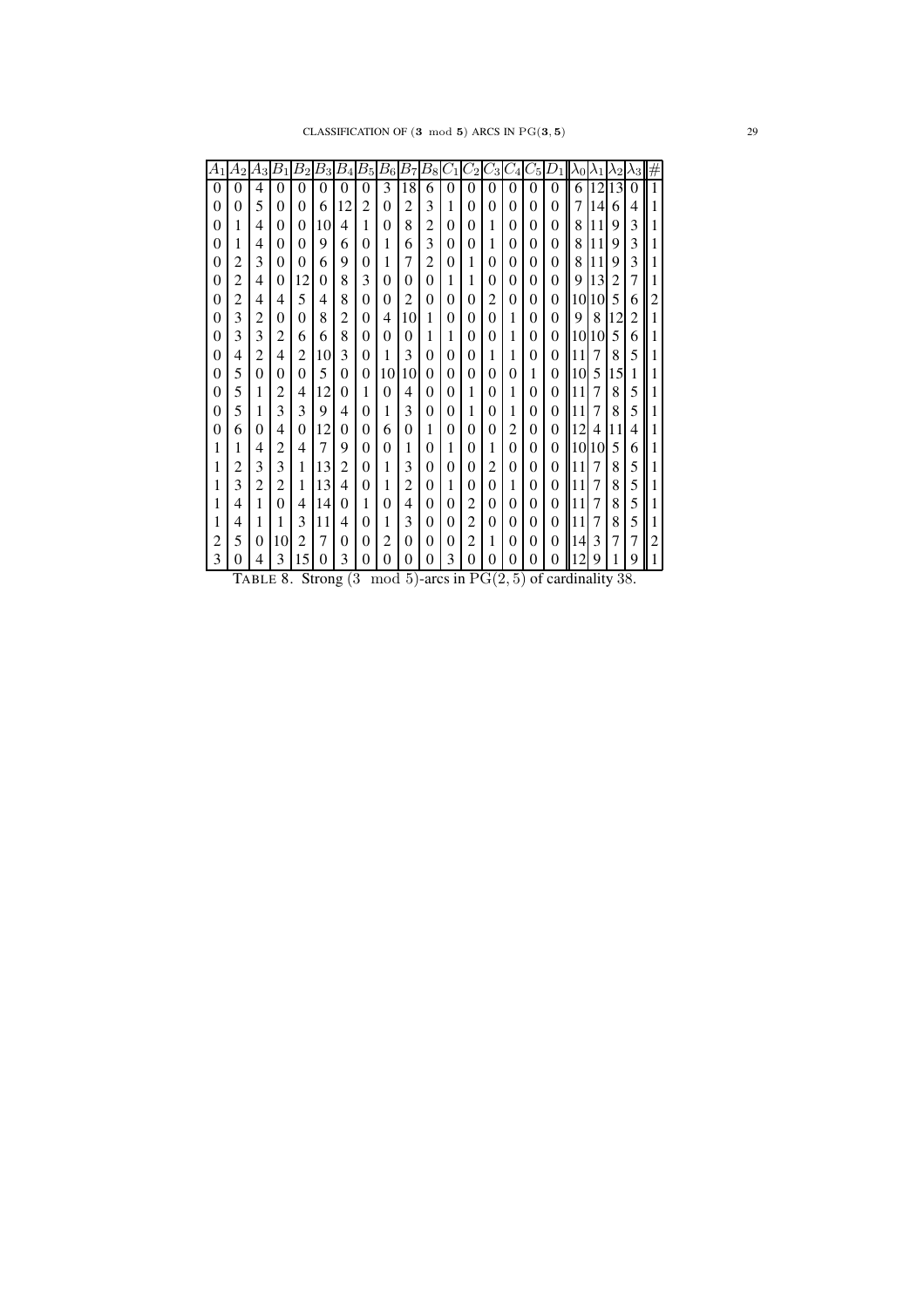| 41                      | A2               | $A_3$            | $B_1$            | $B_{2}$          | $B_3$            | $B_{4}$          | $B_5$            | $\, B_6$         | $\overline{B_7}$ | $B_8$            | $\scriptstyle{C_{1}}$   | $C_{2}$          | $_{\rm C3}$      | $\scriptstyle{U_4}$ | $\cup 5$         | $\mathcal{D}_1$  | $\lambda 0$      | $\lambda_1$      | Λ2               | $_{\rm A3}$    |                         |
|-------------------------|------------------|------------------|------------------|------------------|------------------|------------------|------------------|------------------|------------------|------------------|-------------------------|------------------|------------------|---------------------|------------------|------------------|------------------|------------------|------------------|----------------|-------------------------|
| $\overline{0}$          | $\overline{0}$   | $\overline{0}$   | $\overline{0}$   | $\overline{0}$   | $\overline{0}$   | $\mathbf{0}$     | 30               | $\theta$         | $\theta$         | $\theta$         | 0                       | $\overline{0}$   | $\theta$         | 0                   | $\overline{0}$   | 1                | 0                | $\overline{25}$  | 0                | 6              | 1                       |
|                         |                  |                  |                  |                  |                  |                  |                  |                  |                  |                  |                         |                  |                  |                     |                  |                  |                  |                  |                  |                |                         |
| 0                       | 0                | 0                | 0                | 0                | 0                | 0                | 4                | 0                | 0                | 25               | 0                       | 0                | 0                | 0                   | $\overline{c}$   | 0                | 0                | 20               | 10               | 1              | 1                       |
| 0                       | 0                | 1                | 0                | 0                | 0                | 9                | 3                | 0                | 6                | 9                | 0                       | 0                | 0                | 3                   | 0                | $\overline{0}$   | 3                | 16               | 9                | 3              | 1                       |
| 0                       | 0                | 2                | 0                | 2                | 7                | 8                | 1                | 0                | 4                | 3                | $\theta$                | 0                | 2                | 2                   | 0                | 0                | 6                | 12               | 8                | 5              | $\overline{c}$          |
|                         |                  | 2                |                  | 3                |                  |                  |                  |                  |                  | 2                |                         |                  | 3                |                     |                  |                  | 5                | 15               |                  |                |                         |
| 0                       | 0                |                  | 0                |                  | 1                | 13               | 4                | 0                | 2                |                  | 0                       | 1                |                  | 0                   | 0                | 0                |                  |                  | 5                | 6              | 1                       |
| 0                       | 0                | 3                | 2                | 8                | 5                | 6                | 1                | 0                | 0                | 1                | 1                       | 0                | 4                | 0                   | 0                | 0                | 8                | 11               | 4                | 8              | 1                       |
| 0                       | 0                | 3                | 4                | 6                | 0                | 12               | 0                | 1                | 0                | 0                | 1                       | 0                | 4                | 0                   | 0                | 0                | 8                | 11               | 4                | 8              | 1                       |
| 0                       | 1                | 0                | $\theta$         | 0                | 0                | 8                | 0                | 0                | 12               | 7                | $\theta$                | 0                | $\theta$         | 1                   | 2                | 0                | 4                | 13               | 12               | $\overline{c}$ | 1                       |
|                         |                  |                  |                  |                  |                  |                  |                  |                  |                  |                  |                         |                  |                  |                     |                  |                  |                  |                  |                  |                |                         |
| 0                       | 1                | 1                | $\theta$         | 2                | 3                | 13               | 0                | 1                | 3                | 3                | 0                       | 1                | 1                | 2                   | 0                | 0                | 6                | 12               | 8                | 5              | 1                       |
| 0                       | 1                | 1                | 0                | 2                | 4                | 11               | 1                | 0                | 5                | 2                | 0                       | 1                | 1                | 2                   | 0                | 0                | 6                | 12               | 8                | 5              | $\overline{c}$          |
| 0                       | 1                | 1                | 0                | 2                | 8                | 4                | 0                | 2                | 7                | 2                | 0                       | 0                | 0                | 4                   | 0                | 0                | 7                | 9                | 11               | $\overline{4}$ | $\overline{c}$          |
| 0                       | 1                | 2                | 1                | 9                | 4                | 7                | 1                | 0                | 0                | 1                | 1                       | 1                | 3                | 0                   | 0                | 0                | 8                | 11               | 4                | 8              | 1                       |
|                         |                  | 2                |                  |                  | 12               |                  |                  |                  |                  |                  |                         |                  | 2                | 3                   |                  |                  |                  |                  |                  |                |                         |
| 0                       | 1                |                  | 6                | 0                |                  | 0                | 0                | 3                | 2                | 0                | 0                       | 0                |                  |                     | 0                | 0                | 10               | 5                | 10               | 6              | 1                       |
| 0                       | $\overline{c}$   | 0                | 0                | 0                | 12               | 0                | 0                | 4                | 8                | 1                | 0                       | 0                | 1                | 0                   | 3                | 0                | 8                | 6                | 14               | 3              | 1                       |
| 0                       | $\overline{c}$   | 0                | $^{(1)}$         | 1                | 7                | 7                | 0                | 1                | 8                | 1                | 0                       | 1                | 0                | 2                   | 1                | 0                | 7                | 9                | 11               | $\overline{4}$ | 1                       |
| 0                       | $\overline{c}$   | 0                | $^{(1)}$         | 1                | 8                | 5                | 1                | 0                | 10               | 0                | 0                       | 1                | 0                | $\overline{2}$      | 1                | 0                | 7                | 9                | 11               | 4              | 1                       |
| 0                       | $\overline{c}$   | 1                | 0                | 10               | 3                | 8                | 1                | 0                | 0                | 1                | 1                       | $\overline{c}$   | 2                | 0                   | 0                | 0                | 8                | 11               | 4                | 8              | 1                       |
|                         |                  |                  |                  |                  |                  |                  |                  |                  |                  |                  |                         |                  |                  |                     |                  |                  |                  |                  |                  |                |                         |
| 0                       | $\overline{c}$   | 1                | 1                | 8                | $\overline{2}$   | 11               | 1                | 0                | 0                | 0                | 2                       | 1                | 1                | 1                   | 0                | 0                | 8                | 11               | 4                | 8              | 1                       |
| 0                       | $\overline{c}$   | 1                | 2                | 4                | 11               | 5                | 0                | 0                | 0                | 1                | $\overline{2}$          | 0                | 0                | 3                   | 0                | 0                | 9                | 8                | 7                | 7              | 1                       |
| 0                       | $\overline{c}$   | 1                | $\overline{2}$   | 5                | 10               | 4                | 0                | 0                | 1                | 1                | 1                       | 1                | 1                | $\overline{2}$      | 0                | 0                | 9                | 8                | 7                | 7              | 1                       |
| 0                       | $\overline{c}$   | 1                | 2                | 6                | 9                | 3                | 0                | 0                | 2                | 1                | 0                       | $\overline{c}$   | 2                | 1                   | 0                | 0                | 9                | 8                | 7                | 7              | $\overline{c}$          |
|                         | $\overline{c}$   |                  | 3                | 4                | 8                | 6                |                  |                  | 2                |                  | 1                       | 1                | 1                | 2                   |                  | 0                | 9                | 8                | 7                | 7              | 1                       |
| 0                       |                  | 1                |                  |                  |                  |                  | 0                | 0                |                  | 0                |                         |                  |                  |                     | 0                |                  |                  |                  |                  |                |                         |
| 0                       | $\overline{c}$   | 1                | 3                | 5                | 7                | 5                | 0                | 0                | 3                | 0                | 0                       | 2                | 2                | 1                   | 0                | 0                | 9                | 8                | 7                | 7              | 1                       |
| 0                       | 3                | 0                | 0                | 7                | 11               | 3                | 0                | 0                | 0                | 2                | 1                       | 2                | 0                | 2                   | 0                | 0                | 9                | 8                | 7                | 7              | 1                       |
| 0                       | 3                | 0                | 2                | 6                | 6                | 6                | 0                | 0                | 3                | 0                | 0                       | 3                | 1                | 1                   | 0                | $\overline{0}$   | 9                | 8                | 7                | 7              | 1                       |
| 0                       | 3                | 0                | 4                | 1                | 12               | $\overline{c}$   | 0                | 2                | 2                | 0                | 0                       | 2                | 1                | 1                   | 1                | $\overline{0}$   | 10               | 5                | 10               | 6              | 1                       |
|                         |                  |                  |                  |                  |                  |                  |                  |                  |                  |                  |                         |                  |                  |                     |                  |                  |                  |                  |                  |                |                         |
| 0                       | 3                | 0                | 4                | 2                | 10               | $\overline{2}$   | 0                | 3                | 2                | 0                | 0                       | 2                | 0                | 3                   | 0                | $\overline{0}$   | 10               | 5                | 10               | 6              | 1                       |
| 0                       | 3                | 1                | 12               | 3                | 6                | 0                | 0                | 0                | 0                | 0                | 3                       | 0                | 0                | 3                   | 0                | 0                | 12               | $\overline{4}$   | 6                | 9              | 1                       |
| 1                       | 0                | 0                | 0                | 0                | 0                | 0                | 2                | 0                | 25               | 0                | 0                       | 0                | 0                | 0                   | 3                | 0                | 5                | 10               | 15               | 1              | 1                       |
| 1                       | 0                | 0                | 0                | 0                | 0                | 25               | 3                | 0                | 0                | 0                | 0                       | 0                | 0                | 0                   | 1                | 1                | 5                | 15               | 5                | 6              | 1                       |
| 1                       | 0                | 1                | 0                | 0                | 6                | 8                | 0                | 2                | 9                | 0                | 0                       | 1                | 0                | 3                   | 0                | 0                | 7                | 9                | 11               | 4              | 1                       |
|                         |                  |                  |                  |                  |                  |                  |                  |                  |                  |                  |                         |                  |                  |                     |                  |                  |                  |                  |                  |                |                         |
| 1                       | 0                | 2                | 0                | 7                | 5                | 10               | 1                | 0                | 0                | 0                | $\overline{c}$          | 1                | 2                | 0                   | 0                | 0                | 8                | 11               | 4                | 8              | 1                       |
| 1                       | 0                | 2                | 2                | 4                | 10               | 4                | 0                | 0                | 3                | 0                | 0                       | $\overline{c}$   | 3                | 0                   | 0                | 0                | 9                | 8                | 7                | 7              | $\overline{c}$          |
| 1                       | 1                | 1                | 1                | 4                | 10               | 6                | 0                | 0                | $\overline{c}$   | 0                | 1                       | $\overline{c}$   | 1                | 1                   | 0                | 0                | 9                | 8                | 7                | 7              | $\overline{c}$          |
| 1                       | $\overline{c}$   | 0                | 2                | 1                | 14               | $\overline{c}$   | 0                | $\overline{c}$   | $\overline{c}$   | 0                | 0                       | 3                | 1                | 0                   | 1                | 0                | 10               | 5                | 10               | 6              | $\overline{c}$          |
|                         |                  |                  |                  |                  |                  |                  |                  |                  |                  |                  |                         |                  |                  |                     |                  |                  |                  | 5                |                  |                |                         |
| 1                       | $\overline{c}$   | 0                | $\overline{c}$   | $\overline{c}$   | 12               | $\overline{c}$   | 0                | 3                | $\overline{c}$   | 0                | 0                       | 3                | 0                | $\overline{c}$      | 0                | 0                | 10               |                  | 10               | 6              | 1                       |
| T                       | 3                | 0                | 9                | 5                | 6                | $\boldsymbol{0}$ | 0                | $\boldsymbol{0}$ | 1                | $\boldsymbol{0}$ | $\overline{\mathbf{c}}$ | 3                | 0                | 1                   | $\boldsymbol{0}$ | $\boldsymbol{0}$ | 12               | 4                | 6                | 9              | $\mathbf{1}$            |
| $\overline{c}$          | $\boldsymbol{0}$ | $\boldsymbol{0}$ | $\boldsymbol{0}$ | $\boldsymbol{0}$ | $\boldsymbol{0}$ | $\boldsymbol{0}$ | $\boldsymbol{0}$ | 25               | $\boldsymbol{0}$ | $\boldsymbol{0}$ | $\boldsymbol{0}$        | $\boldsymbol{0}$ | $\boldsymbol{0}$ | $\boldsymbol{0}$    | $\overline{4}$   | $\overline{0}$   | 10 0             |                  | 20               | $\mathbf{1}$   | $\,1\,$                 |
| $\overline{c}$          | $\boldsymbol{0}$ | $\boldsymbol{0}$ | $\boldsymbol{0}$ | $\boldsymbol{0}$ | 25               | $\boldsymbol{0}$ | $\,1$            | $\boldsymbol{0}$ | $\boldsymbol{0}$ | $\boldsymbol{0}$ | $\boldsymbol{0}$        | $\boldsymbol{0}$ | $\boldsymbol{0}$ | $\boldsymbol{0}$    | $\overline{c}$   | $\,1\,$          | $10\overline{5}$ |                  | 10               | 6              | $\overline{\mathbf{c}}$ |
| $\overline{c}$          | $\boldsymbol{0}$ | $\boldsymbol{0}$ | $\boldsymbol{0}$ | 25               | $\boldsymbol{0}$ | $\boldsymbol{0}$ | $\overline{c}$   | $\boldsymbol{0}$ | $\boldsymbol{0}$ | $\boldsymbol{0}$ | $\boldsymbol{0}$        | $\boldsymbol{0}$ | $\boldsymbol{0}$ | $\boldsymbol{0}$    | $\boldsymbol{0}$ | $\overline{c}$   |                  | 10 10            | $\boldsymbol{0}$ | 11             | $\overline{c}$          |
|                         |                  |                  |                  |                  |                  |                  |                  |                  |                  |                  |                         |                  |                  |                     |                  |                  |                  |                  |                  |                |                         |
| $\overline{c}$          | $\mathbf{1}$     | $\mathbf{1}$     | 8                | $\mathfrak{Z}$   | 10               | $\boldsymbol{0}$ | $\boldsymbol{0}$ | $\boldsymbol{0}$ | $\boldsymbol{0}$ | $\boldsymbol{0}$ | 3                       | $\overline{c}$   | $\boldsymbol{0}$ | $\,1$               | $\boldsymbol{0}$ | $\boldsymbol{0}$ | 12               | $\overline{4}$   | 6                | 9              | $\,1$                   |
| $\overline{c}$          | $\overline{c}$   | 0                | $\boldsymbol{7}$ | 5                | 8                | $\boldsymbol{0}$ | $\boldsymbol{0}$ | $\boldsymbol{0}$ | $\mathbf{1}$     | $\boldsymbol{0}$ | $\overline{c}$          | $\overline{4}$   | $\boldsymbol{0}$ | $\boldsymbol{0}$    | $\boldsymbol{0}$ | $\boldsymbol{0}$ | 12               | $\overline{4}$   | 6                | 9              | $\,1$                   |
| 3                       | $\boldsymbol{0}$ | $\boldsymbol{0}$ | 25               | $\boldsymbol{0}$ | $\boldsymbol{0}$ | $\boldsymbol{0}$ | $\boldsymbol{0}$ | $\boldsymbol{0}$ | $\boldsymbol{0}$ | $\boldsymbol{0}$ | 0                       | $\boldsymbol{0}$ | $\boldsymbol{0}$ | $\boldsymbol{0}$    | $\mathbf{1}$     | $\overline{c}$   | 15               | $\boldsymbol{0}$ | 5                | 11             | $\mathbf{1}$            |
| $\overline{\mathbf{3}}$ | $\overline{0}$   | $\boldsymbol{0}$ | 6                | 6                | 12               | $\boldsymbol{0}$ | $\boldsymbol{0}$ | $\overline{0}$   | $\boldsymbol{0}$ | $\overline{0}$   | $\boldsymbol{0}$        | 3                | $\overline{0}$   | $\boldsymbol{0}$    | $\overline{0}$   | $\mathbf{1}$     | 12               | $\overline{4}$   | 6                | 9              | 1                       |
|                         |                  |                  |                  |                  |                  |                  |                  |                  |                  |                  |                         |                  |                  |                     |                  |                  |                  |                  |                  |                |                         |

TABLE 9. Strong  $(3 \mod 5)$ -arcs in  $PG(2, 5)$  of cardinality 43.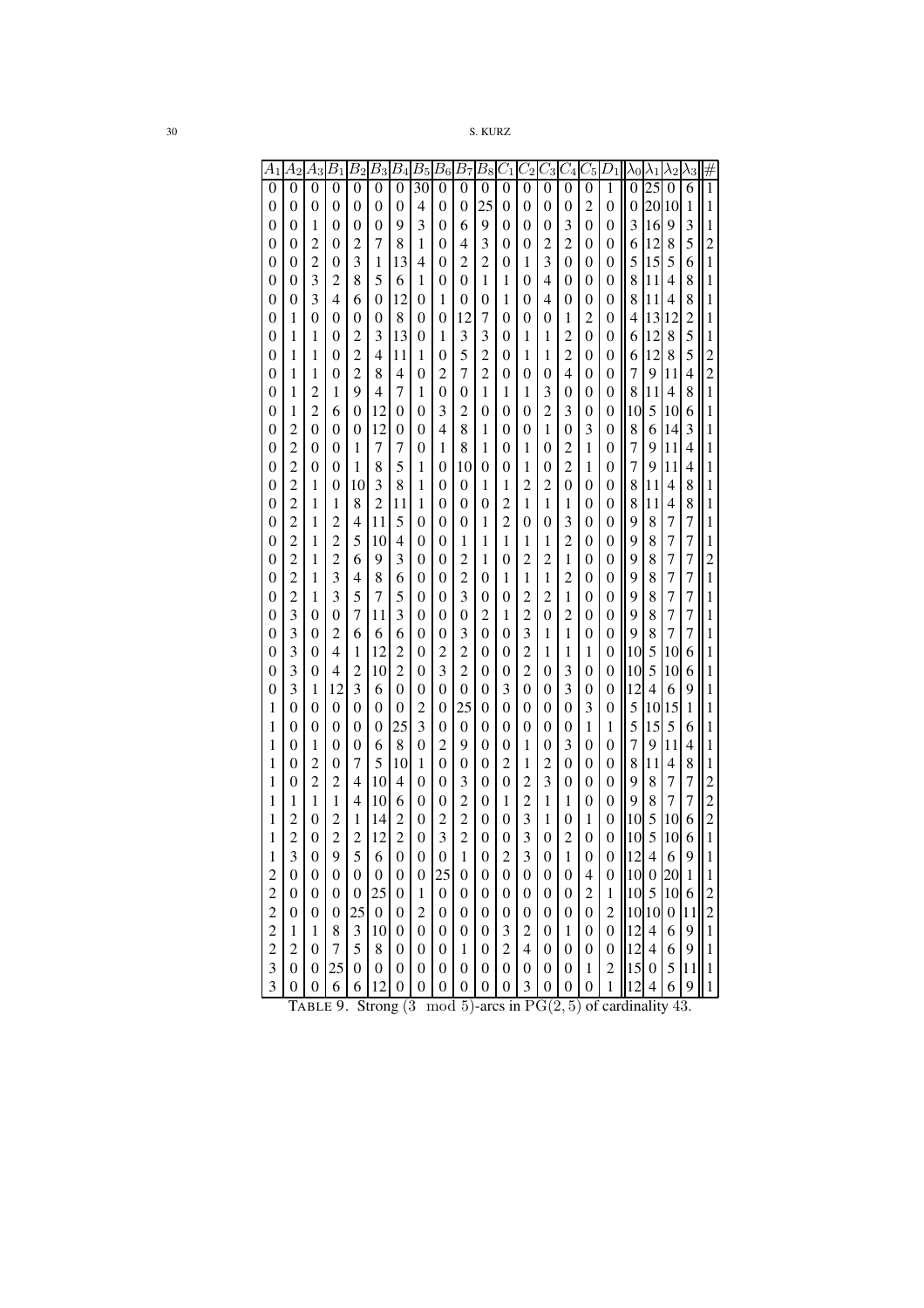| $\scriptstyle{A_1}$ | $\scriptstyle A_2$ | $\scriptstyle A_3$ | $\overline{B_1}$ | $B_{2}$         | $B_3$          | $\overline{B_4}$ | $B_{5}$        | $B_6\,$        | $B_7$          | $B_8$                   | $C_{1}$        | $C_{2}$                 | $\scriptstyle C_3$      | $\scriptstyle C_4$ | $\scriptstyle C_5$ | $D_1$          | $\lambda_0$    | $\lambda_1$    | $\lambda_2$             | $\lambda_3$    |                |
|---------------------|--------------------|--------------------|------------------|-----------------|----------------|------------------|----------------|----------------|----------------|-------------------------|----------------|-------------------------|-------------------------|--------------------|--------------------|----------------|----------------|----------------|-------------------------|----------------|----------------|
| 0                   | 0                  | $\Omega$           | $\theta$         | $\overline{12}$ | 3              | 6                | $\overline{3}$ | $\theta$       | 0              | $\theta$                | $\Omega$       | $\overline{0}$          | 6                       | $\theta$           | $\overline{0}$     | 1              | 6              | 12             | 3                       | 10             | $\overline{1}$ |
| 0                   | 0                  | 0                  | $\overline{0}$   | $\overline{c}$  | 11             | $\overline{0}$   | 0              | $\overline{c}$ | 6              | $\overline{c}$          | 0              | 0                       | 1                       | 5                  | 2                  | 0              | 6              | 7              | 13                      | 5              | 1              |
| 0                   | 0                  | 0                  | 0                | $\overline{c}$  | 4              | 12               | 1              | 0              | 0              | 4                       | 0              | 0                       | 6                       | 1                  | 1                  | 0              | 4              | 13             | 7                       | 7              | 1              |
| 0                   | 0                  | 0                  | 0                | $\overline{c}$  | 8              | 6                | 0              | 0              | 4              | $\overline{\mathbf{3}}$ | 0              | 0                       | 3                       | 4                  | 1                  | 0              | 5              | 10             | 10                      | 6              | 1              |
| 0                   | 0                  | 0                  | 0                | 3               | 3              | 10               | 2              | 0              | 2              | 3                       | $\overline{0}$ | 0                       | 5                       | 3                  | 0                  | 0              | 4              | 13             | 7                       | 7              | 1              |
| 0                   | 0                  | 0                  | 0                | 3               | 6              | 6                | 0              | 1              | 4              | 3                       | 0              | 0                       | $\overline{c}$          | 6                  | $\overline{0}$     | 0              | 5              | 10             | 10                      | 6              | 1              |
| 0                   | 0                  | 0                  | 1                | $\overline{0}$  | 11             | 2                | 0              | 1              | 7              | 1                       | $\overline{0}$ | 0                       | $\overline{c}$          | 3                  | 3                  | 0              | 6              | 7              | 13                      | 5              | 1              |
| 0                   | 0                  | 0                  | 1                | $\overline{c}$  | 1              | 12               | $\overline{c}$ | 0              | 3              | $\overline{c}$          | 0              | 0                       | 5                       | 3                  | $\overline{0}$     | 0              | 4              | 13             | 7                       | $\overline{7}$ | 1              |
| 0                   | 0                  | 0                  | 1                | $\overline{c}$  | 4              | 8                | 0              | 1              | 5              | $\overline{c}$          | 0              | 0                       | $\overline{c}$          | 6                  | 0                  | 0              | 5              | 10             | 10                      | 6              | 1              |
| 0                   | 0                  | 0                  | 1                | $\overline{c}$  | 5              | 6                | 1              | 0              | 7              | 1                       | $\overline{0}$ | 0                       | $\overline{2}$          | 6                  | 0                  | 0              | 5              | 10             | 10                      | 6              | 1              |
| 0                   | 0                  | 0                  | 1                | $\overline{2}$  | 7              | $\overline{c}$   | 0              | 3              | $\overline{7}$ | 1                       | 0              | $\theta$                | 0                       | 7                  | 1                  | 0              | 6              | 7              | 13                      | 5              | 1              |
| 0                   | 0                  | 0                  | 2                | $\overline{0}$  | $\overline{4}$ | 10               | 0              | 0              | 6              | 1                       | $\overline{0}$ | 0                       | 3                       | 4                  | 1                  | 0              | 5              | 10             | 10                      | 6              | 1              |
| 0                   | 0                  | 0                  | $\overline{c}$   | 0               | 7              | 4                | 0              | $\overline{c}$ | 8              | 0                       | 0              | 0                       | 1                       | 5                  | 2                  | 0              | 6              | 7              | 13                      | 5              | 1              |
| 0                   | 0                  | 0                  | $\overline{2}$   | 0               | 8              | 0                | 0              | $\overline{7}$ | 6              | 0                       | $\theta$       | 0                       | 0                       | 4                  | 4                  | 0              | 7              | 4              | 16                      | 4              | 1              |
| 0                   | 0                  | 0                  | 3                | 6               | 6              | 9                | 0              | $\overline{0}$ | 0              | $\overline{0}$          | 0              | 0                       | 3                       | 3                  | 0                  | 1              | 7              | 9              | 6                       | 9              | 1              |
| 0                   | 0                  | 0                  | $\overline{4}$   | $\overline{c}$  | 14             | 4                | 0              | 0              | 0              | $\overline{0}$          | 0              | 0                       | 1                       | 4                  | 1                  | 1              | 8              | 6              | 9                       | 8              | 1              |
| 0                   | 0                  | 1                  | 0                | 9               | 3              | 6                | 3              | 0              | $\theta$       | 0                       | 3              | 0                       | 6                       | 0                  | 0                  | 0              | 6              | 12             | $\overline{\mathbf{3}}$ | 10             | 1              |
| 0                   | 0                  | 1                  | 1                | 8               | 7              | $\overline{c}$   | 0              | 0              | 1              | $\overline{c}$          | 0              | 3                       | 6                       | 0                  | 0                  | 0              | $\overline{7}$ | 9              | 6                       | 9              | 1              |
| 0                   | 0                  | 1                  | $\overline{c}$   | 5               | 7              | 6                | 0              | $\overline{0}$ | 0              | 1                       | $\overline{c}$ | 1                       | 4                       | $\overline{c}$     | $\overline{0}$     | 0              | 7              | 9              | 6                       | 9              | 1              |
| 0                   | 0                  | 1                  | 3                | 4               | 5              | 8                | 0              | 0              | 1              | 0                       | $\overline{2}$ | 1                       | 4                       | $\overline{c}$     | 0                  | 0              | 7              | 9              | 6                       | 9              | 1              |
| 0                   | 0                  | 1                  | 3                | 5               | $\overline{4}$ | $\overline{7}$   | 0              | 0              | $\overline{2}$ | $\theta$                | $\mathbf{1}$   | $\overline{c}$          | 5                       | 1                  | $\theta$           | 0              | $\overline{7}$ | 9              | 6                       | 9              | $\overline{c}$ |
| 0                   | 0                  | 1                  | 3                | 6               | 3              | 6                | 0              | 0              | 3              | $\overline{0}$          | 0              | 3                       | 6                       | 0                  | 0                  | 0              | $\overline{7}$ | 9              | 6                       | 9              | $\overline{c}$ |
| 0                   | 0                  | 1                  | 4                | $\overline{c}$  | 10             | $\overline{c}$   | 0              | 1              | $\overline{2}$ | 0                       | 1              | $\overline{2}$          | 2                       | 4                  | 0                  | 0              | 8              | 6              | 9                       | 8              | $\overline{c}$ |
| 0                   | 0                  | 1                  | 4                | $\overline{3}$  | 9              | 1                | 0              | 1              | 3              | 0                       | 0              | $\overline{\mathbf{3}}$ | $\overline{\mathbf{3}}$ | 3                  | 0                  | 0              | 8              | 6              | 9                       | 8              | $\overline{c}$ |
| 0                   | 0                  | 1                  | 6                | $\overline{0}$  | 9              | 0                | 0              | 6              | 0              | 0                       | 0              | 3                       | 0                       | 6                  | 0                  | 0              | 9              | 3              | 12                      | 7              | 1              |
| 0                   | 0                  | $\overline{c}$     | 6                | 12              | $\overline{0}$ | $\overline{0}$   | 0              | $\overline{0}$ | 0              | 1                       | 6              | 0                       | $\overline{4}$          | 0                  | $\overline{0}$     | 0              | 9              | 8              | $\overline{c}$          | 12             | 1              |
| 0                   | 1                  | $\overline{0}$     | 1                | 6               | 6              | 7                | 0              | 0              | 0              | 1                       | 2              | $\overline{c}$          | 3                       | $\overline{c}$     | 0                  | 0              | 7              | 9              | 6                       | 9              | 1              |
| 0                   | 1                  | 0                  | 1                | $\overline{7}$  | 5              | 6                | 0              | 0              | 1              | 1                       | $\mathbf{1}$   | 3                       | 4                       | 1                  | 0                  | 0              | 7              | 9              | 6                       | 9              | 1              |
| 0                   | 1                  | 0                  | $\overline{c}$   | 3               | 13             | $\boldsymbol{0}$ | 1              | 0              | $\overline{2}$ | 0                       | $\overline{c}$ | $\overline{c}$          | 0                       | 5                  | $\overline{0}$     | 0              | 8              | 6              | 9                       | 8              | 1              |
| 0                   | 1                  | $\theta$           | $\overline{c}$   | 5               | 4              | 9                | 0              | 0              | 1              | $\overline{0}$          | $\overline{c}$ | $\overline{c}$          | 3                       | $\overline{2}$     | $\theta$           | 0              | 7              | 9              | 6                       | 9              | 1              |
| 0                   | 1                  | $\theta$           | 3                | 1               | 12             | 4                | 0              | 0              | 1              | 0                       | $\overline{2}$ | $\overline{2}$          | 1                       | 3                  | 1                  | 0              | 8              | 6              | 9                       | 8              | 1              |
| 0                   | 1                  | 0                  | 3                | $\overline{c}$  | 11             | 3                | 0              | 0              | 2              | 0                       | $\mathbf{1}$   | 3                       | $\overline{c}$          | $\overline{c}$     | 1                  | 0              | 8              | 6              | 9                       | 8              | 1              |
| 0                   | 1                  | 0                  | 3                | 3               | 10             | $\overline{c}$   | 0              | 0              | $\overline{3}$ | 0                       | 0              | 4                       | 3                       | 1                  | 1                  | 0              | 8              | 6              | 9                       | 8              | 1              |
| 0                   | 1                  | $\theta$           | $\overline{3}$   | $\overline{3}$  | 9              | $\overline{3}$   | 0              | 1              | $\overline{c}$ | 0                       | 1              | 3                       | 1                       | 4                  | $\theta$           | 0              | 8              | 6              | 9                       | 8              | $\overline{c}$ |
| 0                   | 1                  | 0                  | 3                | 4               | 8              | $\overline{c}$   | 0              | 1              | 3              | $\overline{0}$          | 0              | 4                       | $\overline{c}$          | 3                  | 0                  | 0              | 8              | 6              | 9                       | 8              | $\overline{c}$ |
| 0                   | 1                  | 0                  | 5                | $\overline{0}$  | 10             | $\mathbf{1}$     | 0              | 5              | $\overline{0}$ | $\overline{0}$          | 0              | 4                       | $\overline{0}$          | 4                  | 1                  | 0              | 9              | 3              | 12                      | $\overline{7}$ | 1              |
| 0                   | 2                  | 0                  | 12               | 0               | 6              | 0                | 0              | 1              | 0              | $\overline{0}$          | $\overline{c}$ | 6                       | 1                       | 0                  | 1                  | 0              | 11             | $\overline{c}$ | 8                       | 10             | 1              |
| 1                   | 0                  | 0                  | 0                | 6               | 5              | 8                | 0              | 0              | 2              | 0                       | 1              | 4                       | 4                       | 0                  | 0                  | 0              | 7              | 9              | 6                       | 9              | 1              |
| 1                   | 0                  | 0                  | 1                | 4               | 10             | $\overline{c}$   | 0              | 1              | 3              | $\overline{0}$          | 0              | 5                       | 2                       | 2                  | $\overline{0}$     | $\overline{0}$ | 8              | 6              | 9                       | 8              | 1              |
| 1                   | 0                  | 0                  | 4                | 14              | 0              | 4                | 0              | 0              | 0              | 0                       | 4              | 1                       | $\overline{c}$          | 0                  | 0                  | 1              | 9              | 8              | $\overline{c}$          | 12             | 1              |
| 1                   | 0                  | 1                  | $\overline{4}$   | 11              | 0              | 4                | 0              | 0              | 0              | 0                       | 7              | 1                       | $\overline{2}$          | 0                  | $\theta$           | 0              | 9              | 8              | $\overline{2}$          | 12             | 1              |
| 2                   | 0                  | 0                  | 8                | 1               | 8              | 0                | 0              | $\overline{c}$ | 0              | $\boldsymbol{0}$        | $\overline{2}$ | 8                       | 0                       | 0                  | 0                  | 0              | 11             | $\overline{c}$ | 8                       | 10             | $\overline{c}$ |

TABLE 10. Strong  $(3 \mod 5)$ -arcs in  $PG(2, 5)$  of cardinality 48.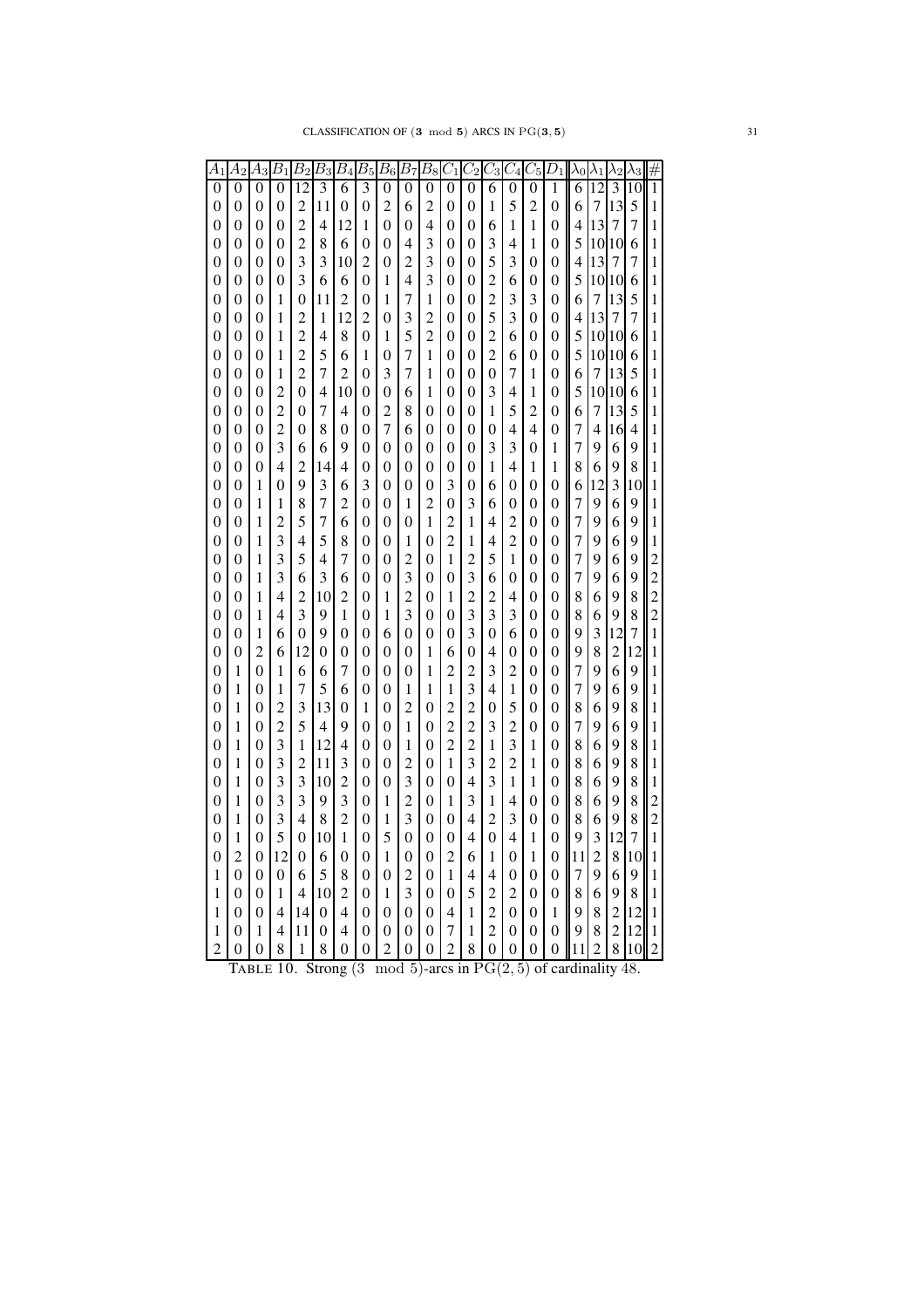| 32 | S. KURZ |
|----|---------|
|----|---------|

|          | А2       | А3     | Б  | В  | $B_3$ | В        | $B_{\rm 5}$ | $B_6\,$ | B7 | $B_8\,$ |                |    |   |                |          |   |    |    |          |    | # |
|----------|----------|--------|----|----|-------|----------|-------------|---------|----|---------|----------------|----|---|----------------|----------|---|----|----|----------|----|---|
| $\theta$ | 0        | 0      | 0  | 5  | 10    | 0        | $\theta$    | 0       | 0  | 2       | $\overline{c}$ | 4  | 4 | 4              | 0        | 0 | 6  | 7  | 8        | 10 |   |
| 0        | 0        | 0      | 0  | 6  | 4     | 5        | 1           | 0       | 0  | 1       | 3              | 2  | 8 | 1              | 0        | 0 | 5  | 10 | 5        |    |   |
| 0        | 0        | 0      | п  | 3  | 9     | 3        | 0           | 0       | 0  |         | 3              | 3  | 3 | 5              | 0        | 0 | 6  | 7  | 8        | 10 |   |
| 0        | $\theta$ | 0      |    | 4  | 3     | 8        | 1           | 0       | 0  | 0       | 4              | 1  | 7 | $\overline{c}$ | 0        | 0 | 5  | 10 | 5        |    |   |
| 0        | 0        | 0      | 1  | 6  | 0     | 8        | 0           | 1       | 0  |         | $\overline{c}$ | 3  | 9 | 0              | 0        | 0 | 5  | 10 | 5        |    |   |
| 0        | 0        | 0      | 2  | 2  | 7     | 5        | 0           | 0       | 1  | 0       | 3              | 3  | 3 | 5              | 0        | 0 | 6  | 7  | 8        | 10 |   |
| 0        | $\theta$ | 0      | 2  | 3  | 6     | 4        | $\theta$    | 0       | 2  | 0       | $\overline{2}$ | 4  | 4 | 4              | 0        | 0 | 6  | 7  | 8        | 10 | 2 |
| 0        | 0        | 0      | 3  | 0  | 11    | 1        | 0           | 1       | 1  | 0       | 1              | 6  | 2 | 3              | 2        | 0 | 7  | 4  |          | 9  |   |
| 0        | 0        | 0      | 3  | 2  | 8     | $\theta$ | 0           | 2       | 2  | 0       | 0              | 7  | 2 | 4              | 1        | 0 | 7  | 4  |          | 9  | 2 |
| 0        | 0        | 0      | 9  | 3  | 6     | 0        | $\theta$    | 0       | 0  | 0       | 3              | 6  | 0 | 3              | 0        | 1 | 9  | 3  | 7        | ۱۵ |   |
| 0        | 0        |        | 9  | 0  | 6     | $\theta$ | 0           | 0       | 0  | 0       | 6              | 6  | 0 | 3              | $\theta$ | 0 | 9  | 3  | 7        | 12 |   |
| 0        | 1        | 0      | 1  | 12 | 0     | 0        | 2           | 0       | 0  | 0       | 11             | 0  | 4 | $\theta$       | 0        | 0 | 7  | 9  | 1        | 14 |   |
| $\theta$ | 1        | $_{0}$ | 8  | 2  | 4     | $\theta$ | $\theta$    | 0       | 1  | 0       | 5              | 8  | 0 | 2              | 0        | 0 | 9  | 3  | 7        | 12 |   |
| 1        | 0        | 0      | 10 | 0  | 0     | 0        | 0           | 5       | 0  | 0       | 0              | 15 | 0 | 0              | $\theta$ | 0 | 10 | 0  | $\left($ |    |   |
| 1        | 0        | 0      | 6  | 2  | 6     | 0        | 0           | 0       |    |         | 5              | 9  |   |                | 0        | 0 | 9  | 3  |          |    |   |

|  |  |  |  |  |  |  | TABLE 11. Strong $(3 \mod 5)$ -arcs in $PG(2, 5)$ of cardinality 53. |  |  |  |
|--|--|--|--|--|--|--|----------------------------------------------------------------------|--|--|--|

| А              |   |   |                |        | Bз | В | $B_{5}$  | $B_6$ | $B_7$  | $B_8$            |   |    |              |    |                  |   |   |   |    |   |  |
|----------------|---|---|----------------|--------|----|---|----------|-------|--------|------------------|---|----|--------------|----|------------------|---|---|---|----|---|--|
| $\overline{0}$ | 0 | 0 | O              | 0      | 10 | Ü | ı        | 0     | 0      | 0                | 5 | 5  | 0            | 10 | 0                | 0 | 5 | 5 |    |   |  |
| $\overline{0}$ |   | 0 | $\theta$       | 3      | 3  | 3 | 0        | 0     |        | 1                | 3 | 5  | 9            | 3  | $\theta$         | 0 | 4 | 8 |    |   |  |
| 0              |   | 0 | 1              |        | ◠  | 6 | 0        | 0     |        | $\left( \right)$ | 4 | 4  | 8            | 4  | 0                | 0 | 4 | 8 |    |   |  |
| $\overline{0}$ |   | 0 | 1              |        | 5  | 2 | 0        |       |        | 0                | 3 |    | ി<br>∠       | 8  | $\left( \right)$ | 0 | 5 | 5 | 10 |   |  |
| $\overline{0}$ |   | 0 | 1              |        | 6  |   | 0        | 0     | ◠<br>∠ | 0                | 2 | 8  | 4            | 5  | ı                | 0 | 5 | 5 | 10 |   |  |
| 0              | 0 | 0 | 1              | ◠<br>∠ | 4  |   | 0        |       | ി<br>∠ | $\theta$         | 2 | 8  | 3            | 7  | 0                | 0 | 5 | 5 | 10 |   |  |
| 0              | 0 | 0 | 1              | 3      | 0  | 4 | 0        | 0     | 3      | 0                | 2 | 6  | $10^{\circ}$ | 2  | $\left( \right)$ | 0 | 4 | 8 |    | ◠ |  |
| $\overline{0}$ | 0 | 0 | 1              | 3      | 3  | 0 | 0        |       | 3      | $\theta$         | ı | 9  | 4            | 6  | $\theta$         | 0 | 5 | 5 |    |   |  |
| $\overline{0}$ | 0 | 0 | $\overline{2}$ | 1      | 4  | 0 | $\theta$ | 4     | 0      | 0                | 0 | 12 | $\theta$     | 6  | $\overline{2}$   | 0 | 6 | 2 | 3  |   |  |
| $\overline{0}$ | 0 | 0 | 3              | 6      | 0  | 3 | $\Omega$ | 0     | 0      | 0                | 9 | 3  | 6            | 0  | 0                |   | 6 | 7 | 3  | 5 |  |
| 0              |   |   | 3              | 3      |    | 3 | 0        | 0     |        |                  | C | 3  | h            | 0  |                  |   | h |   | 3  |   |  |

| TABLE 12. Strong $(3 \mod 5)$ -arcs in PG $(2,5)$ of cardinality 58. |  |  |  |  |  |
|----------------------------------------------------------------------|--|--|--|--|--|
|----------------------------------------------------------------------|--|--|--|--|--|

| А        | $A_2$ | Аз       |                  |          | B3 | Б        | $B_{5}$  | $ B_6 $  | $B_7B_8C_1$ |          |   | $ C_2 C_3 C_4 C_5 $ |          |    |   |          |   |   |     |    |  |
|----------|-------|----------|------------------|----------|----|----------|----------|----------|-------------|----------|---|---------------------|----------|----|---|----------|---|---|-----|----|--|
| 0        |       |          |                  | 0        |    |          | O        | 0        |             |          | 0 |                     |          |    |   |          |   |   |     |    |  |
| $\theta$ |       |          | 0                | 0        |    | 0        | $\Omega$ | $\Omega$ | 3           | 2        | 1 | 2                   | 6        | 15 | 2 | $\Omega$ |   |   |     |    |  |
| $\theta$ |       | $\theta$ | 0                | 0        | 0  | $\theta$ | 0        |          | 4           | 0        | 0 | 6                   | 2        | 12 | 6 | $\theta$ | 2 | 4 | 16. | 9  |  |
| $\theta$ |       | 0        | 0                | 0        |    | 4        |          | 0        | 0           | $\theta$ | 4 | 2                   | 14       | 4  | 0 |          | ∍ | 9 | 6   | 14 |  |
| $\theta$ |       | $\theta$ | 0                | 0        |    | 3        | $\Omega$ | 0        | 0           |          | 3 | 6                   | 6        | 9  | 0 |          |   | 6 | 9   |    |  |
| $\theta$ |       | $\theta$ | $\theta$         | $\theta$ | 6  | $\theta$ | $\Omega$ | 0        | 0           | O        | 0 | 12                  | 3        | 6  | 3 |          |   | 3 |     |    |  |
| $\theta$ |       | $\theta$ | 4                |          |    | $\theta$ | 0        | 0        | 0           | $\theta$ | 4 | 14                  | $\theta$ | 4  | 0 | 2        | 6 | 2 | 8   |    |  |
| $\theta$ |       |          | $\left( \right)$ | 0        | 0  | 0        | 0        | $\theta$ | 3           | $\theta$ | 3 | 9                   | 9        | 6  | 0 | 0        | 3 | 6 | 9   |    |  |
| 0        |       |          |                  |          |    |          |          |          |             |          | 3 |                     |          |    |   |          |   |   |     |    |  |

TABLE 13. Strong  $(3 \mod 5)$ -arcs in  $PG(2, 5)$  of cardinality 63.